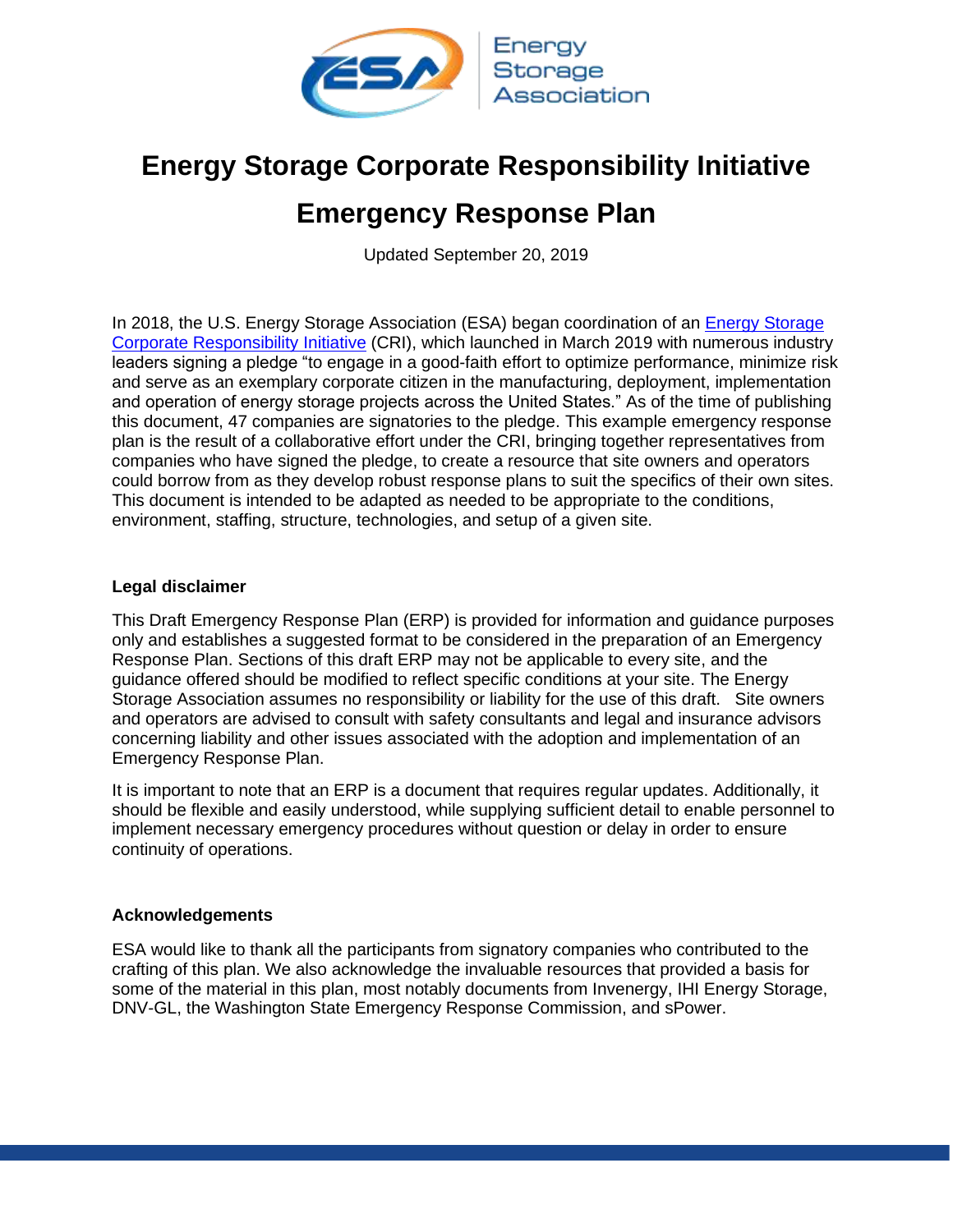# *[SITE NAME] EMERGENCY RESPONSE PLAN*

### **Record of Revisions**

| Change # | Date of Change | <b>Substance of Change</b> | <b>Entered By</b> |  |
|----------|----------------|----------------------------|-------------------|--|
|          |                |                            |                   |  |
|          |                |                            |                   |  |
|          |                |                            |                   |  |
|          |                |                            |                   |  |
|          |                |                            |                   |  |
|          |                |                            |                   |  |
|          |                |                            |                   |  |
|          |                |                            |                   |  |
|          |                |                            |                   |  |
|          |                |                            |                   |  |
|          |                |                            |                   |  |
|          |                |                            |                   |  |
|          |                |                            |                   |  |
|          |                |                            |                   |  |
|          |                |                            |                   |  |
|          |                |                            |                   |  |
|          |                |                            |                   |  |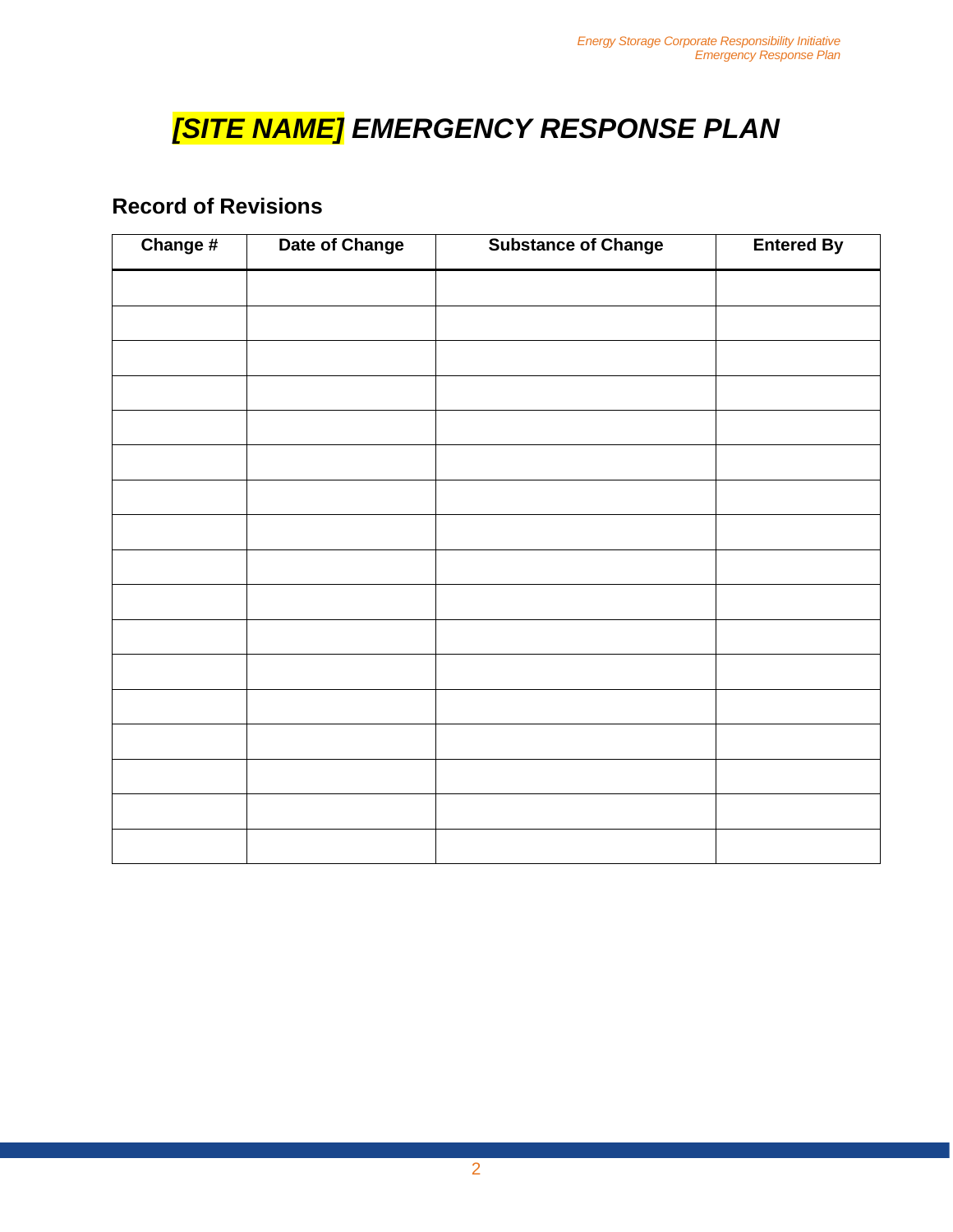### Contents

| 1 <sub>1</sub> |  |
|----------------|--|
| 1.1            |  |
| 1.2            |  |
| 1.3            |  |
| 1.4            |  |
| 2.             |  |
| 2.1            |  |
| 2.2            |  |
| 2.3            |  |
| 2.4            |  |
| 2.5            |  |
| 2.6            |  |
| 2.7            |  |
| 3.             |  |
| 3.1            |  |
| 3.2            |  |
| 3.3            |  |
| 4.             |  |
| 4.1            |  |
| 4.2            |  |
| 4.3            |  |
| 5.             |  |
| 5.1            |  |
| 5.2            |  |
| 5.3            |  |
| 6.             |  |
| 6.1            |  |
| 6.2            |  |
| 7.             |  |
| 7.1            |  |
| 7.2            |  |
| 7.3            |  |
| 7.4            |  |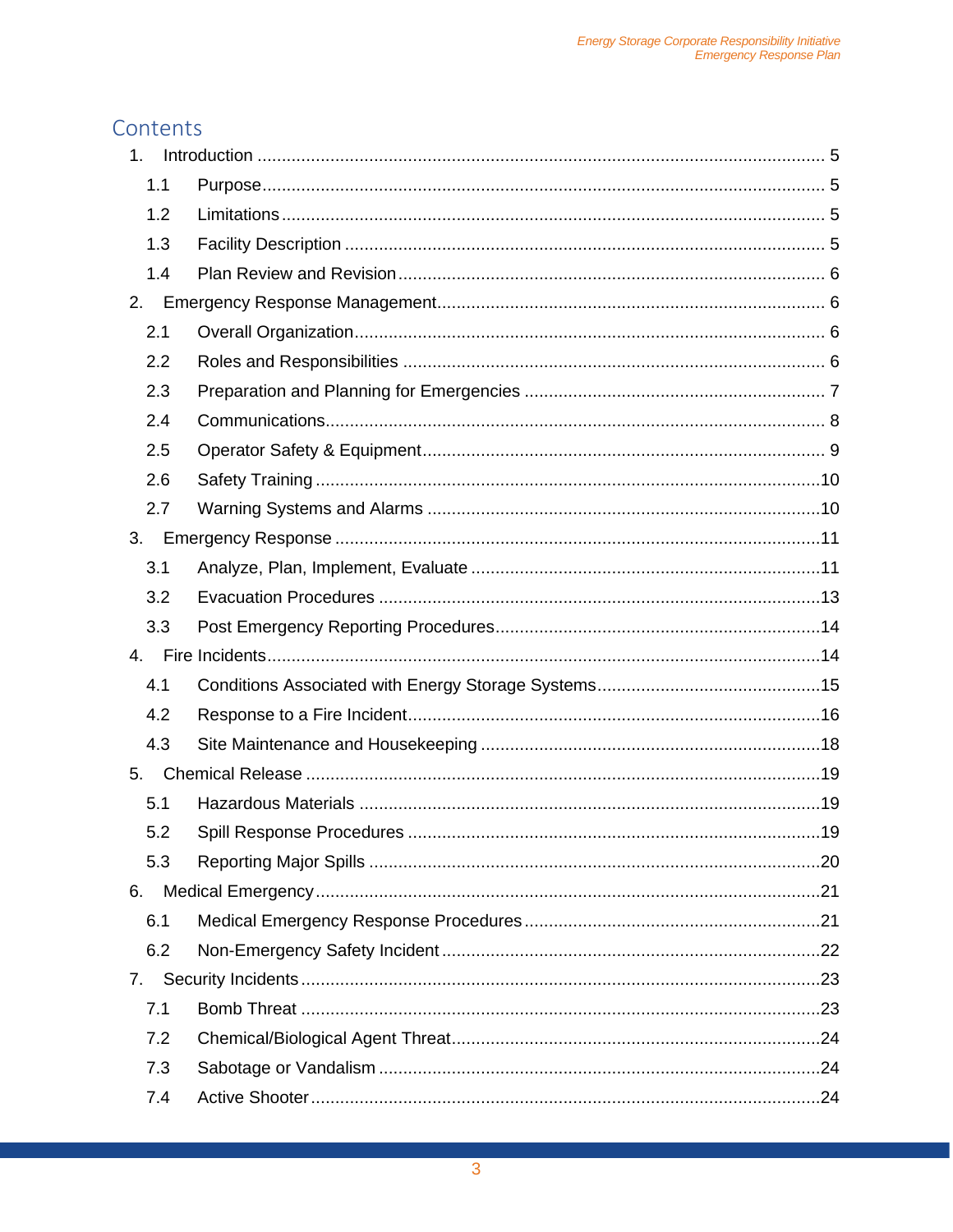| 8.  |  |  |
|-----|--|--|
| 8.1 |  |  |
| 8.2 |  |  |
| 8.3 |  |  |
| 8.4 |  |  |
| 8.5 |  |  |
| 9.  |  |  |
|     |  |  |
|     |  |  |
|     |  |  |
|     |  |  |
|     |  |  |
|     |  |  |
|     |  |  |
|     |  |  |
|     |  |  |
|     |  |  |
|     |  |  |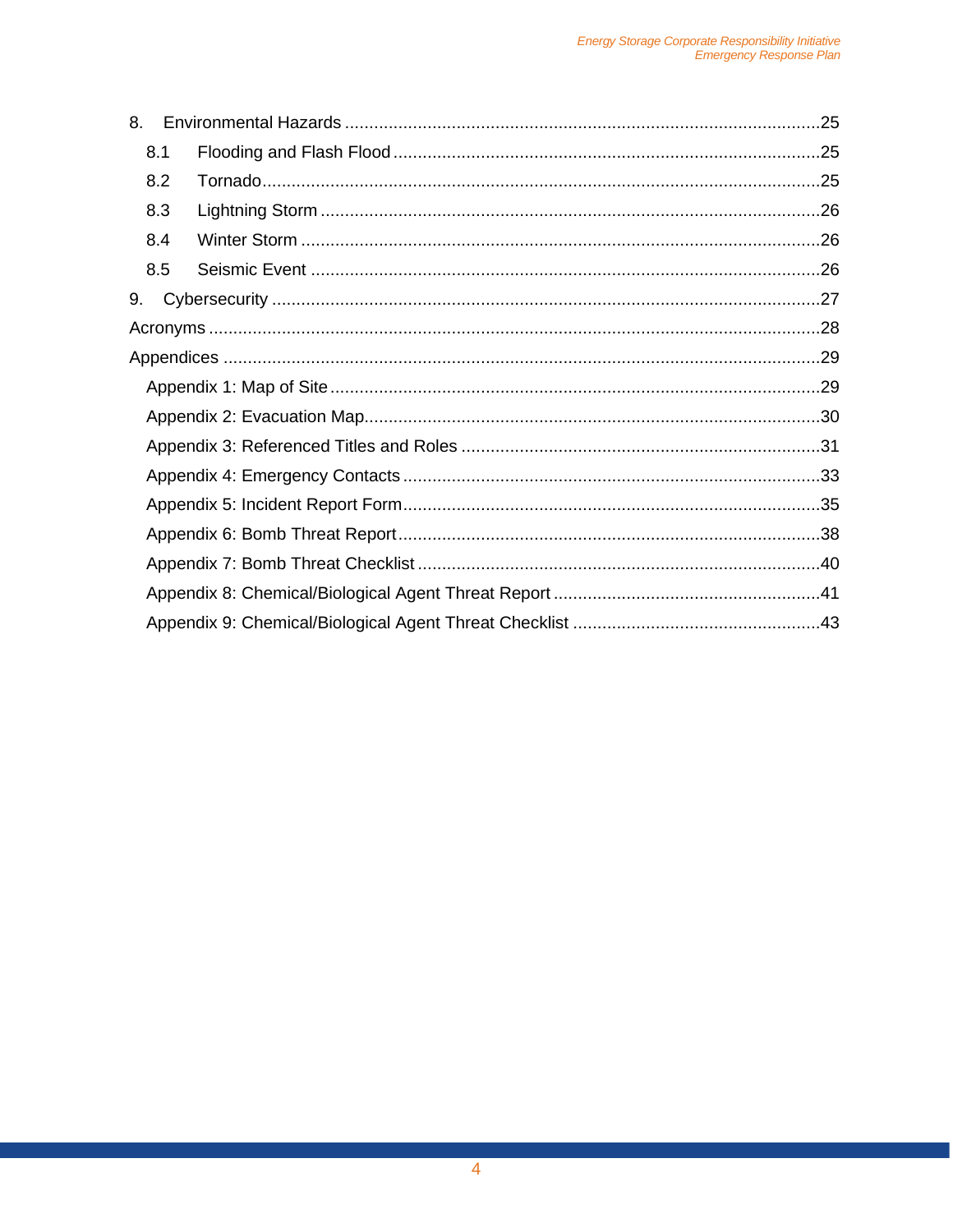### <span id="page-4-0"></span>**1. Introduction**

#### <span id="page-4-1"></span>1.1 Purpose

The following emergency response procedures are provided so that all **Site Name** personnel understand the practices that are to be followed to be prepared for and to provide immediate and effective response to emergencies that might arise at the facility. Because the safety of employees is of primary concern, the **Site Name** Emergency Response Coordinator and each member of the **Site Namel** staff are committed to providing a safe, healthy work environment and are responsible for ensuring implementation of these procedures.

Life safety of personnel shall be the highest priority during any event.

### <span id="page-4-2"></span>1.2 Limitations

This plan does not imply, nor should readers infer, that its implementation will guarantee that a perfect response will be practical or possible. No plan can shield individuals from all events.

Responders will attempt to coordinate the plan and response according to all applicable laws and standards.

Response to emergencies, events or disasters shall only be undertaken to the level of the responders' training, Personal Protective Equipment (PPE), and resources available.

There may be little to no warning during specific events to implement operational procedures.

The success or failure of all emergency plans depends upon effective training, continual (*e.g.*, annual) review of this response plan, and execution of the response.

Sites and operators shall comply with applicable codes, standards, and other requirements as apply in their locality, even if those codes, standards, and requirements contradict this plan.

Successful implementation of this plan depends on timely identification of capabilities, available resources at the time of the incident and a thorough information exchange between responding organizations and the facility or transporter.

### <span id="page-4-3"></span>1.3 Facility Description

[Site Name] is located in [City/County] at [Address]. The site is comprised of [type of storage system] in [number] of enclosures across [energy system site size] within a **[overall site size]**. The primary entrance is located at **[location]** with a secondary entrance at **[location]**.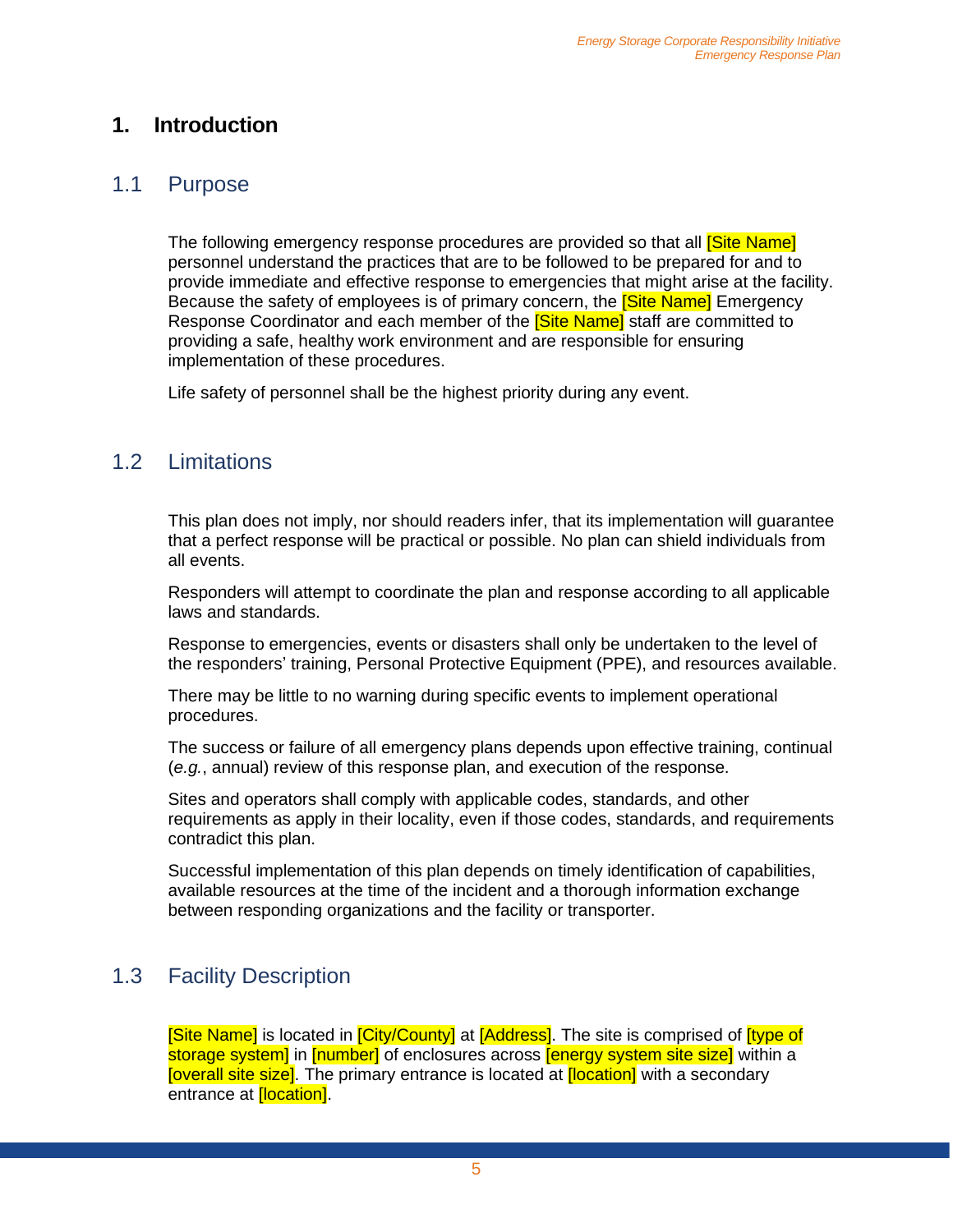[Appendix 1](#page-28-1) provides a map of the facility. Notification information for plant and external support organizations (police, fire department, medical facilities, etc.) that may be called to respond to emergency situations at **[Site Name]** is included in [Appendix 4.](#page-32-0) Support personnel are available on the site from **[start time]** to **[end time]**. The Site Manager or their delegated substitute is available via cellular phone in case of an emergency.

### <span id="page-5-0"></span>1.4 Plan Review and Revision

A review of this emergency response plan shall be conducted and documented at minimum on an annual basis. The plan shall also be reviewed and amended whenever there is a change in facility design, construction, operation, or maintenance that affects emergency response planning. When outside resources are changed or modified the plan shall be reviewed and updated to reflect the changes that may affect this plan.

### <span id="page-5-1"></span>**2. Emergency Response Management**

### <span id="page-5-2"></span>2.1 Overall Organization

Overall responsibility for the Emergency Response Plan (ERP) lies with the **Site Name** Emergency Response Coordinator. The Emergency Response Coordinator or their designee is responsible for program implementation, including designating evacuation routes and employee assembly points, coordinating severe weather activities, communicating emergency response procedures to site personnel, contracting with emergency response organizations, and contractor coordination.

### <span id="page-5-3"></span>2.2 Roles and Responsibilities

Specific management personnel will assume leadership roles for emergency responses. The Emergency Response Coordinator, Site Manager, and/or Lead Technicians will assist in the implementation of this plan by knowing and communicating evacuation routes to workers during emergency evacuation and reporting the status of the evacuation to the Fire Department. The Emergency Response Coordinator is responsible for seeing that this plan is implemented and will appoint an adequate number of personnel to enforce the plan, assure everyone is familiar with this plan and act as a liaison with the local Fire Department(s).

All facility personnel have a responsibility to immediately report emergency situations to the Lead Technician on duty or local emergency responder personnel when appropriate. There shall be no delay to report emergency events that require the local emergency responders. The Lead Technician will then notify the Emergency Response Coordinator and other key personnel of the situation using the **Site Name** Emergency Notification Telephone List (refer to **Appendix 4**). Where a Lead Technician is not assigned, facility personnel will refer to the Emergency Notification Telephone list to inform key personnel. Titles and roles are summarized in [Appendix 3.](#page-30-0)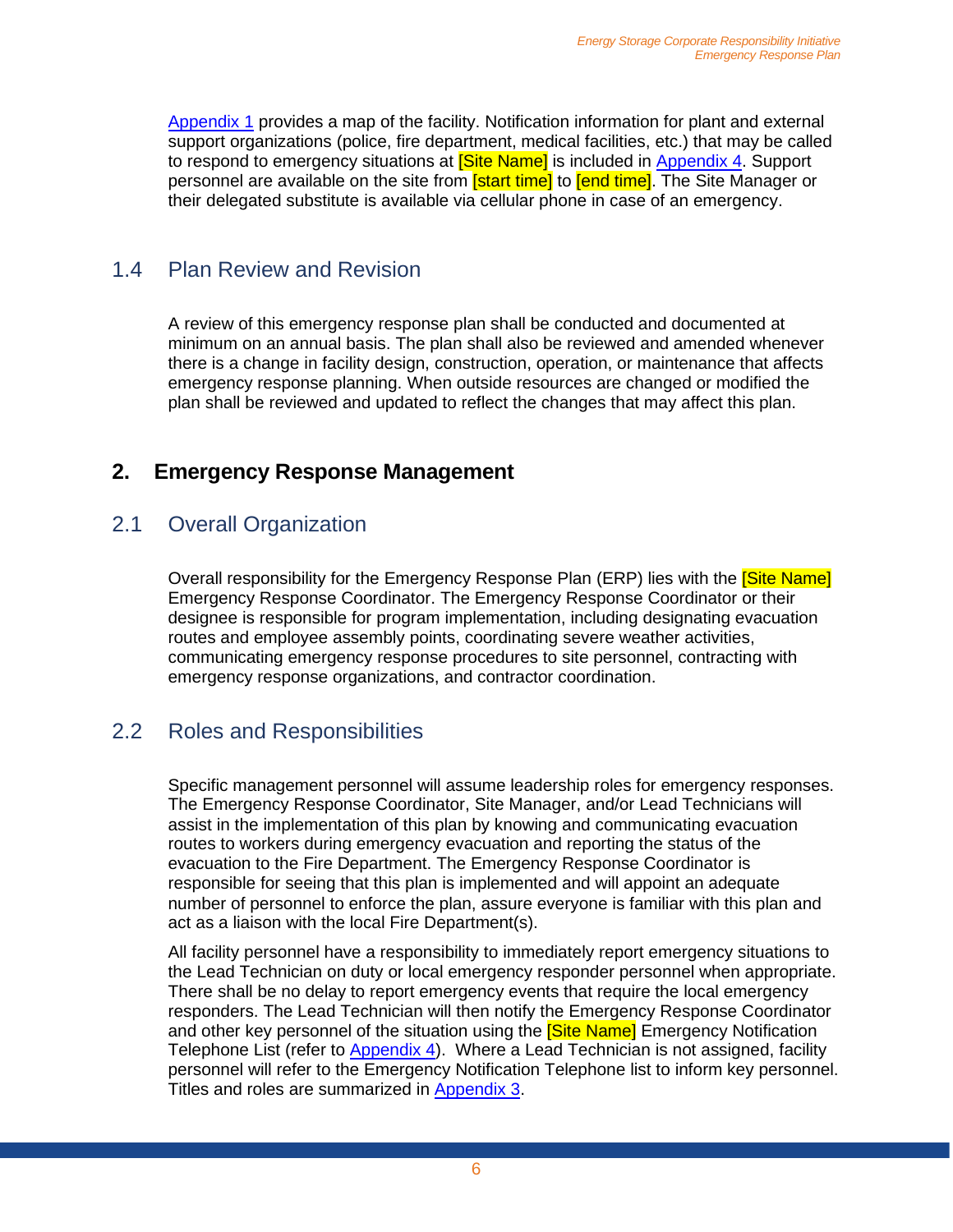The Emergency Response Coordinator (or designee) shall be responsible for initiating a 'phone tree' for informing relevant operations and administrative contacts in <mark>[Site Owner</mark> / Operator], including the Regional Manager to initiate corporate awareness and public communications activities in accordance with company structure and policies.

A subject matter expert (SME) shall be contactable at all times by telephone. This person and a designated secondary SME contact should be readily available to first responders in the case of emergency situations. The SME shall be versed in the battery's failure modes and hazards. A working knowledge of incident command systems will allow the SME to integrate into the emergency response operations when needed. If this is not practical, a toll-free phone number should be available such that first responders may call at any time, and be given operational data on the system, including its current state of health, system alarm notifications, and advice on how to proceed during an emergency event.

### <span id="page-6-0"></span>2.3 Preparation and Planning for Emergencies

- **2.3.1** Pre-planning for emergencies is a crucial element of this plan. The following steps have been taken in planning for emergency situations at the site:
	- Fire department and other first responders have received a copy of this plan and have participated in an on-site familiarization meeting.
	- All emergency responder access points to the facility shall be identified.
	- An emergency response information notice board shall be maintained at [location readily visible and accessible to all personnel, identified in Appendix 1] and contain key contacts for emergencies, a list of personnel certified in First Aid/CPR, and other notices as outlined in this document or as deemed appropriate by the Emergency Response Coordinator. Provision shall be made for non-English speaking workers on site.
	- All road exits are established and posted on the emergency information notice board.
	- Evacuation route diagrams have been documented and posted on the emergency information notice board.
	- All buildings and property surrounded by fencing will be marked by signage that identifies specific hazards (such as the NFPA diamond, and all applicable Danger, Caution, Warning signal words).
	- Site personnel receive instruction to keep exits from the site or O&M Building clear and to maintain ready access to fire extinguishers by not blocking them with furniture, or any other means.
	- Safe approach distances are established for equipment's different failure modes, personnel are trained in these distances, and such information is communicated in writing to first responders during drills and other emergency response informational meetings.
	- Safety Data Sheets (SDS) provided by manufacturers shall, where relevant, be provided to first responders. In some cases, manufacturers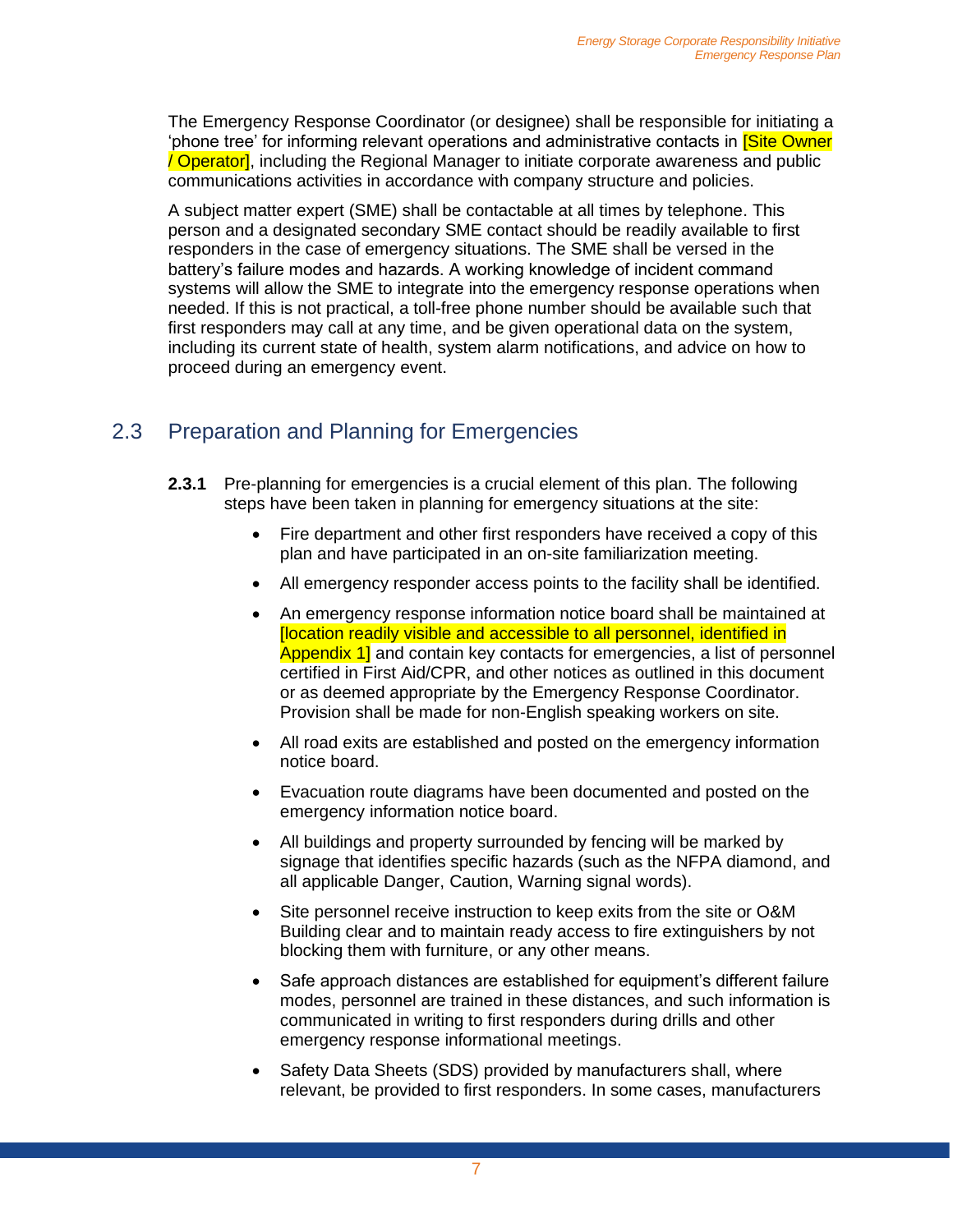or suppliers will provide Material Safety Data Sheets (MSDS) instead of SDS where relevant.

#### **2.3.2 Emergency Routes**

A **[Site Name]** evacuation sheet shall be posted and orally communicated to site personnel. These procedures shall be discussed at periodic safety meetings in addition to being covered during new employee orientation. Personnel are to know at least two exits whenever possible and be familiar with the evacuation routes posted in the location indicated on the site map (Appendix 1).

Depending upon the degree of emergency, weather and/or site conditions, roadways as designated on the site map [\(Appendix 1\)](#page-28-1) will be used for routes of evacuation. In the event of an evacuation, all personnel will meet at the designated muster point for further information. If the primary muster point is inaccessible or hazardous, personnel shall gather at the secondary muster point and inform the emergency coordinator (if not present) by radio or telephone. The emergency response coordinator shall inform personnel of a diversion to the secondary muster point by such mean as are available, to include radio or loud hailer. If personnel are unable to make it to the designated muster points, they should seek shelter wherever possible and contact their supervisor for further instructions. Accountability of personnel shall be of the upmost importance and be conducted in a timely manner. Responder access points shall be kept unobstructed at all times so first responders will not be hindered in their operations when responding to emergencies within the site.

#### <span id="page-7-0"></span>2.4 Communications

Timely and efficient communications are essential to deal with an emergency response situation. The Emergency Response Coordinator is the central point of contact for all involved in an emergency response, including for first responders and Subject Matter Experts (SMEs). The following processes shall be observed during emergency communications:

- Employees using radios/phones shall yield to individuals who are the most directly involved in an emergency response activity, i.e. emergency response takes priority over all other communication on company network.
- Emergency transmissions should be clearly announced using signal words such as 'urgent' or 'mayday.' These signal words give priority to the radio transmitter to proceed with their message.
- If emergency radio/phone communications are interrupted or unclear, employees shall proceed to the muster point located at **[location]** and identified in Appendix [1.](#page-28-1)
- All hand-held radios/phones should be recharged daily with back-up batteries ready for use.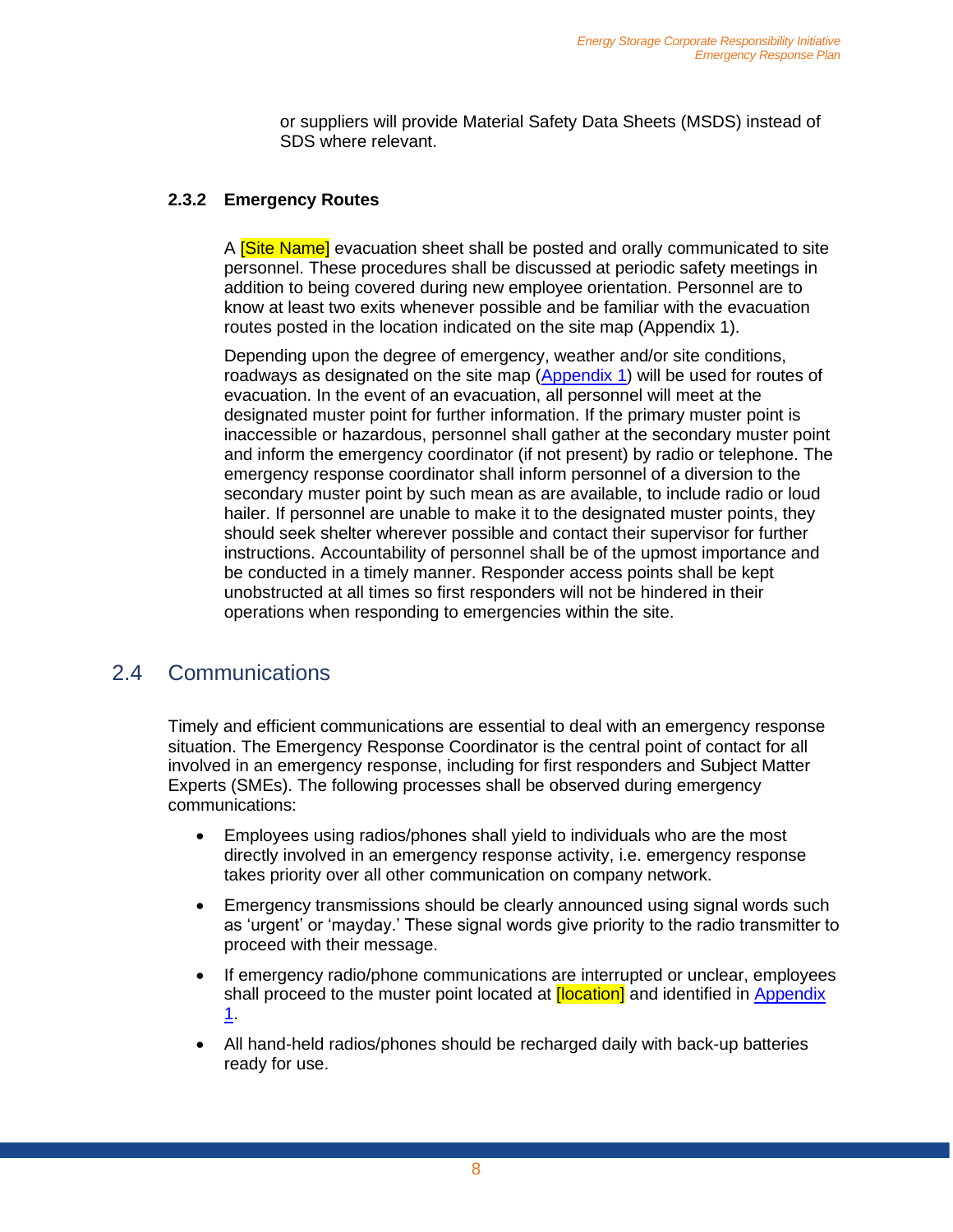- Radios shall be inspected daily for functionality and a radio check shall be transmitted to confirm that both the transmission and receiving functions work. If a radio is not working properly then the employee shall notify the lead technician and make arrangements for some other form of communication while working. Radios that are not working properly shall be placed out of service and labeled appropriately so they will not be used by another employee.
- Provision shall be made for non-English speaking workers on site.

### <span id="page-8-0"></span>2.5 Operator Safety & Equipment

#### **2.5.1 General recommendations for operator safety**

- Inspect equipment daily for unsafe conditions.
- Keep hands away from exposed electrical connections.
- Keep hands away from hot surfaces.
- Observe all high voltage warnings.
- Any outstanding observations shall be reported to their supervisor immediately and documented.

#### **2.5.2 Personal Protective Equipment**

The operation or maintenance of specific equipment may have different safety requirements. There are different levels of PPE that must be checked and maintained. All personnel who wear levels of protection above and beyond their normal everyday attire must be trained in that PPE. All training of PPE shall be conducted by a competent person and documented. Some PPE have a SCAM (selection, care and maintenance) document that will instruct the end user on the limitations of the PPE and the proper maintenance of the PPE. Always be aware of individual equipment operational requirements and hazards as well as out of service dates. For example,

- Safety glasses with side shields (no dark glasses are permitted except those approved for welding or cutting)
- Face shields for cutting & grinding
- Approved safety toe shoes
- Approved hearing protection
- Approved hardhat
- Approved gloves
- Long sleeve shirt
- Long pants

All PPE is required to be worn at all times for the working being conducted. Any PPE that is compromised or no longer considered viable for protection shall be discarded and replaced. Any PPE that comes in contact with hazardous material shall be properly decontaminated and inspected for functionality before being returned to service.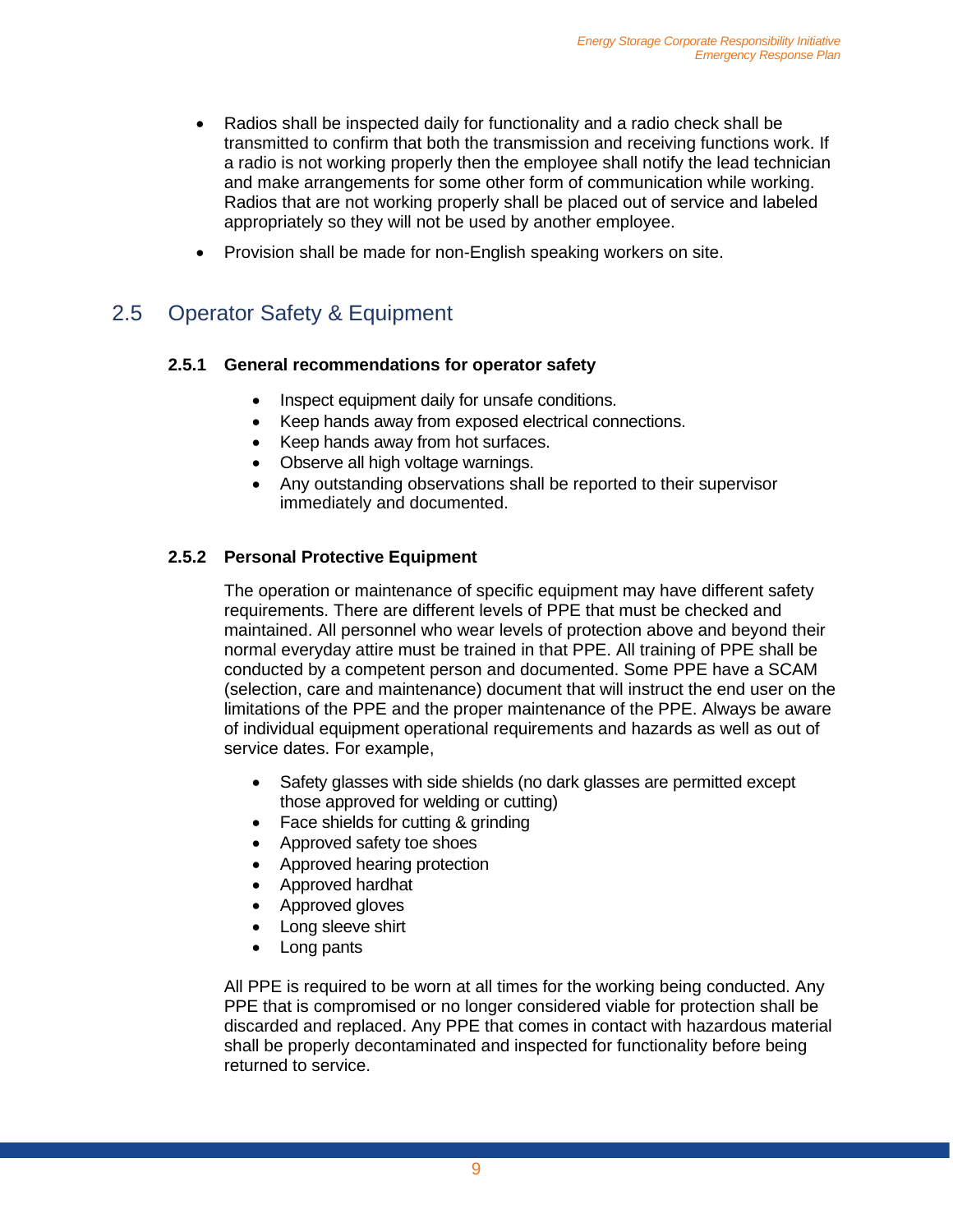### <span id="page-9-0"></span>2.6 Safety Training

#### **2.6.1 General training requirements**

Initial training for all site personnel with respect to the contents of this ERP shall be undertaken upon the start of employment or substantial changes in duties. Refresher training of the ERP to site personnel shall be conducted at least annually. Documentation of ERP training is to be maintained in site files.

A variety of emergency response drills (such as fire, tornado, bomb threat, etc. as relevant to the site) are to be held by **[site owner/operator]** at minimum on a quarterly basis and shall be documented. At least on an annual basis, the **[locality]** Fire Department and other emergency response personnel shall be requested to participate and assist with critique of evacuation drills. Table-top exercises are encouraged to familiarize relevant response personnel with procedures for different types of emergencies that could be encountered at the site.

The site Emergency Response Coordinator and Lead Technicians are trained in their specific duties upon being assigned these roles or beginning their employment. All building occupants have been instructed in actions to take in case of an emergency through their copies of procedures and training, as needed.

Operator personnel should receive supplier / manufacturer approved training on the specific characteristics of the energy storage system. Applicable common standards (*e.g.* on electrical safety) should be taken into account.

All personnel who wear levels of protection above and beyond their normal everyday attire must be trained in that PPE. All training of PPE shall be conducted by a competent person and documented.

All hazardous materials incident emergency responders and workers at hazardous materials facilities, transport companies, waste treatment facilities, storage facilities and disposal facilities will be provided training which meets federal and state standards. Such training will be commensurate with their employer's or organization's plan and policies.

Initial and refresher training regarding warning systems and alarms shall be conducted at least annually. Documentation of training is to be maintained in site files.

# <span id="page-9-1"></span>2.7 Warning Systems and Alarms

Audible and visual (e.g., flashing lights) alarm systems should be established that reflect specific on-site hazard analyses. Personnel should be trained on the significance of different alarms and the corresponding actions as outlined elsewhere in this Plan. Descriptions of each alarm and corresponding actions should be clearly posted on an emergency information notice board (location marked on map in [Appendix 1\)](#page-28-1).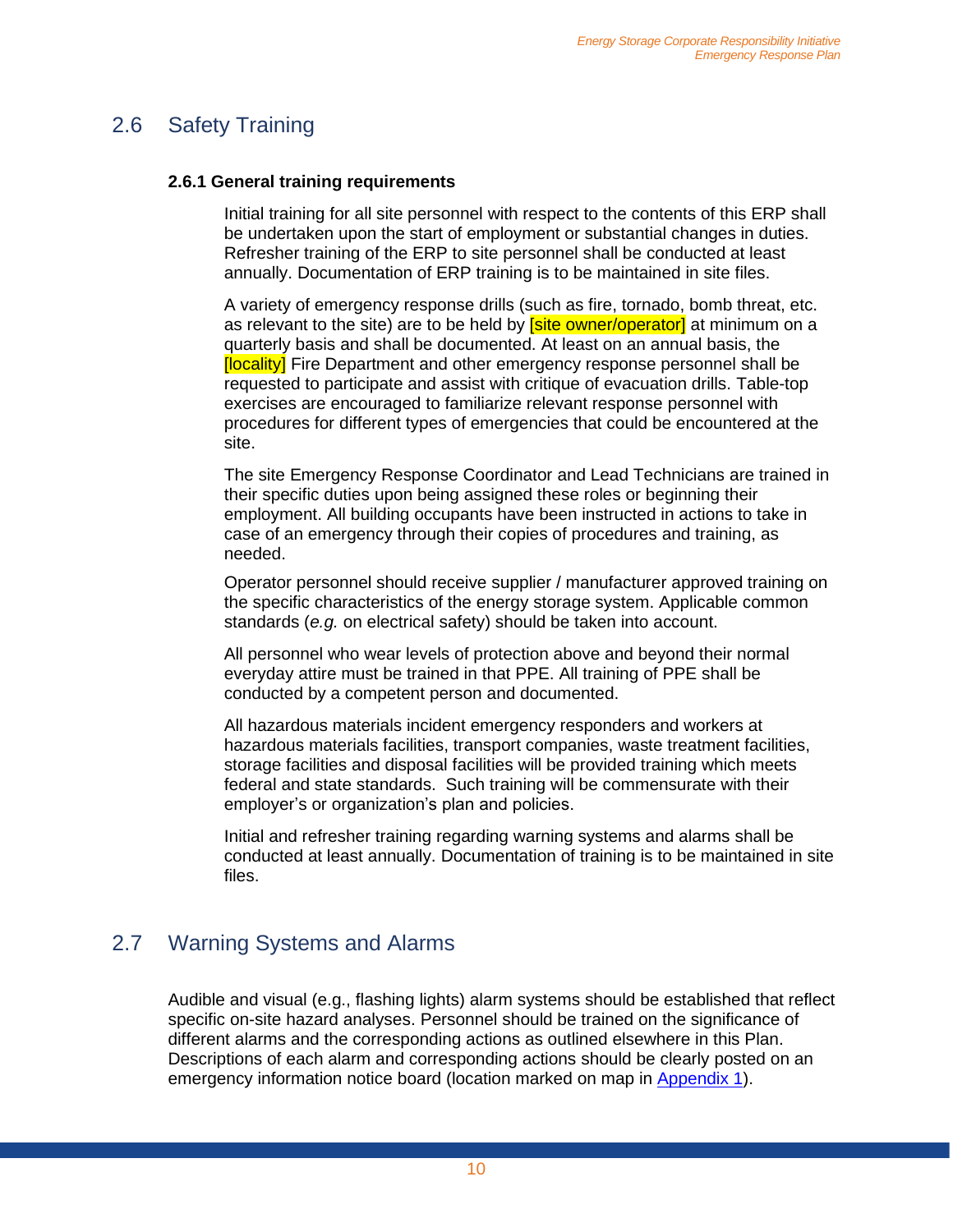Warning systems and alarms should be tested at least every six months or more frequently per manufacturer specifications or code requirements. Tests shall be documented. All site personnel, as well as those offsite who are likely to hear or see an alarm, should be made aware of tests so as not to cause undue concern.

### <span id="page-10-0"></span>**3. Emergency Response**

### <span id="page-10-1"></span>3.1 Analyze, Plan, Implement, Evaluate

The phases of emergency response may be categorized under the 'APIE' scheme for handling an emergency: Analyze, Plan, Implement, Evaluate.

- **Analyze:** Analyzing the response is the phase in which the notification takes place to emergency responders.
- **Plan:** Planning the response is the phase in which the proper resources and equipment are called to the emergency scene and a plan is developed to mitigate the emergency.
- **Implement:** Once a plan is developed and the proper resources and equipment are there, then the Emergency Response Coordinator will make the determination to implement the plan.
- **Evaluate:** Once the plan is implemented, it shall be evaluated for safety and effectiveness. If the plan is not safe or effective, then the process should start over again with **Analyze, Plan, Implement, and Evaluate.**

Only personnel who are properly trained in accordance with 29 CFR Part 1910.120(q)(6) may respond to hazardous chemical releases.

No employee is required or permitted to place himself or herself in harm's way in order to facilitate extinguishment, evacuation, or rescue. All rescue operations will be performed by trained professionals upon their arrival. Rescue operations will only be conducted after a risk-reward analysis is done and proper PPE is used to protect against any adverse hazards that may be encountered.

Incidents where local fire department personnel are involved will be managed under a system established by the fire department, called 'Incident Command System.' This establishes a primary incident commander and a liaison to or for the Emergency Response Coordinator.

#### **3.1.1 Analyze**

*Without entering an immediate hazard area,* the employee who first discovers an emergency should identify the following:

- Is there a fire, spill, explosion, or other incident happening?
- Does medical assistance appear to be needed?
- Who/what is at risk: people, the environment, or property?
- What are the weather and terrain conditions and risks?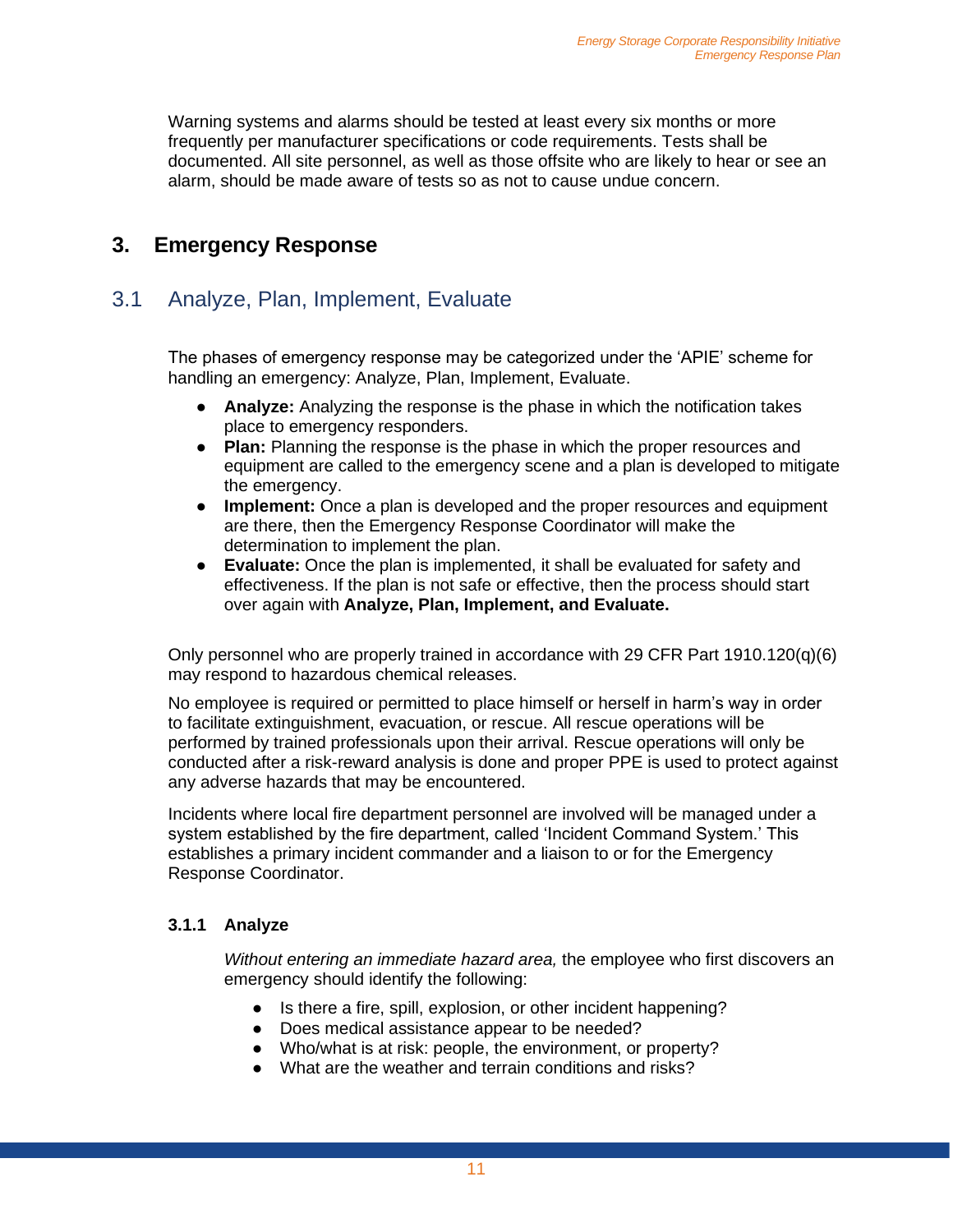The employee will also isolate the area to keep people away from the scene until trained responders arrive, as long as it is safe to do so. An employee who has not received training in emergency response should take no actions beyond notification, isolation of the area, and personal safety precautions. Any efforts made to rescue persons, protect property, or protect the environment must be weighed against the possibility of becoming part of the problem. Attempts to rescue others shall only be attempted with proper PPE, proper training, and in a manner that does not create significant risk to rescuer or others. Persons at the scene must not contact spilled material or inhale fumes, smoke, or vapors.

#### **3.1.2 Plan**

After all life hazards are no longer a threat, a plan of operation shall be devised for remediation of the event. The plan shall be communicated to all responders and safety of all responders shall be paramount. A staging area, if needed, shall be identified for extra personnel and equipment that may be needed to accomplish the plan's objectives. All responders that will enter the hot zone (affected area) must be made aware of any decontaminated area upon their exit of the hot zone. Trained responders will be called to the scene by the O&M Manager and/or Lead Technicians to begin the process of hazard assessment and to establish objectives and priorities. The hot zone shall be identified, and all non-essential personnel shall not be permitted to enter this area without proper training and permission of the Emergency Response Coordinator.

#### **3.1.3 Implement**

The initial response phase starts with notification, which activates the emergency response system. Anyone who observes or receives information regarding an emergency at **[Site Name]** should immediately notify available personnel using the **[Site Name]** radio network or their issued cell phones. The Emergency Response Coordinator and/or Lead Technician will then ensure 911 is notified. At **[Site Name]**, employees are notified of emergencies by cell phone/radio and word of mouth from the Emergency Response Coordinator and/or Lead Technicians. [Appendix 4](#page-32-0) provides a list of emergency notification information for [Site Name] personnel.

If an event has the potential to impact the local community, **[Site Name]** will contact local fire/police to make community notifications. The contact list in [Appendix 2](#page-29-0) also provides notification information for the Company Public Affairs team who will provide guidance for instances involving media. The Emergency Response Coordinator and/or Lead Technicians will coordinate any media efforts through the **Site Name** Asset Manager and Company Legal Department.

The incident command post will be set up in a location free of contaminants and located upwind uphill and upstream. The Emergency Response Coordinator or designee shall remain at the incident command post to serve as a liaison to the Incident Commander designated by emergency responders. Trained responders may enter a 'hot zone' only when wearing appropriate protective equipment. Personnel entering the hot zone shall be briefed on the plan before entering. All communication devices shall be tested prior to entry into the hot zone. A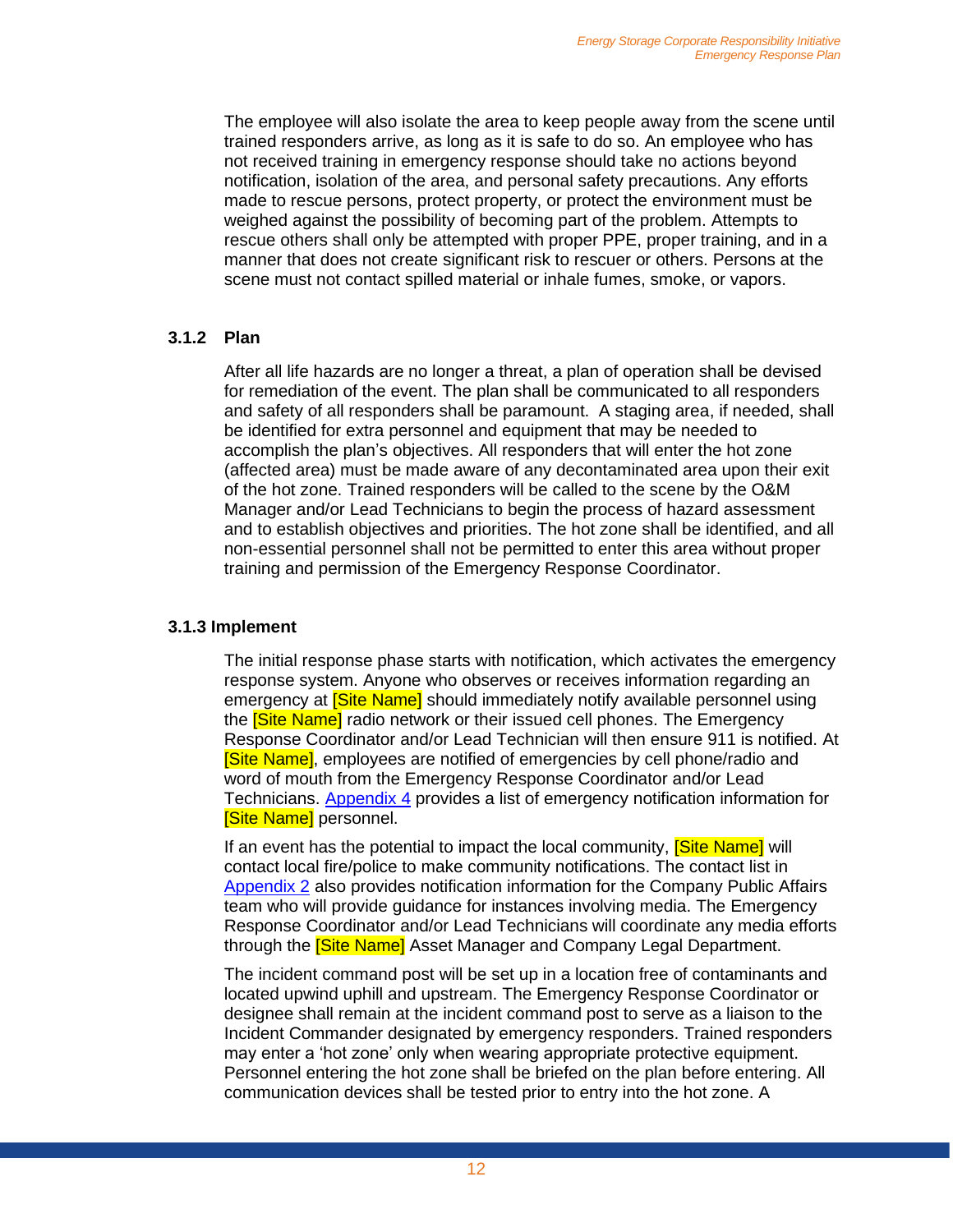decontamination corridor shall be established prior to entry into the hot zone. There shall be accountability taken of all personnel entering and leaving the hot zone. A back up team that has the same PPE shall be at the ready in the event of the entry team needs quick assistance. A decontamination team shall be ready to for after exiting the location (warm zone). There shall be a doffing station that is set up immediately at the end of the decontamination section that will allow the responders a safe place to remove their PPE. Only trained responders are authorized to risk exposure to chemicals for purposes of containing or stopping the material release.

The Emergency Response Coordinator or a designee will be responsible for notifying the appropriate regulatory agencies and, if necessary, the Emergency Response Contractor or mutual aid groups. [Appendix 2](#page-29-0) includes a list of emergency contacts and agencies that may be notified in the event of an emergency. The incident will be documented and kept on file.

#### **3.1.4 Evaluate**

During the implementation phase of the emergency, response, action and progress shall be analyzed by the Emergency Response Coordinator constantly. If the plan seems to be ineffective or unsafe the responders shall be removed from the hot zone and the plan shall be revised. The new plan shall be implemented, and that revised plan shall be analyzed for safety effectiveness again.

#### <span id="page-12-0"></span>3.2 Evacuation Procedures

When notified to evacuate, site personnel shall do so in a calm and orderly fashion, keeping the following instructions in mind:

- Walk, don't run. Help others who need assistance as long as doing so does not put you at greater risk.
- Stay upwind, upstream, and uphill whenever possible.
- Watch for other traffic and equipment on access roads and roadways.
- Be aware of ice/snow and loose gravel conditions.
- Drive safely.

Site personnel shall go to the primary designated muster area as identified in [Appendix](#page-28-1)  [1.](#page-28-1) If employees are unable to make it to the muster area, they should divert to the secondary muster area and immediately contact their supervisor for further instructions.

During evacuation, the Emergency Response Coordinator and/or Lead Technicians should ensure that every person on his/her crew has been notified and that evacuation routes are clear. Any person with a disability (mobility, hearing, sight, etc.) who requires assistance to evacuate is responsible for pre-arranging with someone in their immediate work area to assist them in the event of an emergency. Anyone knowing of a person with a disability or injury who was not able to evacuate will report this fact immediately to their supervisor. This information shall be communicated to emergency responders immediately upon their arrival if the disabled person has not been evacuated.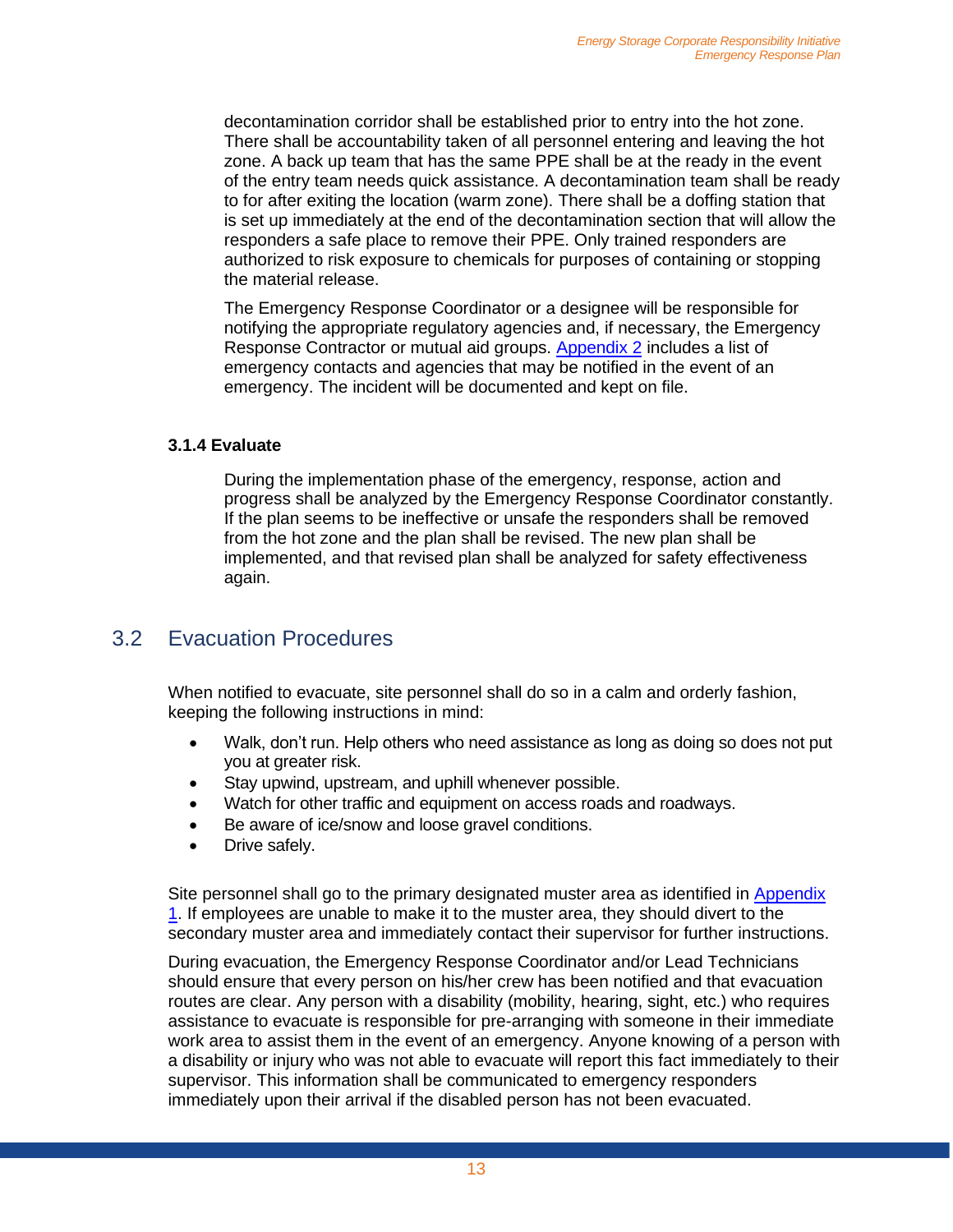Once an evacuation is complete, the Emergency Response Coordinator or Lead Technician should account for all personnel. This accountability information shall be communicated to the emergency responders immediately upon their arrival. When a person is unaccounted for, the following information shall be communicated to the emergency responders:

- Name of the individual
- Disabled or not disabled
- Work location
- Last known location

### <span id="page-13-0"></span>3.3 Post Emergency Reporting Procedures

Following any emergency described in this plan, and in compliance with facility permits and other County and/or State requirements, an incident report will be prepared by the Emergency Response Coordinator and transmitted to the appropriate individuals and agencies after review by the Company Regional Manager.

The Emergency Response Coordinator shall compile all documentation and perform a post-emergency investigation. Immediate performance of this activity will aid in determining the exact circumstances and cause of the incident. Issues to be determined include:

- Causes of the incident.
- Effectiveness of the emergency response plan.
- Need for amendments to the response plan.
- Need for additional training programs.

The fire department will make the final determination regarding when the scene is safe to release the site to staff. In some circumstances the scene may need to be safeguarded for investigators to examine the event failures. If the event was caused by a criminal act, the O&M manager shall be guided by law enforcement for direction.

If the facility is not able to reopen due to the event, the O&M Manager will make a determination regarding continuity of operations for the facility in consultation with the Company Regional Manager.

### <span id="page-13-1"></span>**4. Fire Incidents**

All personnel working at **Site Name** are to be trained and should know how to prevent and respond to a fire emergency. All on-site personnel shall:

- Complete an on-site training program identifying the fire risks at **Site Name**.
- Understand the protocol and follow emergency procedures should an event occur.
- Review and report potential fire hazards to the Emergency Response Coordinator.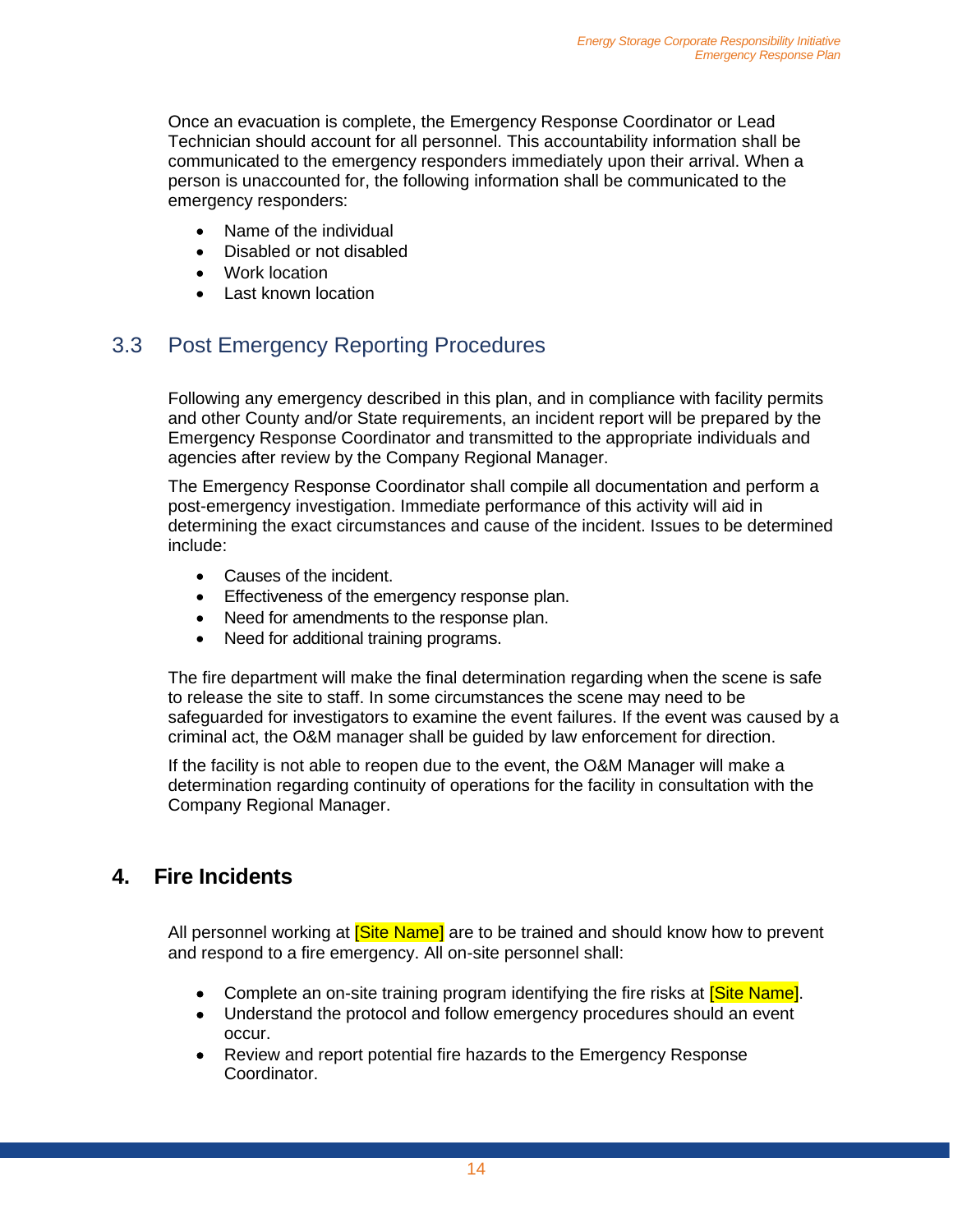No employee is required or permitted to place himself or herself in harm's way in order to facilitate extinguishment, evacuation, or rescue. All rescue operations will be performed by trained professionals upon their arrival.

### <span id="page-14-0"></span>4.1 Conditions Associated with Energy Storage Systems

#### **4.1.1 Unique Challenges**

Energy storage systems present a unique challenge for fire fighters. Unlike a typical electrical or gas utility, an energy storage system does not have a single point of disconnect. Whereas there are disconnects that will de-energize select parts of the system, batteries will remain energized.

The following hazards may be encountered when fighting fires in energy storage systems:

- Shock or arcing hazard due to the presence of water during suppression activities.
- Related electrical enclosures may not resist water intrusion from the highpressure stream of a fire hose.
- Batteries damaged in the fire may not resist water intrusion.
- Damaged conductors may not resist water intrusion.
- Shock hazard due to direct contact with energized components.
- No means of complete electrical disconnect.
- Chemical spills.
- Toxic gases.
- Thermal runaway and explosions.

#### **4.1.2 Fire and Water**

Due to the hazards described above, care and consideration should be applied when considering fire suppression by means of water inundation within energy storage systems. But because water as an extinguishing agent is commonplace, the appropriate use of water should be assessed, *i.e.* whether water reacts with the chemistries present or whether it is not an appropriate extinguisher class. The local fire department should be informed of appropriate fire suppression methods for the energy storage system type as identified by the equipment manufacturer.

If unconventional fire extinguishers are required, local first responders should be alerted and trained on their use, including a familiarization drill. The appropriate and most suitable extinguisher should be recommended based on the specific needs of the site in accordance with guidance from the manufacture. This may include water in some cases, and in all scenarios its use should not be discouraged.

All fire extinguishing equipment, whether automatic or manual, shall be regularly inspected for functionality as per manufacturers' guidance.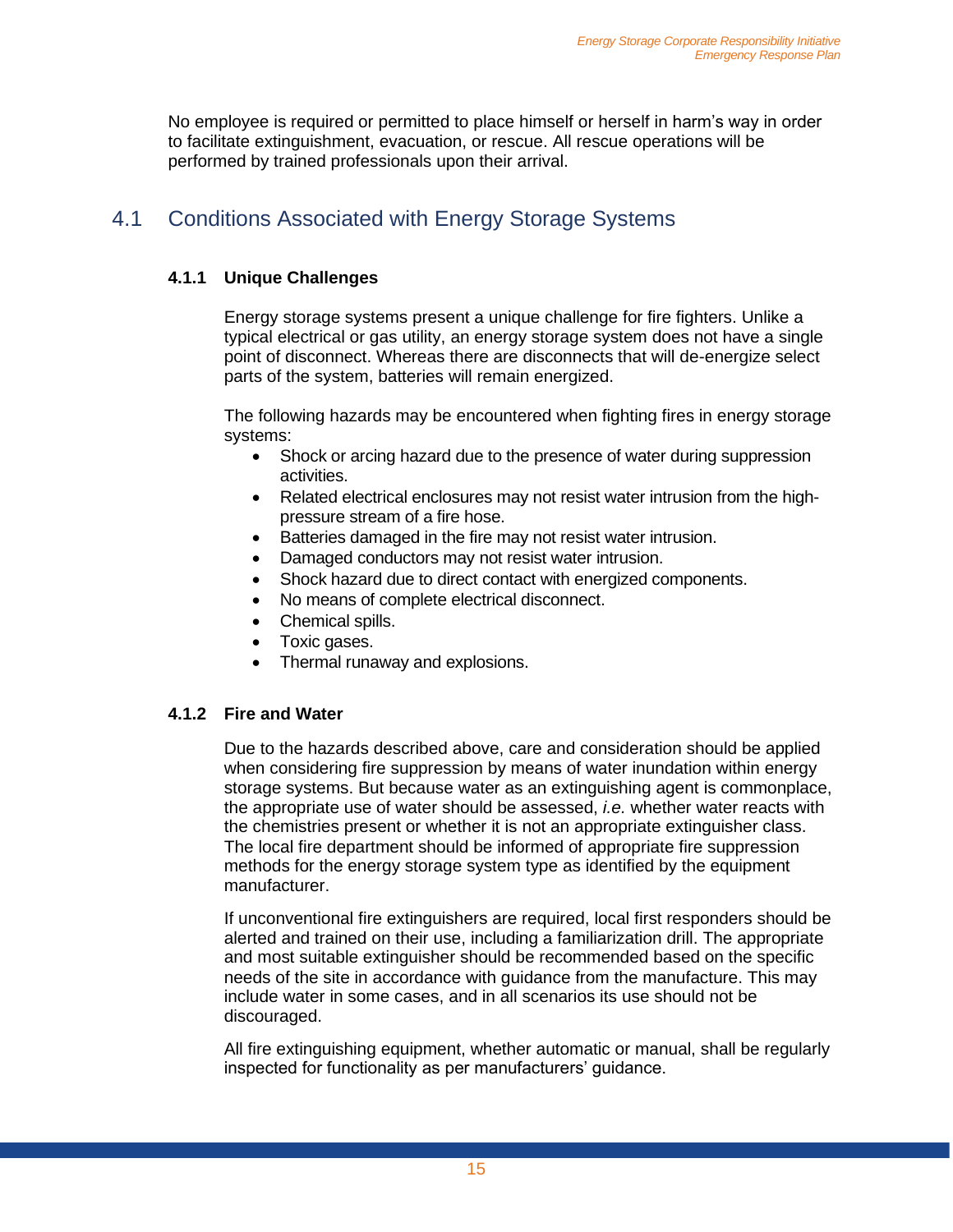### <span id="page-15-0"></span>4.2 Response to a Fire Incident

In the event of an incipient stage (beginning, small) fire, employees should notify adjacent individuals of this situation and exit the area. Only employees trained in the use of fire extinguishers or other manual fire suppression systems should attempt to use an extinguisher or system. Employees are not expected or authorized to respond to fires beyond the incipient stage (*i.e.*, fires that are beyond the beginning stage and which cannot be extinguished using a hand-held, portable fire extinguisher). The fire department should be immediately notified by dialing 911 when any type of unintended fire has taken place. Site management shall also be immediately notified of any emergency.

#### **4.2.1 Fire External to Battery Container or Enclosure**

- Call 911 and report the following:
	- o Site name: **[Site Name]**
	- o The address of the main entrance: **[Address]** or nearest site access point
	- o Injuries, if any, and need for ambulance
- Make sure the immediate area of the fire is clear of personnel.
- Account for all employees, contractors, and visitors who were working in the immediate area of the fire. If any personnel are unaccounted for from the immediate fire area, a communication shall be made through out the facility in attempt to locate the person(s) missing. If the person(s) is equipped with a facility radio then an emergency transmission shall be communicated in attempt to locate the person(s).
- Contact the O&M Manager (if present) and Emergency Response Coordinator (if not the O&M Manager) immediately.
- Remove any obstructions (vehicles, material, etc.) that might impede response to the scene.
- Station available personnel at road intersections to stop traffic flow into the fire scene.
- Evacuate the energy storage system area immediately if the fire warning alarm sounds or fire warning lights illuminate.
- Proceed to the designated muster point for head count.
	- o If onsite, the designated Emergency Response Coordinator will do a head count and relay any information/instructions.
- If you encounter heavy smoke, stay low and breathe through a handkerchief or other fabric; move away from the area.
- Assist anyone having trouble leaving the area so long as doing so does not put the assistor at additional risk.
- Attempt to extinguish the fire ONLY if you have had the appropriate training and proper firefighting agent for the type of fire. Refer to the specific safety data sheet.
- Do not leave the designated muster point until advised to do so. If risk (e.g. smoke) requires evacuation of the muster point, the secondary muster point (designated on the map in [Appendix 1\)](#page-28-1) will be used and that fact announced via radio and alarms as available.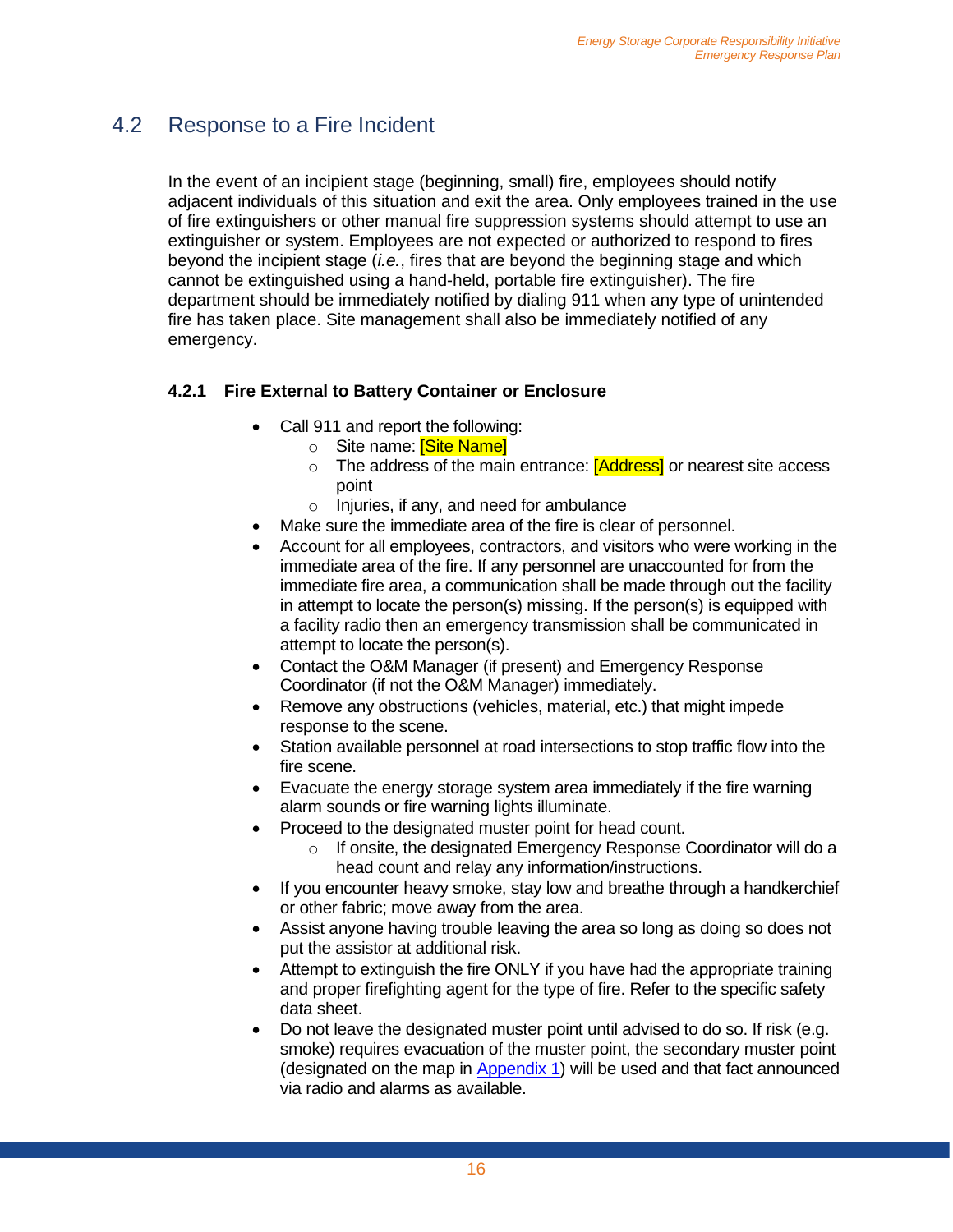- The Emergency Response Coordinator will issue an 'all clear' only when the fire department informs them that it is safe to do so.
- The energy storage system is not to be accessed until the O&M Manager or designated Emergency Response Coordinator gives authorization.

#### **4.2.2 Fire Internal to Battery Container**

- Call 911 and report the following:
	- o Site name: **[Site Name]**
	- o The address of the main entrance: **[Address]** or nearest site access point
	- o Injuries, if any, and need for ambulance
- Make sure the immediate area of the fire is clear of personnel.
- Account for all employees, contractors, and visitors who were working in the area of the fire. If any personnel are unaccounted for from the immediate fire area, a communication shall be made through out the facility in attempt to locate the person(s) missing. If the person(s) is equipped with a facility radio then an emergency transmission shall be communicated in attempt to locate the person(s).
- Contact the O&M Manager (if present) and Emergency Response Coordinator (if not the O&M Manager) immediately.
- Contact the Operations Center and Manager (if present).
- Evacuate the area immediately if the fire warning alarm sounds or fire warning lights illuminate.
- Remove any obstructions (vehicles, material, etc.) that might impede response to the scene.
- Proceed to the designated muster point for head count.
- If onsite, the designated Emergency Response Coordinator will do a head count and relay any information/instructions.
- If you encounter heavy smoke, stay low and breathe through a handkerchief or other fabric.
- If there is a second means of egress that is clear of smoke, that egress path will be used and a radio transmission or other type of communication shall be made stating that the clear egress point for other personnel to use for escape is the second means of egress.
- Assist anyone having trouble leaving the area so long as doing so does not put the assistor at additional risk.
- The fire suppression system is designed to work in a contained environment. **DO NOT** open the doors until it has been determined that the agent has been fully released and a pre-determined amount of time has passed to ensure no hazards are present, and with approval of emergency personnel and Subject Matter Expert.
- **DO NOT** put anyone in harm's way to save the battery equipment in the container.
- Once the Fire Department arrives, provide them with the following
	- o All applicable SDS documents
	- o Assistance isolating equipment electrically
	- o This emergency response plan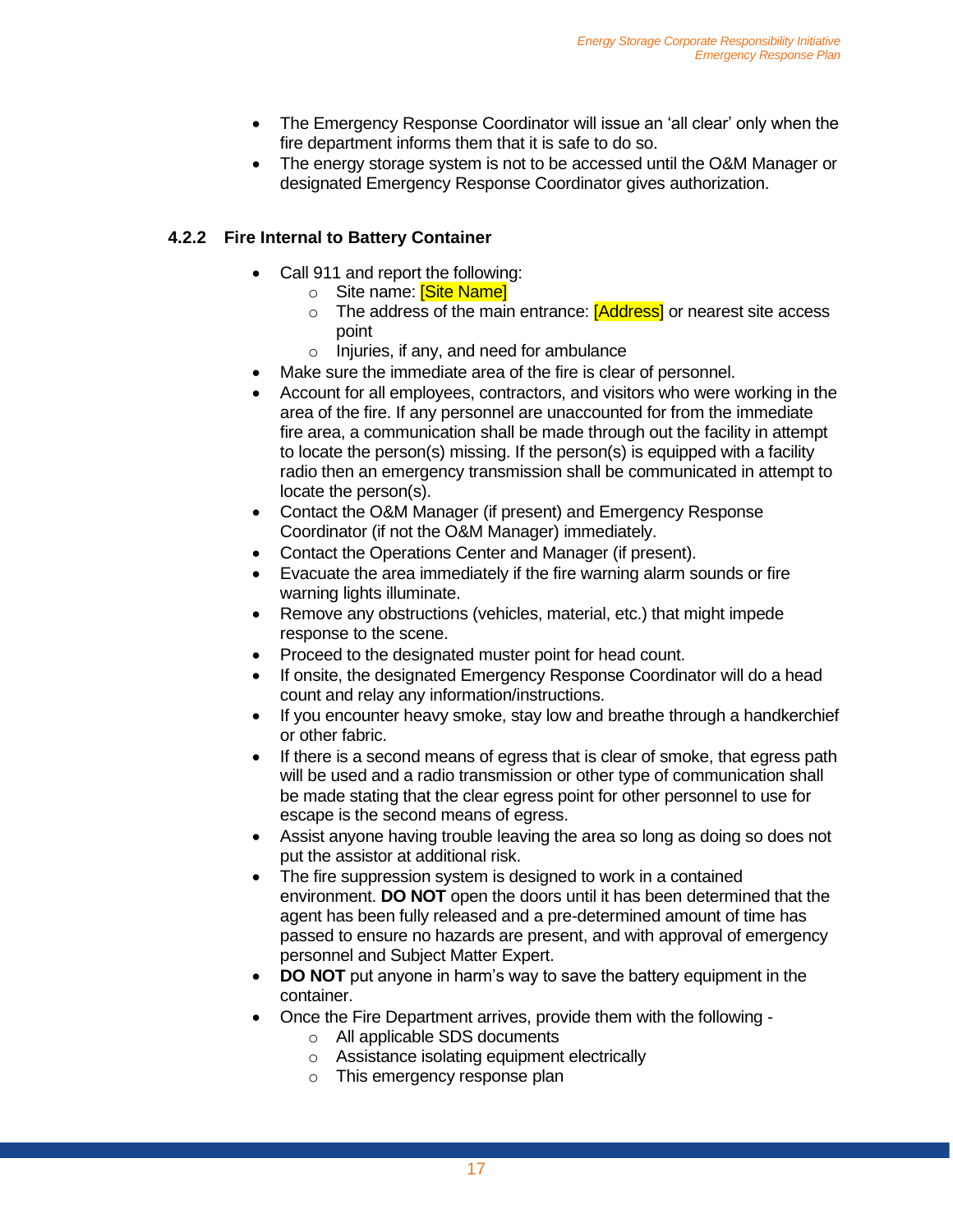- o A liaison to remain with the fire department Incident Commander as needed
- Do not leave the designated muster point until advised to do so. If risk (*e.g.* smoke) requires evacuation of the muster point, the secondary muster point (designated on the map in [Appendix 1\)](#page-28-1) will be used and that fact announced via radio and alarms as available.
- The O&M manager and/or Emergency Response Coordinator (if not the O&M manager) will issue an 'all clear' only when the fire department informs them that it is safe to do so and the site (or portions of it) can be reoccupied or normal working conditions can be resumed again.
- The energy storage system is not to be accessed until the O&M Manager or designated Emergency Response Coordinator and the emergency responders give authorization.

In the event of a fire incident, the designated operations personnel responsible for the safe shutdown of the plant will open switchgear to ensure the grid side of the plant is de-energized and isolate the batteries as best able to (i.e. verify the AC and DC breakers are open in the inverter). The Fire Department needs to understand that some of the equipment (batteries) will remain energized no matter what actions are taken, and the recommended option is containment. Batteries remain energized even if all the contactors, breakers, and switches have been opened.

#### **4.2.3 After a Fire**

Hazards after a fire should be identified at the time of installation such that recommendations for personal protective equipment (PPE) are available for clean-up crews and hazardous materials (HAZMAT) teams. This may include respirators to protect personnel from toxic gas that continues to be generated from hot cells. Firewater retention and cleanup measures may be required by local regulations. Once first responders have turned the site back to **[The**] **Company**, the Subject Matter Expert, in coordination with the Emergency Response Coordinator, shall direct on-site personnel on procedures for securing the site for safety and pending any investigation.

In addition to the gas generation risk, cells that remain hot also pose a delayed ignition risk, whereby heat in the cell may transfer to undamaged adjacent cells or remaining active material and reignite the fire. As such, fire-damaged equipment must remain monitored for **[a period identified in consultation with** equipment manufacturer and SME].

Care should be taken to ensure that damaged batteries containing energy have been safety de-energized in accordance with disposal procedures, if possible, before handling and disposal. If unable to completely de-energize batteries involved in a fire, care should be taken with handling or dismantling battery systems involved in fires as they may still contain hazardous energy levels.

### <span id="page-17-0"></span>4.3 Site Maintenance and Housekeeping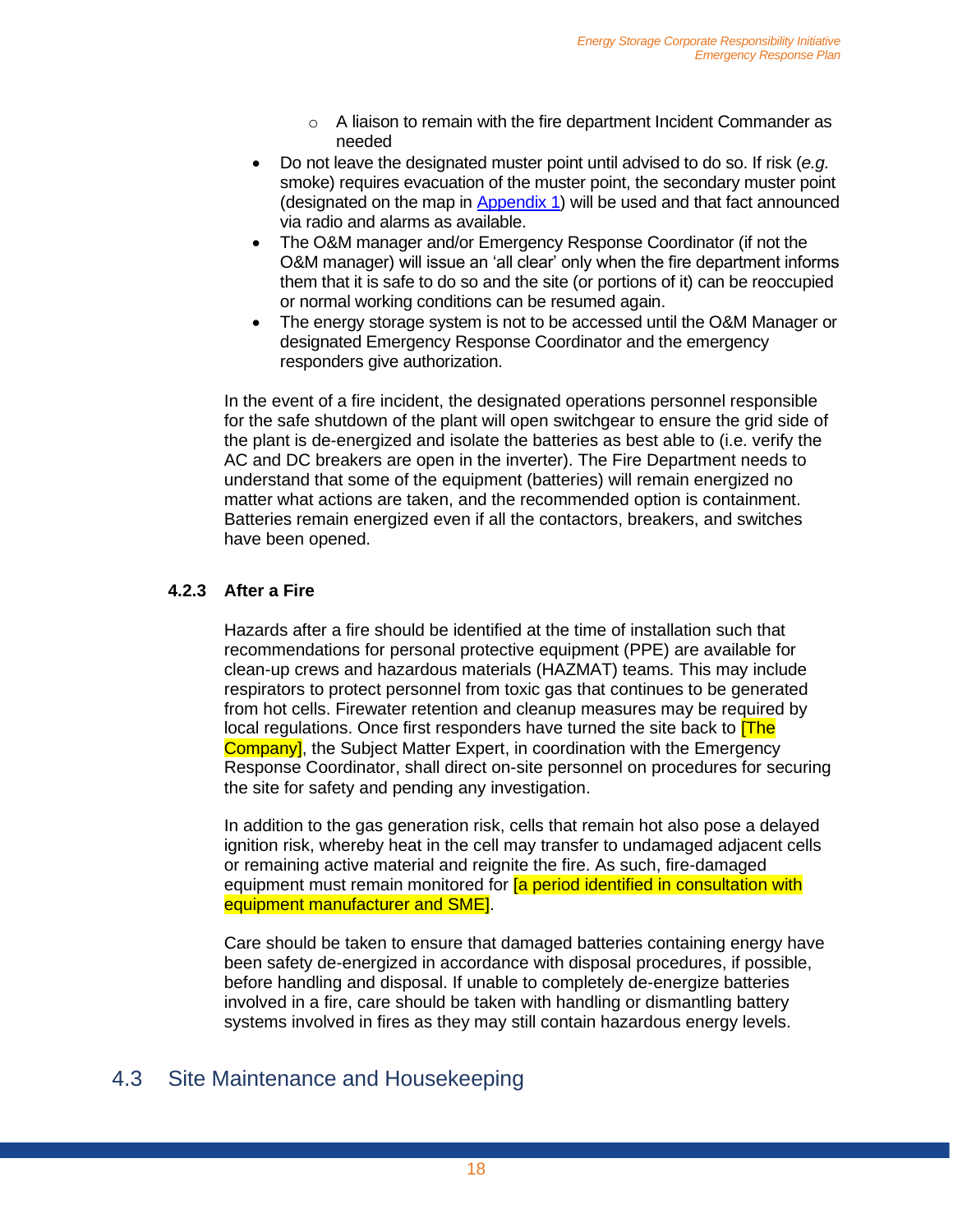- Fire extinguishers shall be inspected monthly as per NFPA 10.
- Fire extinguishers shall not be obstructed and should be in conspicuous locations with appropriate signage as per NFPA 10.
- Combustible material shall not be stored in mechanical rooms, electrical equipment rooms, or energy storage system enclosures.
- Outside dumpsters shall be kept at least five (5) feet away from combustible materials and the lids should be kept closed.
- Materials or equipment storage is not allowed in electrical equipment rooms, or near electrical panels.
- Electrical panel openings must be covered.
- Power strips must be plugged directly into an outlet and not daisy-chained and should be for temporary use only.
- Extension cords and flexible cords should not be substituted for permanent ones.

#### <span id="page-18-0"></span>**5. Chemical Release**

#### <span id="page-18-1"></span>5.1 Hazardous Materials

An inventory of hazardous materials shall be maintained in the **[onsite location]** and provided in advance to first responders, including fire and ambulance services. Materials typically on site include:

• [List of hazardous materials]

In the event of a breach of energy storage system containment, hazardous materials that may be released include:

• [List of hazardous materials]

Only personnel who are properly trained in accordance with 29 CFR Part  $1910.120(q)(6)$ may respond to hazardous chemical releases.

#### <span id="page-18-2"></span>5.2 Spill Response Procedures

An emergency spill kit is maintained in the [location], identified on the map in Appendix [1.](#page-28-1) This kit includes, at a minimum:

- Absorbent socks, pads, or pillows
- Disposal bags and ties
- Safety glasses
- Rubber gloves
- Appropriate neutralization medium for liquid present
- Hazardous labels
- Bag of Life-Dri absorbent or equivalent
- **Shovel**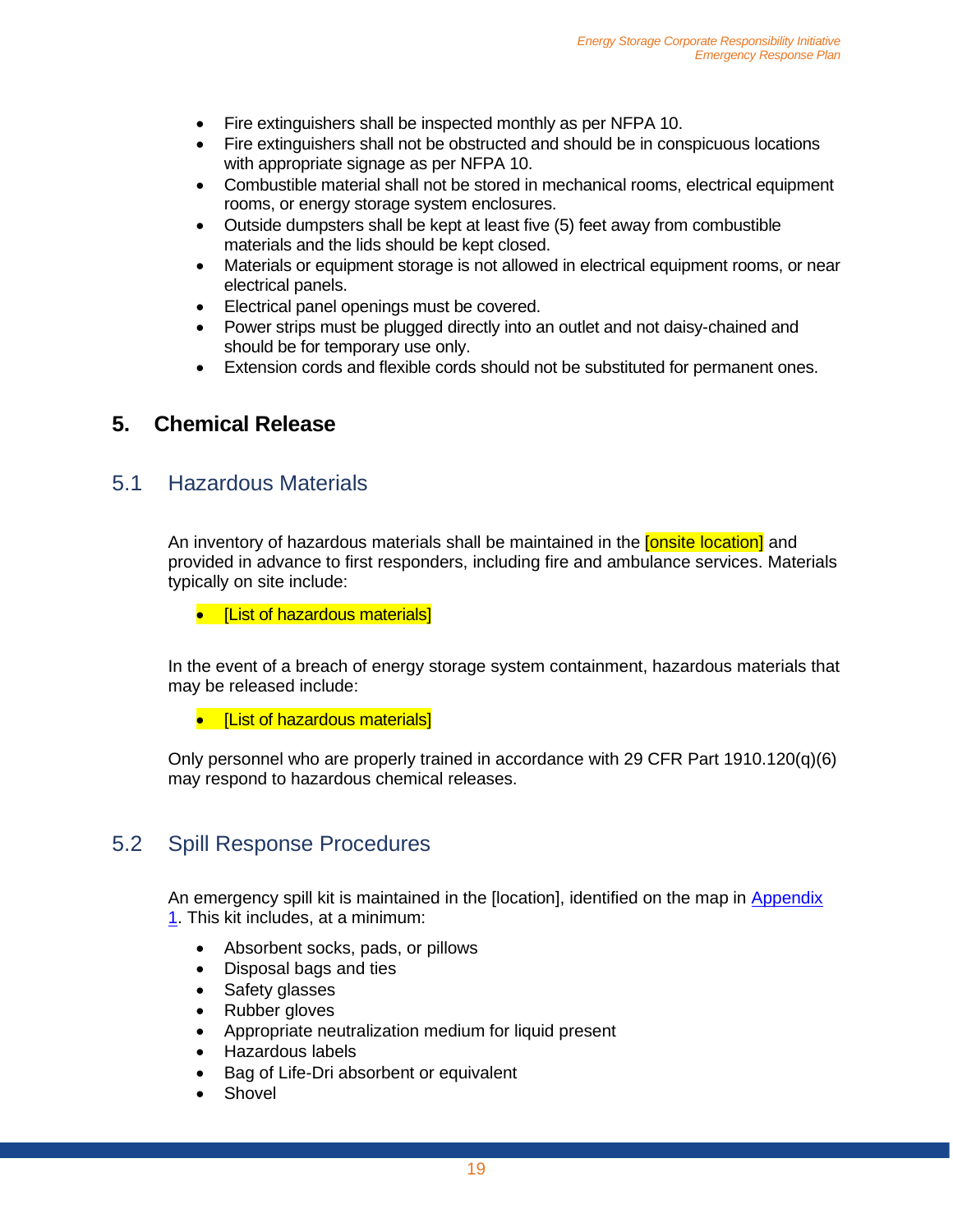• Broom

A formal notification process shall be initiated when a hazardous material spill or potential spill is first observed. Immediate actions are necessary. The first individual who discovers a spill (spill observer) will be responsible for initiating notification and response procedures. Only employees that are properly trained in accordance with 29 CFR Part 1910.120(q)(6) may respond to hazardous chemical releases. [Site Owner] is responsible for providing spill recognition and response training for personnel. At least one trained employee shall be on duty at all times.

The first person to witness the spill shall follow these procedures:

- 1. Make an assessment of the incident as observed.
- 2. If the incident can be safely controlled, take steps to do so (e.g., turn off source of spill).
- 3. Notify the Emergency Response Coordinator and provide as much information as possible.

The Emergency Response Coordinator shall follow these procedures in the event of a spill:

- 1. Notify Supervisors.
- 2. Make sure all personnel are removed from the spill area.
- 3. Take immediate actions to minimize any threat to public safety (verify the spill area has been cordoned off).
- 4. Secure the source of the spill, if safely possible to do so.
- 5. Maintain close observation of the spill.

Cleanup may range from very simple removal of minor spills, to installation of skimmers around large spills or between sensitive areas and spills for longer, prolonged cleanups. Cleanups shall be conducted as per [OSHA regulations \(part 1910\).](https://www.osha.gov/pls/oshaweb/owadisp.show_document?p_id=9768&p_table=STANDARDS) Cleanups can be on pavement or on soil surfaces. On-site personnel shall be trained in the proper use of the cleanup materials. The Emergency Response Contractor or other contracted – and appropriately certified – waste management company may provide cleanup and remediation services. It is strongly recommended that all contractors determine a disposal site in advance of a spill incident.

### <span id="page-19-0"></span>5.3 Reporting Major Spills

After initial spill response has begun, notification and reporting to agency personnel shall occur. [state-specific response requirements go here, referencing relevant document(s) which may be included in an appendix] The following procedures should be followed when reporting major spills:

- Never include information that has not been verified.
- Never speculate as to the cause of the incident or make any acknowledgment of liability.
- Do not delay reporting because of incomplete information.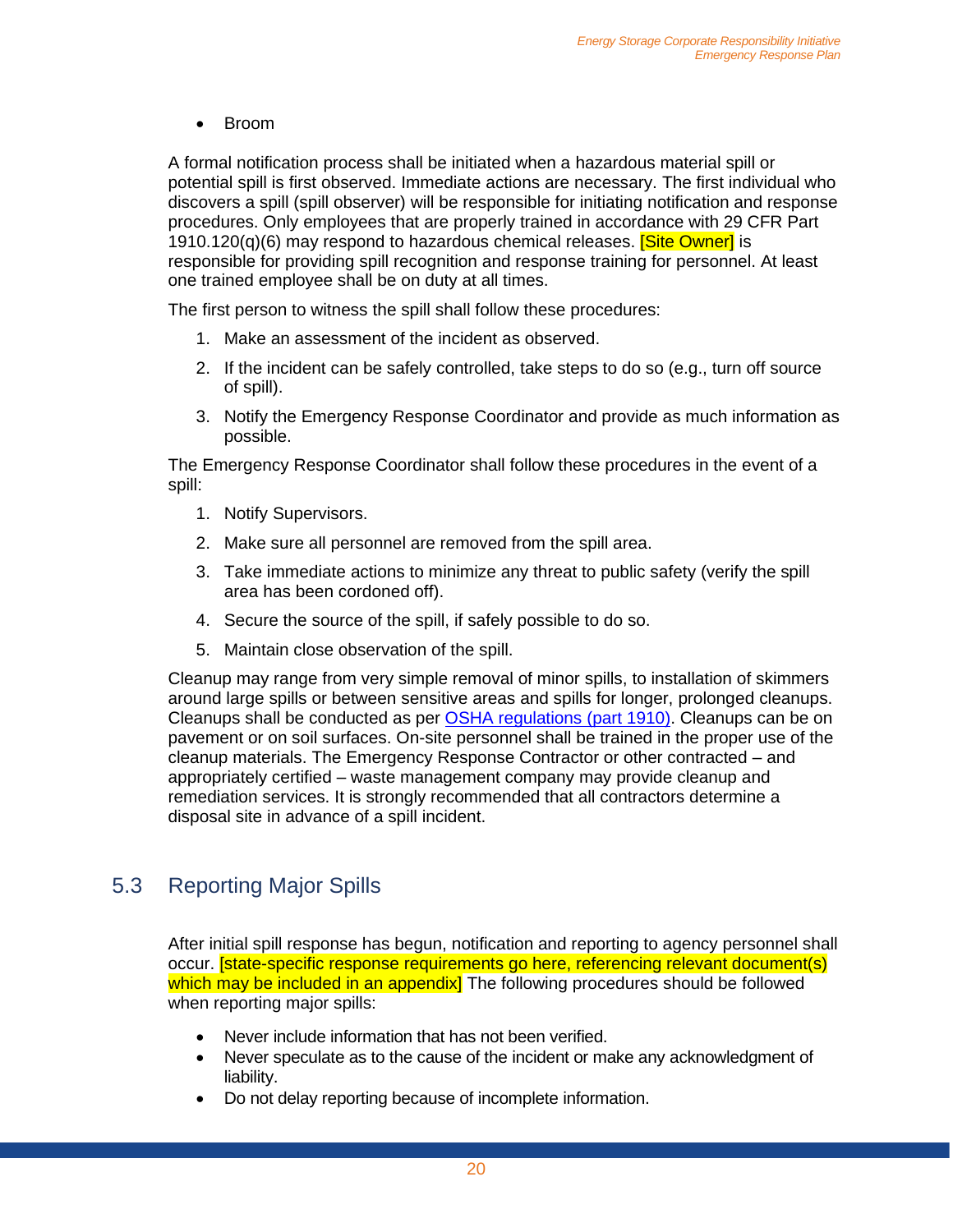- Notify persons/agencies and document notification and the content of the message.
- For spills of federal reportable quantities, in conformance with the requirements in 40 CFR parts 110,119, and 302, the Emergency Response Coordinator shall notify the National Response Center at (800) 424-8802.

Other agencies which may need to be consulted include, but are not limited to, the [County/City] fire department, [County/City] Public Works Department, state police, **[Locality]** Police Department, State Department of Toxic Substances, OSHA, **[State** Environmental Quality Authority], and (if relevant) **[State Water Authority]**.

#### <span id="page-20-0"></span>**6. Medical Emergency**

#### <span id="page-20-1"></span>6.1 Medical Emergency Response Procedures

If an employee is injured, or an accident has occurred on site and first aid is not enough treatment for the emergency, 911 must be called. The call to 911 can be made by phone by any available site personnel. The caller must state to the dispatch that they are at the "[Company, Site Name]." A second notification will be made to the O&M Building, to inform others of the situation.

[Site Name] employees certified in first aid/cardiopulmonary resuscitation (CPR) may administer aid if they have completed training. Regularly-present employees with first aid/CPR training are identified on the emergency information notice board and employees shall be aware of who on staff is so certified. At all times when the site is staffed, at least one first aid certified member of staff shall be present. The location of first aid kits and automated external defibrillators (AEDs), if present, shall be identified by appropriate signage and indicated on the map in [Appendix 1.](#page-28-1)

All employees shall designate a personal emergency contact, which shall be kept on file.

#### **6.1.1 Serious Injury**

The following procedures apply for serious medical injuries such as loss of consciousness, heart attack, bone fractures, neck trauma, or severe burns.

- 1. If life threatening, call 911.
- 2. Notify Operations and/or Safety Managers.
- 3. Provide name, exact location, number of injured persons, and brief description of incident.
- 4. On-site personnel shall meet EMS responders at site entrance and direct them to location of incident.
- 5. Do not leave or move the injured unless directed to by Safety Managers or EMS responders.
- 6. Administer first aid if necessary.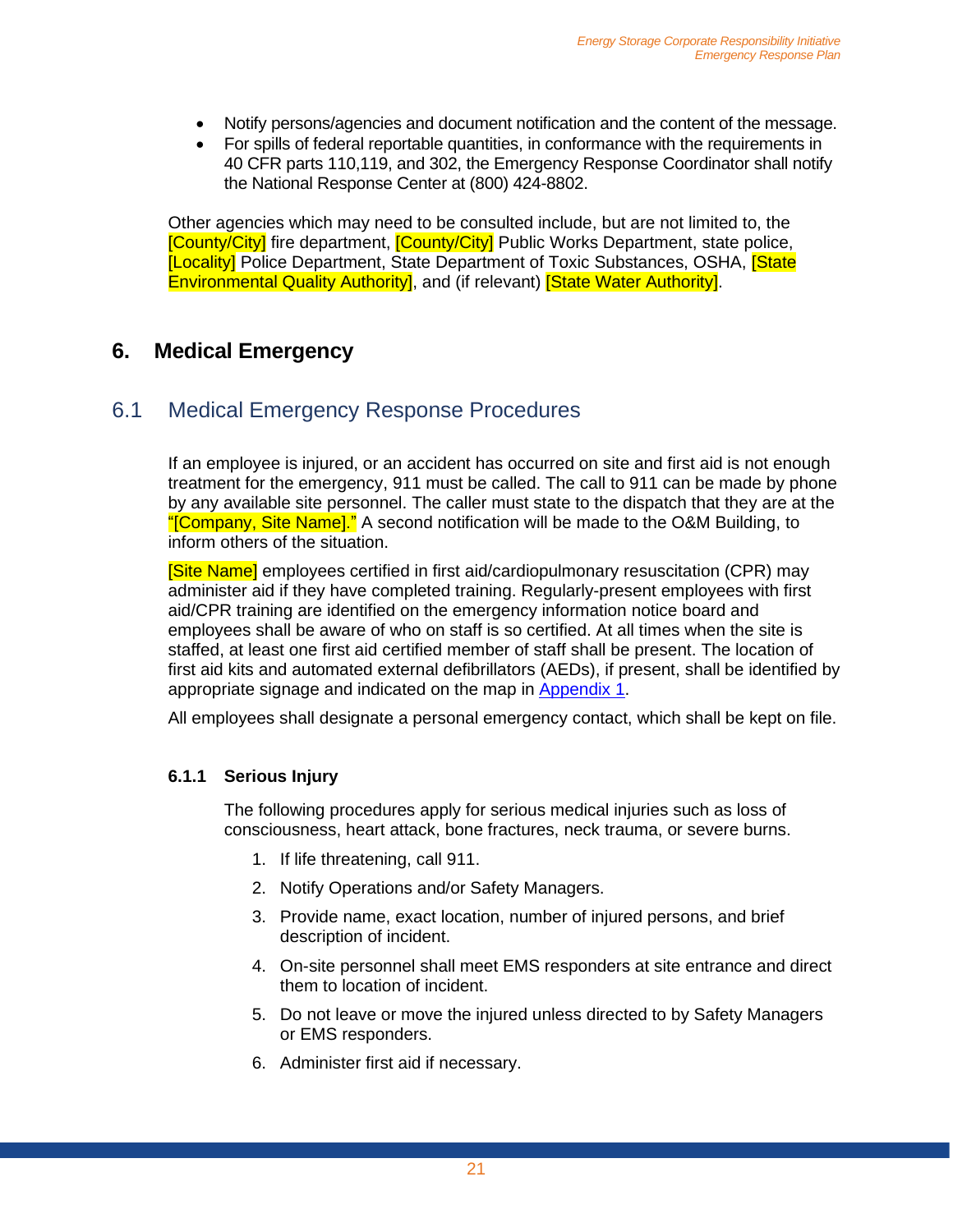- 7. The site manager shall inform the employee's personal emergency contact.
- 8. Document incident and keep on file.

#### **6.1.2 Attending an Incident**

When attending an incident, the following procedures apply:

- 1. Clear a path to the injured person for Operations and/or Safety Managers and assign personnel to assist with signaling EMS responders to the location of the incident.
- 2. Identify location of Project Site entrance nearest to the incident and notify EMS responders.
- 3. Operations and/or Safety Managers shall meet EMS responders at site entrance.
- 4. Direct and accompany EMS responders to location of incident.
- 5. Follow all directions of EMS responders.
- 6. Contact management personnel and/or subcontractors.
- 7. Document incident and keep on file.

#### **6.1.3 Medical Facilities**

The nearest medical facility to the project site is:

[Hospital Address]

Directions from site entrance:

[Turn-by-turn directions, and link to online map directions]

#### <span id="page-21-0"></span>6.2 Non-Emergency Safety Incident

#### **6.2.1 Notification of Minor Incidents**

In the event a safety incident occurs where emergency response is not required (first aid treatment, near miss, etc.) work is to be stopped immediately and reported to the Emergency Response Coordinator and/or Lead Technician. Risk will be reassessed, adequate controls implemented, and the situation made safe before resuming the task. The event will be documented and kept on file.

#### **6.2.2 Heat Illness**

When the temperature exceeds 95 degrees Fahrenheit (35 degrees Celsius), or is expected to be so during the course of a shift or work project, the O&M Manger will hold short staff meetings to review the weather report; reinforce heat illness prevention with all workers; and provide reminders to drink water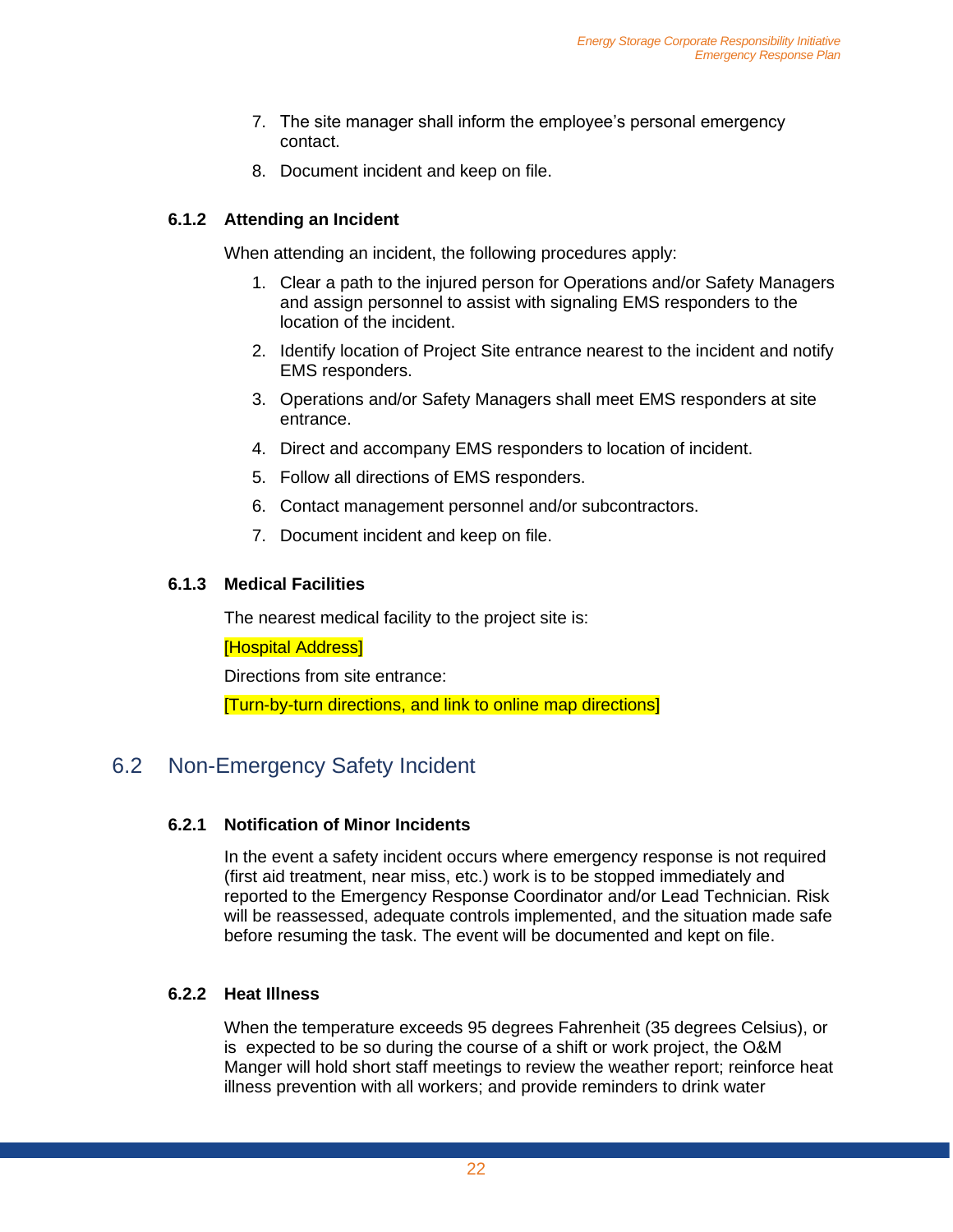frequently, to be on the lookout for signs and symptoms of heat illness, and inform them that shade can be made available upon request.

Employees shall have free access to potable drinking water provided and located as close as practicable to the areas where employees are working. Where drinking water is not plumbed or otherwise continuously supplied, it shall be provided in sufficient quantity at the beginning of the work shift to provide one quart per employee per hour for drinking for the entire shift. Employers may begin the shift with smaller quantities of water if they have effective procedures for replenishment during the shift as needed to allow employees to drink one quart or more per hour. The frequent drinking of water shall be encouraged.

### <span id="page-22-0"></span>**7. Security Incidents**

### <span id="page-22-1"></span>7.1 Bomb Threat

**7.1.1** The purpose of this plan is to give direction to all site personnel in the event **Site** Name] is a target of an actual or threatened bomb assault/attack.

Anyone receiving a bomb threat shall:

- Treat the caller with courtesy and respect. Complete the Bomb Threat Report [\(Appendix 6\)](#page-37-0). Use this sheet as a reference while talking with the caller making the threat.
- Attempt to obtain as much information as possible. See the "Bomb Threat Checklist" [\(Appendix 7\)](#page-39-0).
- Immediately notify the **[Site Name]** Emergency Coordinator by phone. Stop all radio transmissions from this point on until cleared by the Emergency Coordinator or other competent authority. Radio transmissions can activate electronic detonating or timing devices.

The Emergency Response Coordinator will immediately notify 911. The Emergency Response Coordinator shall:

- Evaluate the threat and determine the appropriate course of action to take.
- Notify law enforcement and/or ambulance.
- Evacuate the facility as necessary.
- Coordinate evacuation of any part of the surrounding community with local authorities as needed.
- Coordinate search of the site with proper authorities.
- **7.1.2** If any suspicious item(s) are found, they are not to be touched. Barrier tape will be used to mark the area where the suspicious item(s) are by extending a continuous line of tape beginning immediately in front of the suspicious item(s) and extending to just outside the room exit. This will help guide local authorities to the suspicious item.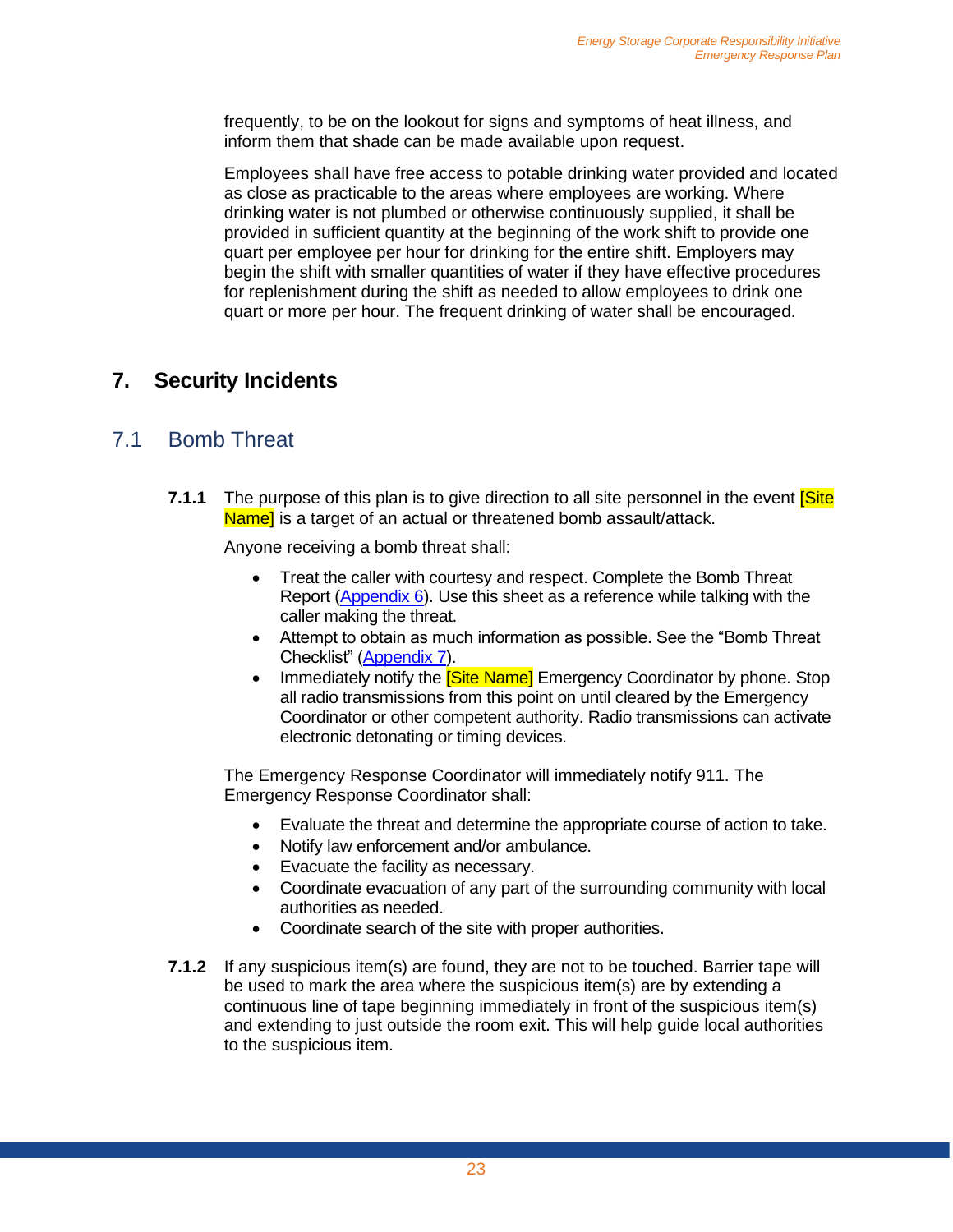The Emergency Response Coordinator will ensure that the "All Clear" message is communicated once the threat has passed or is no longer present.

### <span id="page-23-0"></span>7.2 Chemical/Biological Agent Threat

The procedures described previously for a bomb threat should be used for a chemical or biological agent threat. Refer to  $\Delta$ ppendix  $\delta$  for a copy of the phone report when receiving such a threat and [Appendix 9](#page-42-0) for a checklist.

Any person that is exhibiting signs and symptoms from a chemical or biological agent should be isolated from other workers and be prepared for transport by EMS.

### <span id="page-23-1"></span>7.3 Sabotage or Vandalism

Anyone detecting any act or threat of any act of sabotage or vandalism will immediately notify the Emergency Response Coordinator. The Emergency Response Coordinator will evaluate the situation and decide what actions to take. The following options should be considered and/or implemented:

- Notification of 911.
- Corrective action as required, providing that no person will risk injury.
- Evacuation of the facility.

#### <span id="page-23-2"></span>7.4 Active Shooter

In an active shooter situation, employees should:

- 1. Quickly determine what actions to take to protect life: options include run, hide, and fight (described in the DHS' [Ready.gov](https://www.ready.gov/active-shooter) site). Use best judgment based on the specific circumstances of the incident. Getting away from the shooter(s) is the top priority. Call 911 when in a safe location and warn/prevent individuals from entering an area where an active shooter may be if possible.
- 2. When encountering responding police, remain calm and follow any and all instructions from the officers. Officers may shout commands and push individuals to the ground for his/her safety as well as their own. When law enforcement personnel arrive at the scene, personnel should be aware of the following:
	- Follow all official instructions from police;
	- Remain calm, think, and resist the urge to panic;
	- Immediately raise hands and spread fingers;
	- Keep hands visible at all times;
	- Put down any items;
	- Avoid making sudden or quick movements toward officers;
	- Do not point, scream, or yell;
	- Do not ask for help from the officers when evacuating;
	- Proceed in the direction as advised by the officers; and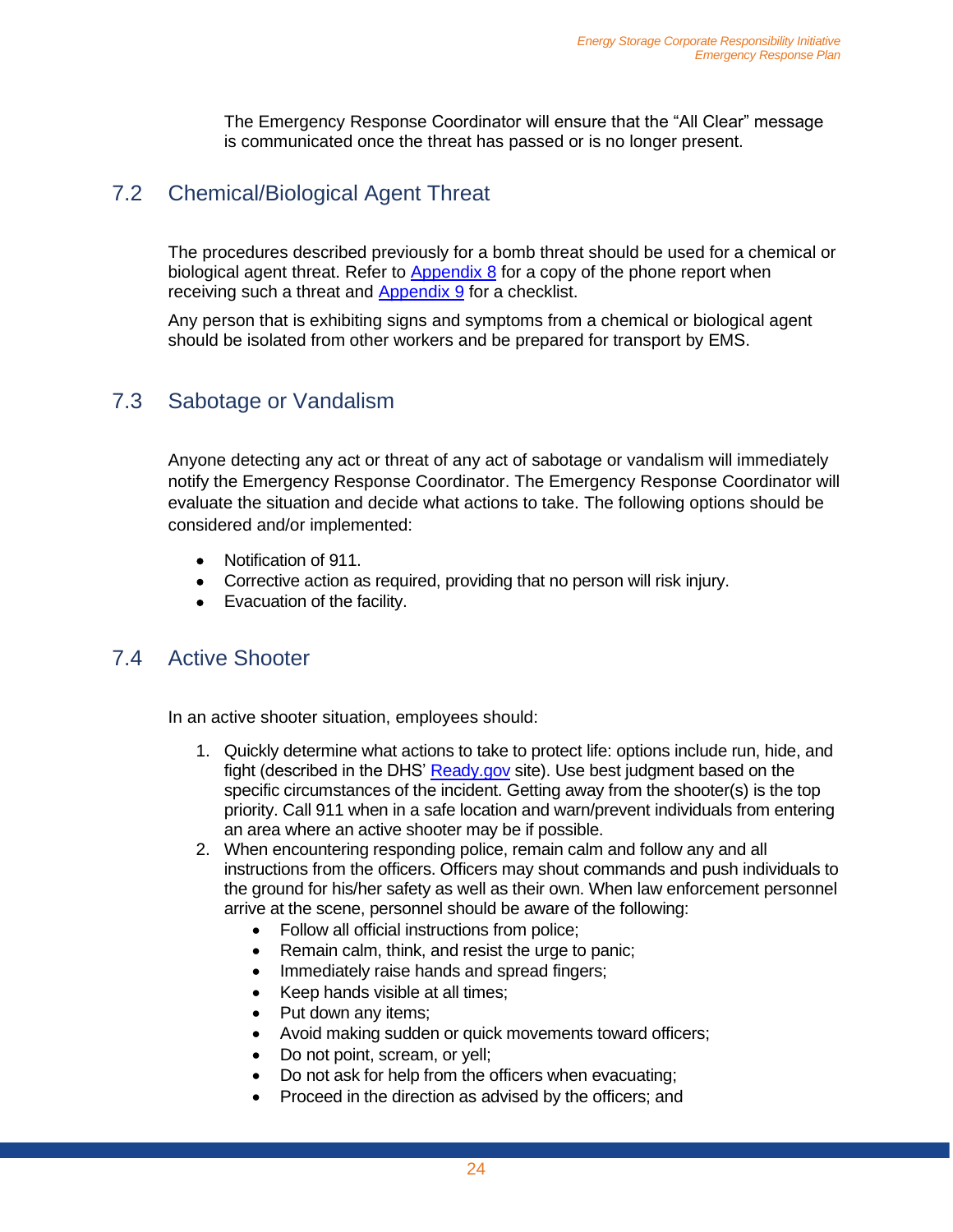• Provide all relevant information to police.

### <span id="page-24-0"></span>**8. Environmental Hazards**

### <span id="page-24-1"></span>8.1 Flooding and Flash Flood

Flash flooding is a result of heavy localized rainfall such as that from slow moving, intense thunderstorms. Flash floods often result from small creeks and streams overflowing during heavy rainfall. These floods often become raging torrents of water which rip through riverbeds or canyons, sweeping everything with them. Flash flooding can occur within 30-minutes to six hours of a heavy rain event. In hilly terrain, flash floods can strike with little or no advance warning. Distant rain may be channeled into gullies and ravines causing flash flooding in minutes. In the event of a flash flood, the following procedures shall apply:

- During periods of thunderstorms, always remain alert to heavy rains in your immediate area or upstream from your location. It does not have to be raining at your location for flash flooding to occur.
- Do not drive through flooded areas. Even if it looks shallow enough to cross.
- Do not cross flowing streams on foot where water is above your ankles.
- Be especially cautious at night. It is harder to recognize water danger then.
- Do not attempt to outrace a flood on foot. If you see or hear it coming, move to higher ground immediately.
- Be familiar with the land features where you work. It may be in a low area, near a drainage ditch, or small stream.
- Stay tuned to weather forecasts and updates for the latest statements, watches, and warnings concerning heavy rain and flash flooding in the Project Area.
- Waiting 15 to 30 minutes, or until high water recedes, is a simple safety measure.

### <span id="page-24-2"></span>8.2 Tornado

Upon the issuance of a tornado warning, O&M personnel will evacuate the site and report to the pre-designated shelter area, to be determined prior to O&M personnel arrival. In the event O&M personnel are outside and unable to evacuate to the shelter, the following procedures will be followed:

- Lie flat in a nearby ditch or depression, covering the head with the hands. Be aware of the potential for flooding.
- O&M personnel are safest in a low, flat location and will be instructed to not get under an overpass or bridge.
- O&M personnel will be instructed to never try to outrun a tornado in congested areas in a vehicle. It is safest to leave the vehicle for safe shelter.
- O&M Personnel are instructed to beware of flying debris.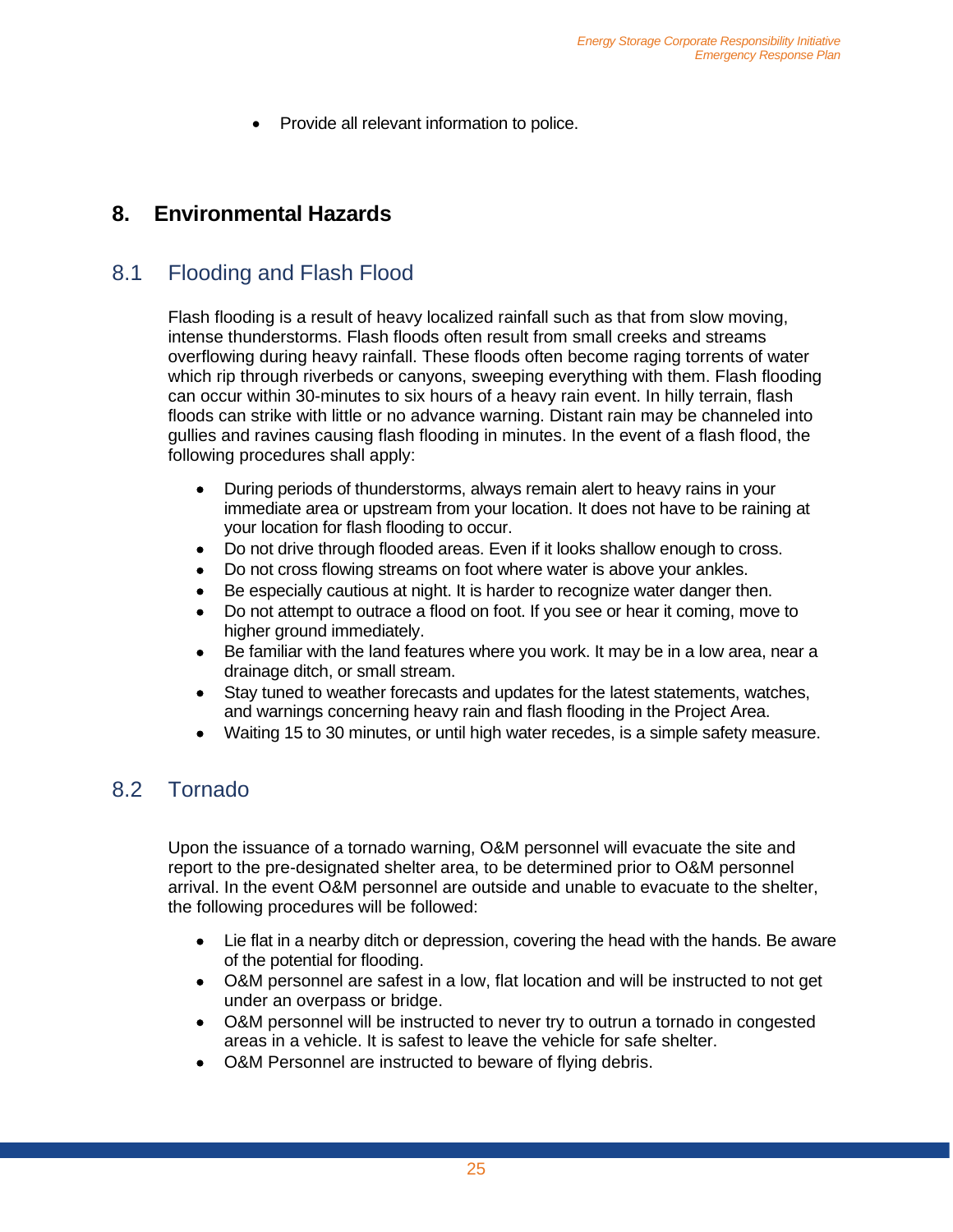Following tornado or high wind events, the site facility will be evaluated by O&M personnel for damage. All repairs will be performed under standard operational procedures.

### <span id="page-25-0"></span>8.3 Lightning Storm

In the event a lightning storm is within  $10 - 30$  miles and approaching the Site, the following procedures shall apply.

- Notify Operations and/or Safety Manager, and all on-site employees.
- Stop work safely and head to staging and laydown yards in vehicles.
- Remain at staging and laydown yards, get update on weather conditions.
- If storm/lighting is still approaching the Project Site, get in and stay in company or personal vehicles that have rubber tires only.
- If safe enough to do so, take cover in on-site designated shelters.
- Once storm passes, remain in cars/trucks for at least 30 minutes depending on passing storm severity, and wait for an "OK" from the O&M Manager or Emergency Response Coordinator in charge of monitoring the storm.

### <span id="page-25-1"></span>8.4 Winter Storm

Before winter approaches, the facility will ensure adequate supplies, including:

- Rock salt or similar products to melt ice on walkways.
- Sand to improve traction.
- Snow shovels and other snow removal equipment.
- As needed, service agreement(s) with snow removal vendors.

When winter weather threats exist, the facility will monitor local news channels for critical information from the National Weather Service (NWS). Be alert to changing weather conditions. Winter storm watches, warnings, and advisories are issued by local National Weather Service Forecast offices.

Depending on the severity of the winter storm, the Facility Manager (or designee) will give direction to personnel regarding site staffing/closure.

### <span id="page-25-2"></span>8.5 Seismic Event

Earthquakes may strike with little to no advance warning. As such, when an earthquake does occur, it is important to stay as safe as possible. Be aware that some earthquakes are actually fore-shocks and a larger earthquake may subsequently occur. Also, be aware that many earthquakes are accompanied by aftershocks after the main event has occurred. If an earthquake occurs minimize your movements to a few steps to a nearby safe place and if you are indoors stay there until the shaking has stopped and you are sure exiting is safe.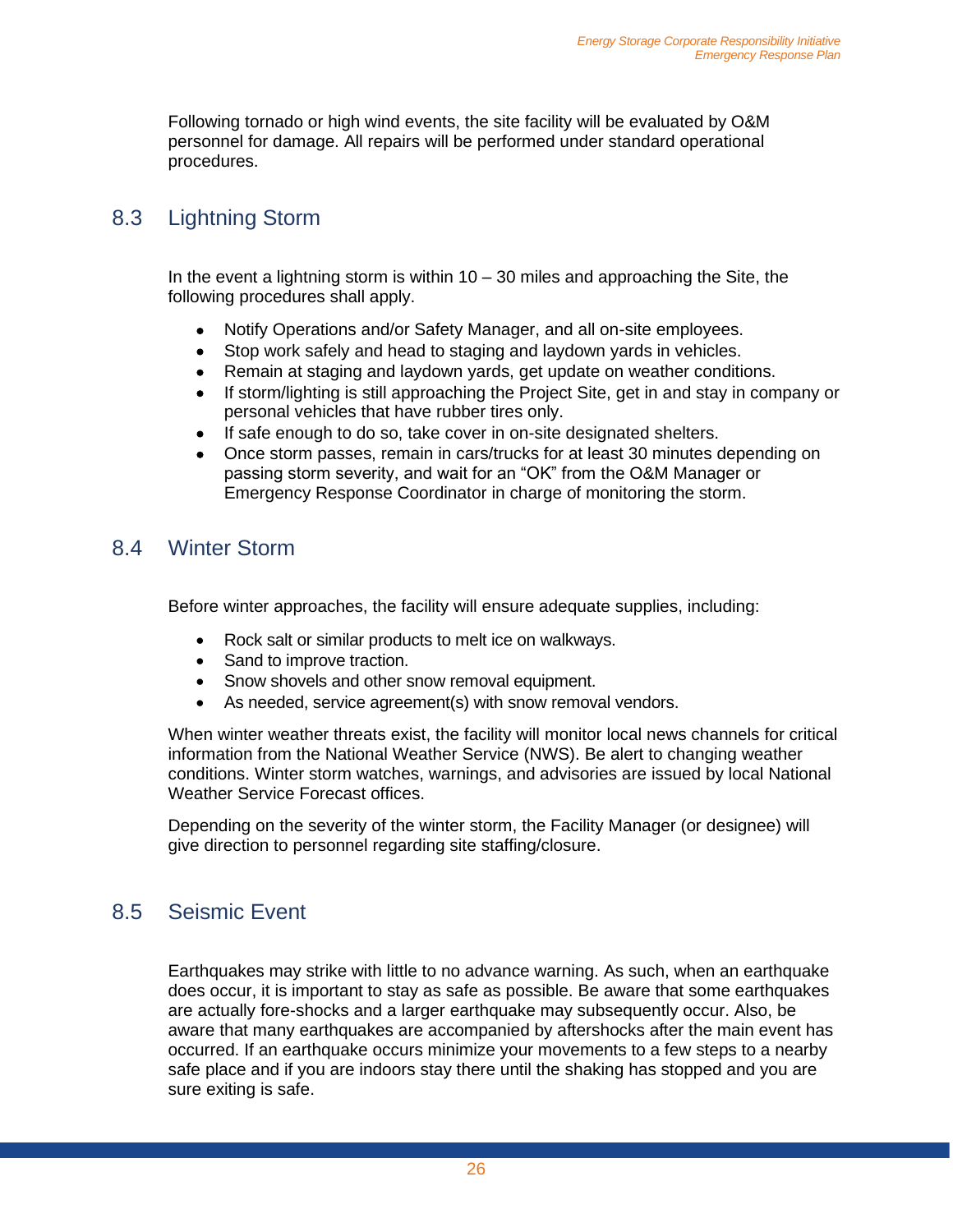The following actions should be followed for personnel indoors:

- Drop to the ground and take cover by getting under a sturdy piece of furniture and hold on until the shaking stops. If there isn't a desk or sturdy piece of furniture near you, cover your face and head with your arms and crouch in an inside corner of the building.
- Stay away from glass, windows, outside doors and walls, and anything that could fall such as lighting fixtures or furniture.
- Use a doorway for shelter only if it is in close proximity to you and if you know it is a strongly supported load-bearing doorway.
- Stay inside until the shaking stops and it is safe to go outside.

The following actions should be followed for personnel outdoors:

- If you are already outdoors stay there.
- Move away from buildings, structures, light poles, and utility wires.

Once in the open stay there until the shaking stops to prevent being hit by falling debris.

Following seismic events, the site facility will be evaluated by O&M personnel for damage. All repairs will be performed under standard operational procedures.

#### <span id="page-26-0"></span>**9. Cybersecurity**

Cyber security testing should be an integral part of the energy storage system lifecycle; systems should be secure by design. Once in operation, ensure continuous secure operation by monitoring, risk assessment and patching.

A process should be created and put in place to ensure continuous hardening of the energy storage system. The principle of hardening is making sure that the attack surface to site and equipment is limited by:

- Only necessary network service ports should be open, others should be closed.
- Only necessary software should be installed on the device, other software should be removed.
- Development environments and source code should not be installed on production devices.
- Remote access protocols that use plain text communication should not be used.
- Software that stores passwords unencrypted should not be used.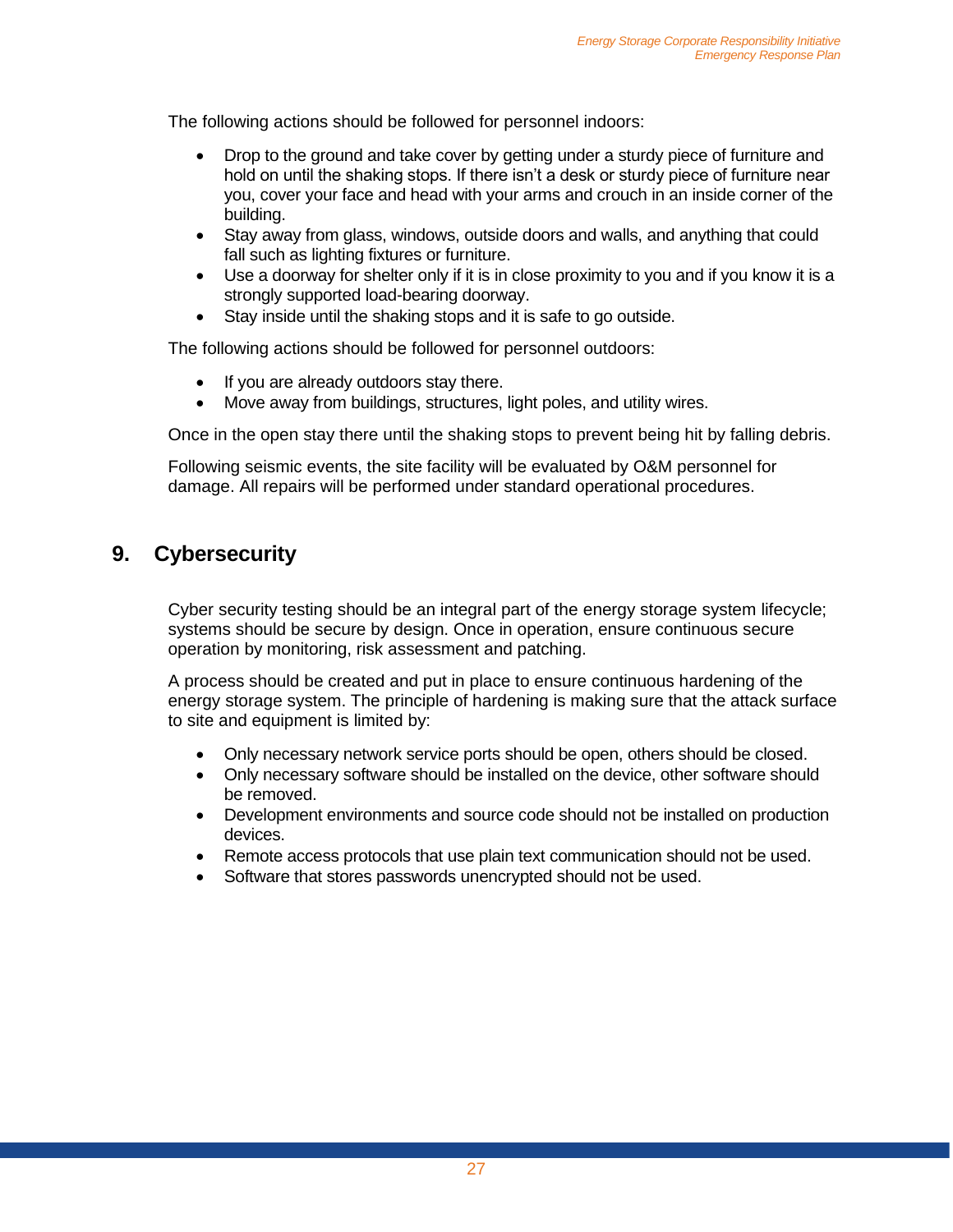# <span id="page-27-0"></span>**Acronyms**

| <b>AC</b>       | <b>Alternating Current</b>                                 |
|-----------------|------------------------------------------------------------|
| <b>AED</b>      | <b>Automated External Defibrillator</b>                    |
| <b>CAMEO</b>    | <b>Computer-Aided Management of Emergency Operations</b>   |
| <b>CHEMTREC</b> | <b>Chemical Shipping Regulation &amp; Incident Support</b> |
| <b>CFR</b>      | Code of Federal Regulations                                |
| <b>CPR</b>      | Cardiopulmonary Resuscitation                              |
| DC              | <b>Direct Current</b>                                      |
| <b>DHS</b>      | Department of Homeland Security                            |
| <b>EMS</b>      | <b>Emergency Medical Services</b>                          |
| <b>ERP</b>      | <b>Emergency Response Plan</b>                             |
| <b>FDC</b>      | <b>Fire Department Connection</b>                          |
| <b>HAZMAT</b>   | <b>Hazardous Materials</b>                                 |
| <b>ICS</b>      | <b>Incident Command System</b>                             |
| <b>MSDS</b>     | <b>Material Safety Data Sheets</b>                         |
| <b>NESC</b>     | <b>National Electric Safety Code</b>                       |
| <b>NFPA</b>     | <b>National Fire Protection Association</b>                |
| <b>NRC</b>      | National Response Center (U.S. EPA)                        |
| <b>NWS</b>      | <b>National Weather Service</b>                            |
| <b>OSHA</b>     | Occupational Safety and Health Administration              |
| O&M             | <b>Operations and Maintenance</b>                          |
| <b>PPE</b>      | <b>Personal Protective Equipment</b>                       |
| <b>SDS</b>      | <b>Safety Data Sheets</b>                                  |
| <b>SERC</b>     | <b>State Emergency Response Commission</b>                 |
| <b>SME</b>      | <b>Subject Matter Expert</b>                               |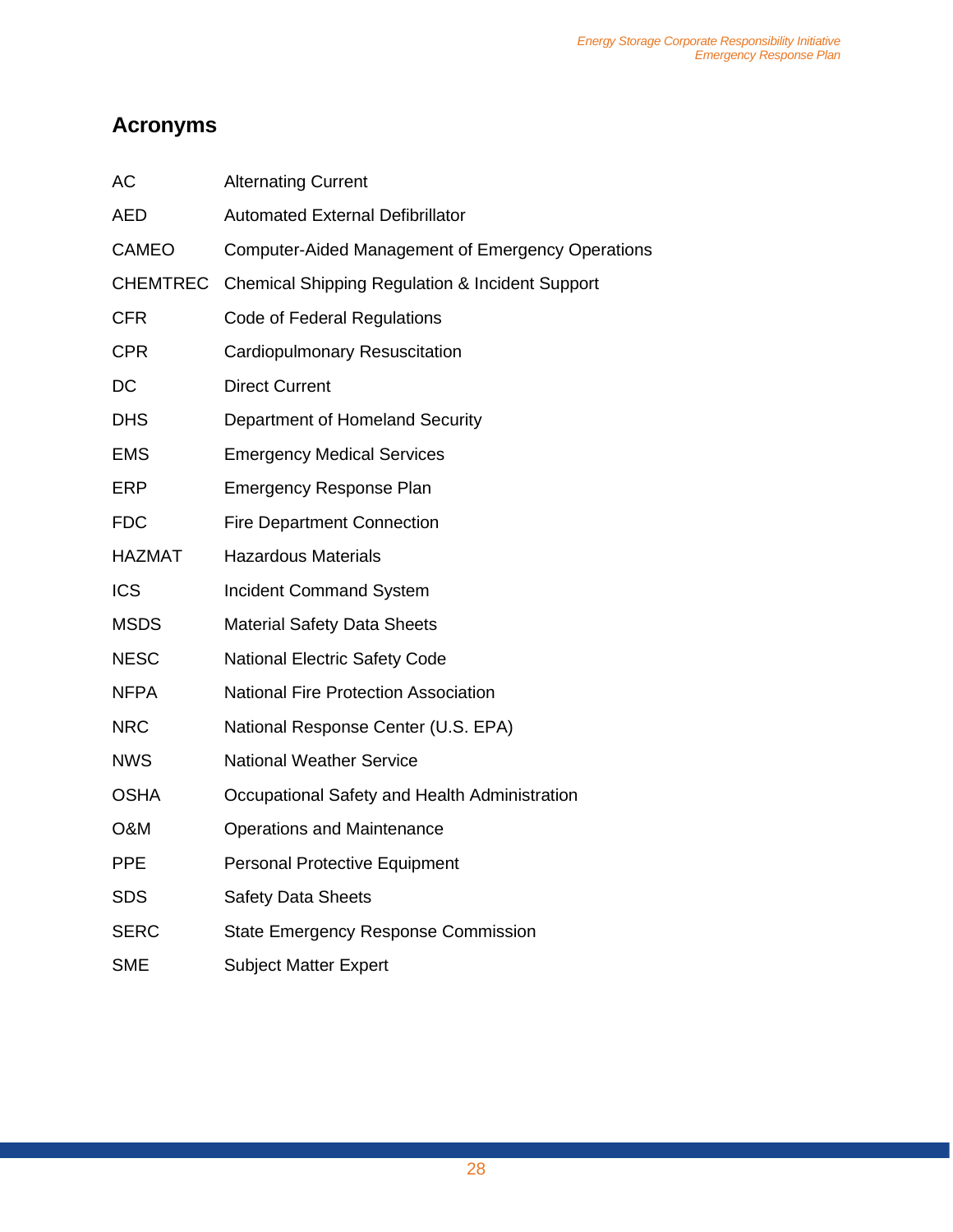# <span id="page-28-0"></span>**Appendices**

<span id="page-28-1"></span>Appendix 1: Map of Site

[To include site boundaries, primary and secondary (etc.) entrances, emergency information notice board, emergency stop switch, first aid kit location(s), AED location(s), fire department connections, emergency spill kit location, etc.]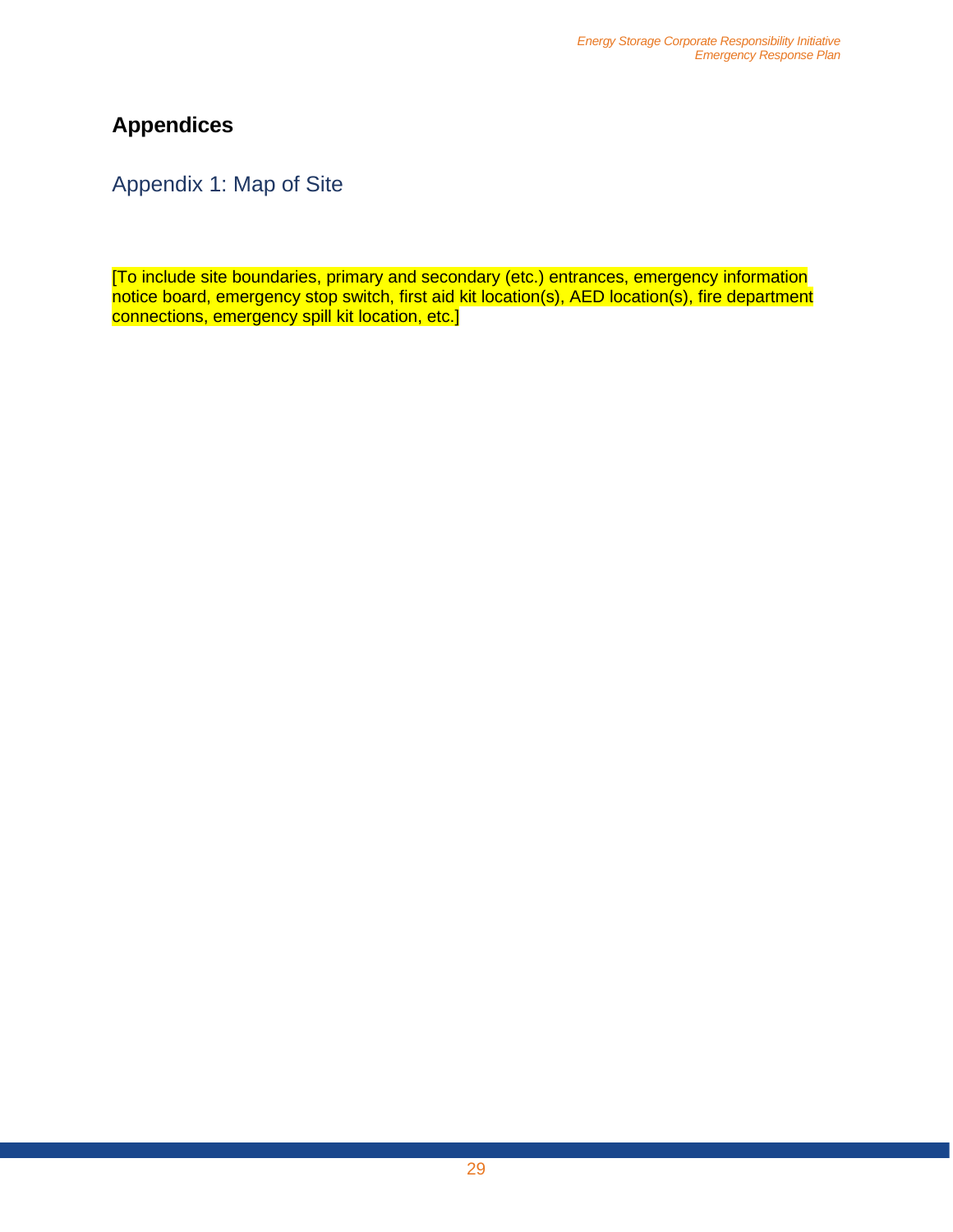# <span id="page-29-0"></span>Appendix 2: Evacuation Map

[To include primary and alternate evacuation routes, exits, primary muster point, and secondary muster point]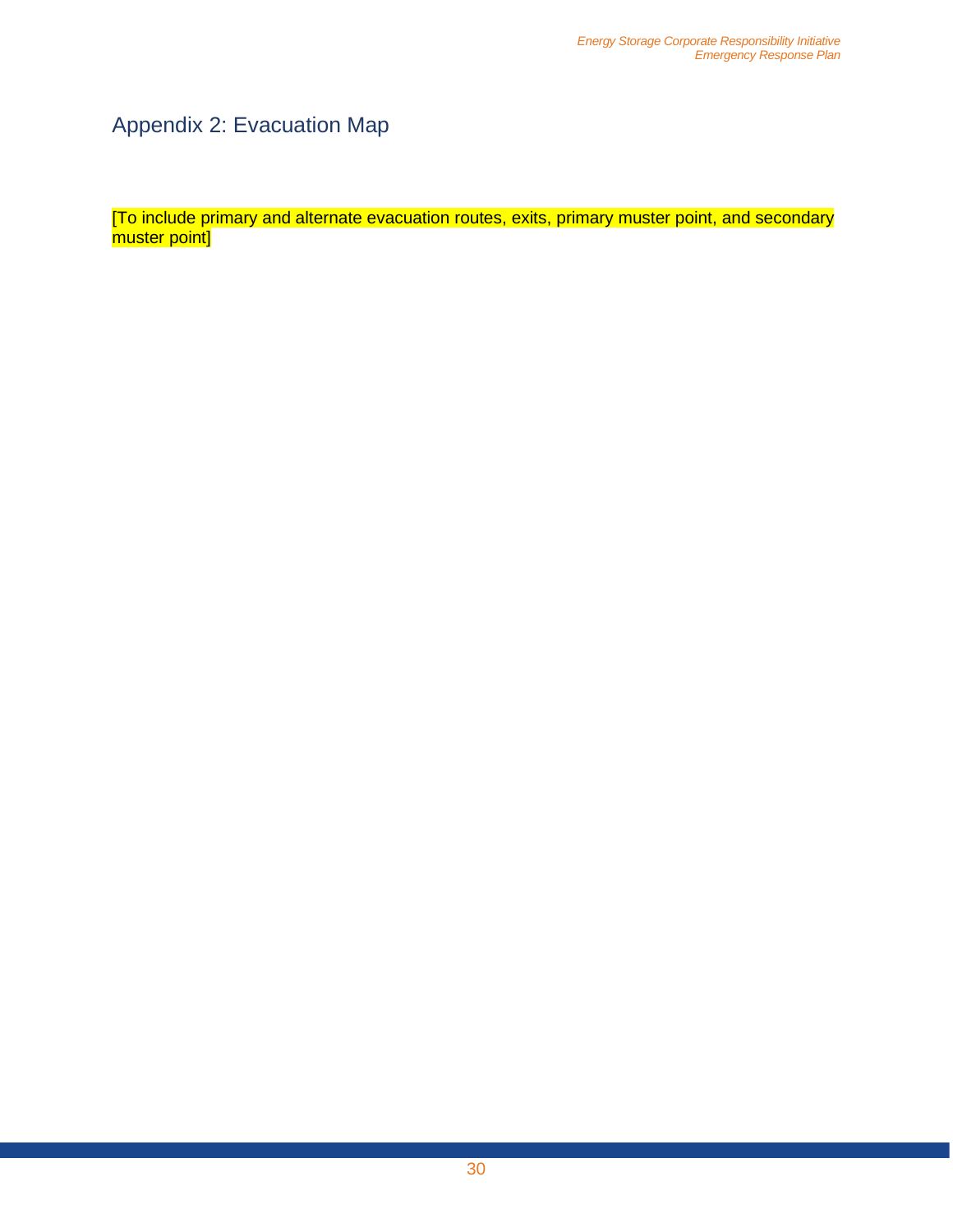## <span id="page-30-0"></span>Appendix 3: Referenced Titles and Roles

Note that some of these responsibilities may be combined within the duties of single individuals.

**Company Regional Manager:** A Company Regional Manager is an individual not directly responsible for the day to day operation of the site, nor for the immediate response during or immediately after an emergency, but who does bear responsibility for post-event assessment and broader planning, recovery, and learning from experience. The Regional Manager would typically bear the responsibility for ensuring incident records are maintained. Such a manager should also ensure a safety-based culture pervades across sites and ensure that O&M Managers are ensuring that training for safety is at the core of operations.

**Emergency Response Contractor:** An Emergency Response Contractor is an outside organization or individual who is contracted to undertake certain aspects of emergency response (e.g. spill management) but is not otherwise responsible for the strategic coordination of a response, nor is part of typical operation of a site. Care should be taken to ensure such contractors understand the broader picture of site safety and are aware of broader emergency response protocols (such as, but not limited to, the breadth of topics covered in this Plan).

**Emergency Response Coordinator:** The Emergency Response Coordinator takes control of the emergency and any resources necessary until the emergency has been eliminated and the necessary cleanup and/or restoration are complete. This person shall lead the incident reporting. The emergency response coordinator is typically the O&M Manager; in her/his absence, the Lead Technician or other designated person shall assume this role. All personnel on site shall know who the Emergency Response Coordinator on duty is during their time on site. Remote operators shall likewise know who the Emergency Response Coordinator is for any given shift.

The Emergency Coordinator or a designee will be responsible for notifying the appropriate regulatory agencies and, if necessary, the Emergency Response Contractor or mutual aid groups. [Appendix 2](#page-29-0) includes a list of emergency contacts and agencies that may be notified in the event of an emergency. The incident will be documented and kept on file.

The Emergency Response Coordinator will direct the following activities during an emergency:

- Ensure the safety of all personnel.
- Evaluate if operations in the affected area should be shut down.
- Take precautions to prevent or limit the spread of fire or explosions.
- Isolate affected area and provide direction for radio announcements.
- Determine the source/cause of the emergency and evaluate the primary and secondary hazards to allow a full-scale, safe response.
- Ensure that appropriate internal and external notifications are made.
- Coordinate outside assistance from public or private organizations.
- Implement other appropriate response provisions as necessary.

The Emergency Response Coordinator should be accredited in accordance with NFPA 70/70E and the National Electric Safety Code (NESC). If s/he is not, someone who is (e.g. the O&M Manager) must be present in emergencies to interface with electrical equipment above 50 volts.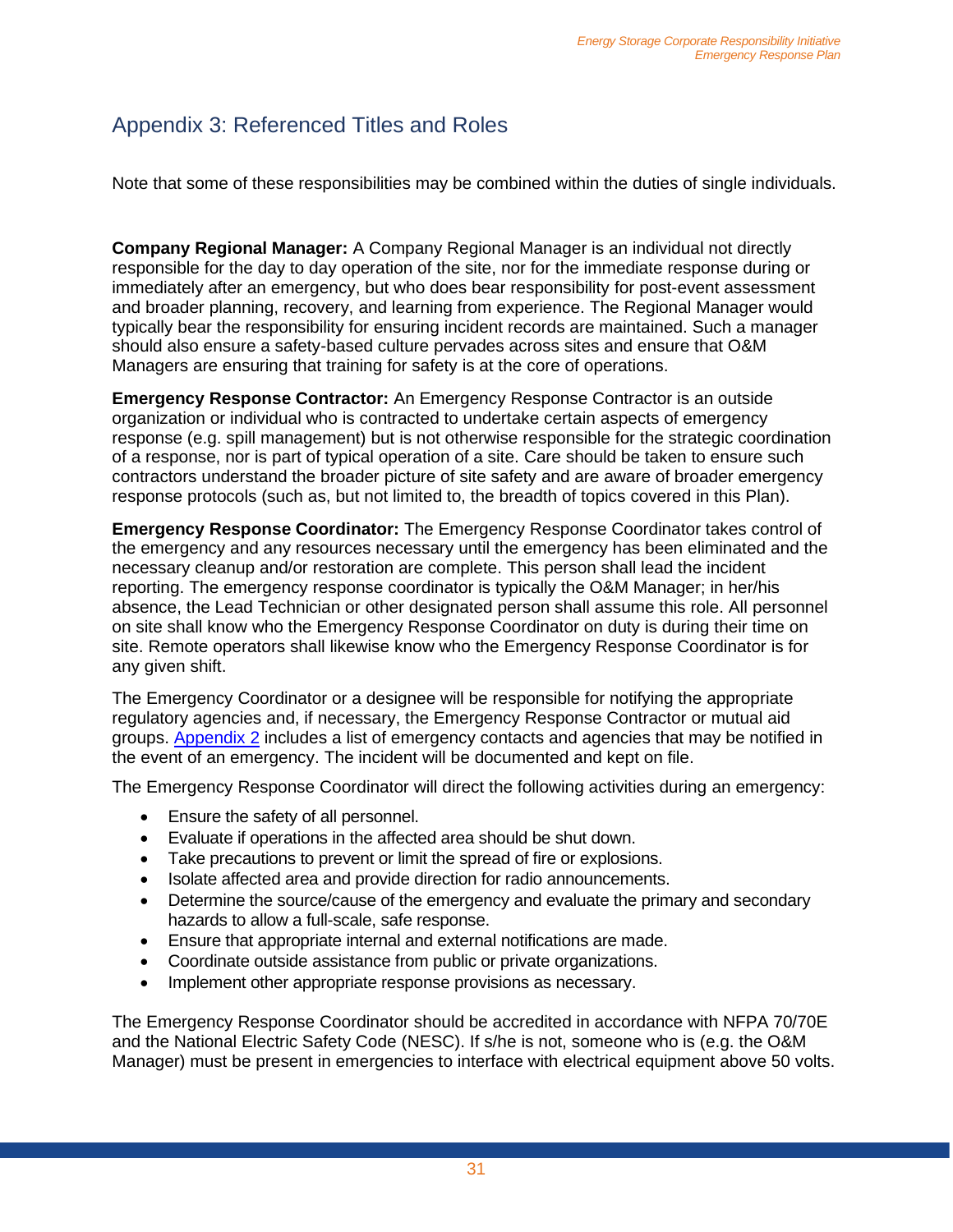**Incident Commander:** The on-scene ranking officer, representing the agency with incident jurisdiction. The Incident Commander authorizes incident objectives and strategies that collectively delineate a course of action.<sup>1</sup> The Fire Department designates an Incident Commander as the primary incident manager; it should not be used by civilian organizations that are operating at an incident with emergency responders.

**O&M Manager:** The Operations and Maintenance Manager is the individual responsible for the normal operation and upkeep of the energy storage system on a day to day basis. This includes standard operating conditions and routine scheduled or responsive maintenance activities.

**Lead Technician:** A Lead Technician is an on- or off-site individual responsible for the operation of a site from a performance and technical perspective. Such responsibilities may lie with the O&M Manger or with a remote operator.

**Site Manager:** A Site Manager supervises the personnel for a site. The Site Manager is ultimately responsible for implementation of the company's written procedures and practices.

**Subject Matter Expert** (SME): An individual and designated secondary contact with detailed working knowledge of the energy storage system and incident command systems. The SME should have ready access to information on state of the system, status and meaning of alarms, etc. The SME's contact information must be available to the Emergency Response Coordinator and first responders, as well as others via information on the emergency information notice board.

<sup>1</sup> Federal Highway Administration. *Glossary*. [https://ops.fhwa.dot.gov/publications/ics\\_guide/glossary.htm](https://ops.fhwa.dot.gov/publications/ics_guide/glossary.htm)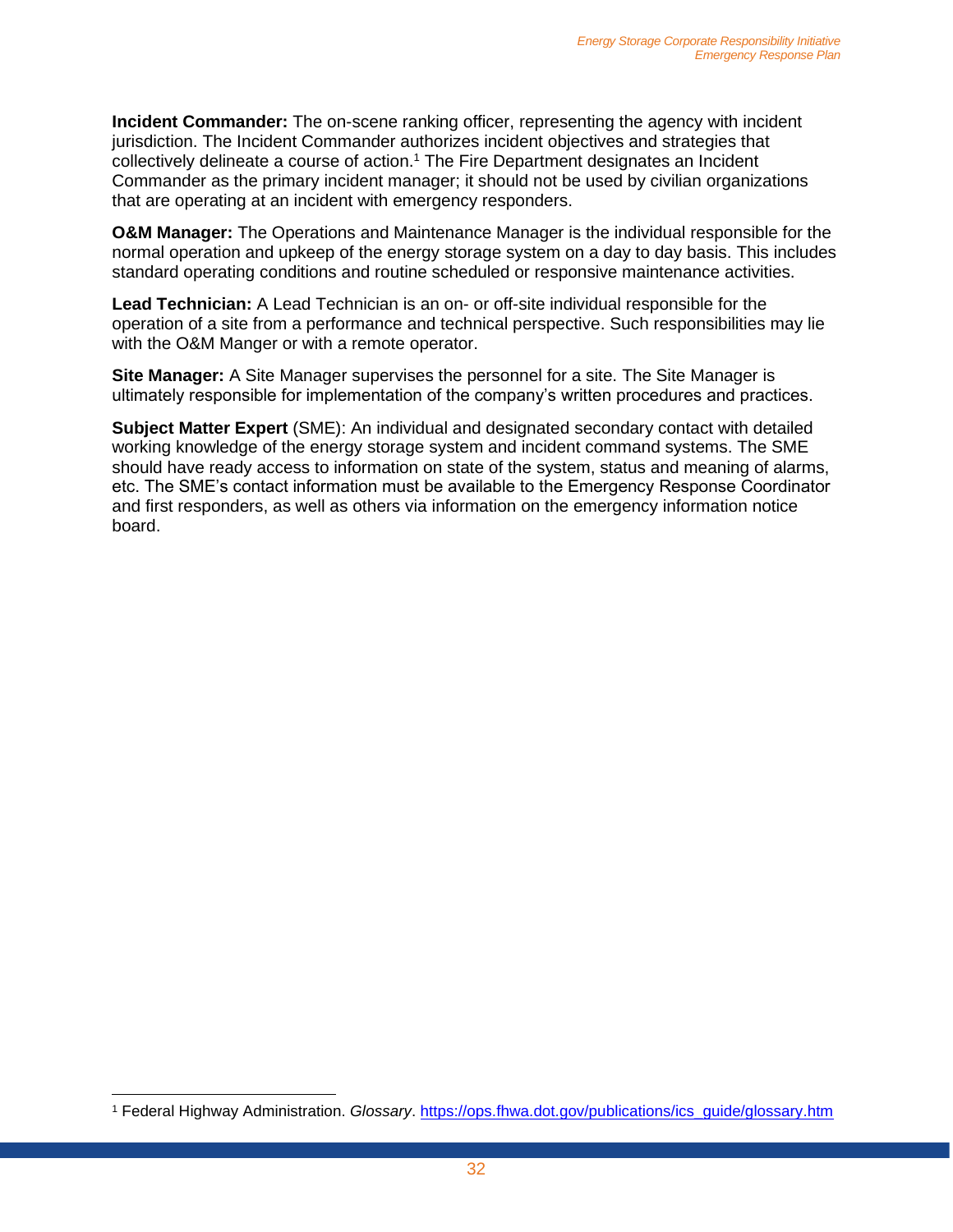# <span id="page-32-0"></span>Appendix 4: Emergency Contacts

| TITLE                                        | <b>INDIVIDUAL</b>       | <b>TELEPHONE NUMBER</b>                      |  |
|----------------------------------------------|-------------------------|----------------------------------------------|--|
| O&M Manager / Emergency<br>Coordinator       | <b>Name</b>             | 999-999-9999 - Office<br>999-999-9999 - Cell |  |
| <b>Subject Matter Expert</b>                 | <b>Name</b>             | $999 - 999 - 9999 - Cell$                    |  |
| <b>Secondary SME Contact</b>                 | <b>Name</b>             | 999-999-9999 - Cell                          |  |
| <b>Manufacturer Safety</b><br>Representative | <b>Name</b>             | 999-999-9999 - Cell                          |  |
| Lead Technician                              | <b>Name</b>             | 999-999-9999 - Cell                          |  |
| <b>Alternate Emergency Contact</b>           | <b>Name</b>             | 999-999-9999 - Cell                          |  |
| Company Regional Manager                     | <b>Name</b>             | 999-999-9999 - Office<br>999-991-9999 - Cell |  |
| <b>Company Asset Manager</b>                 | <b>Name</b>             |                                              |  |
| <b>Company Control Center</b>                | <b>Operator On Duty</b> | 999-999-9999                                 |  |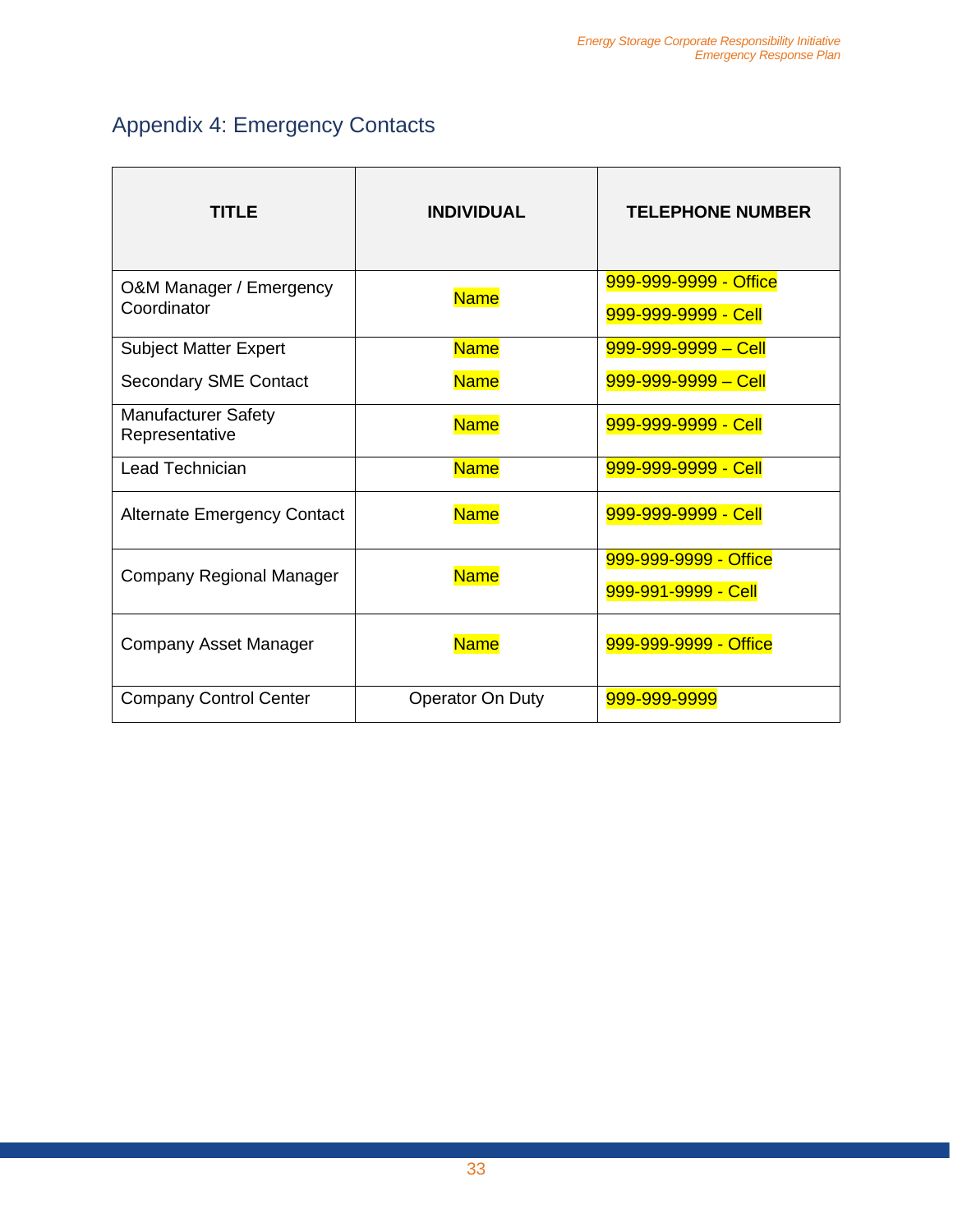| <b>Emergency Services &amp; Contactors</b>       | <b>Telephone Number</b> |  |  |
|--------------------------------------------------|-------------------------|--|--|
| OFFSITE EMERGENCY ASSISTANCE                     |                         |  |  |
| Fire/Police/Ambulance                            | 911                     |  |  |
| <b>State Police</b>                              | 911                     |  |  |
| Hospital: ([Hospital name])                      | 999-999-9999            |  |  |
| <b>Hospital address</b>                          |                         |  |  |
|                                                  |                         |  |  |
| <b>EMERGENCY SPILL RESPONSE</b>                  |                         |  |  |
| <b>CONTRACTOR</b>                                |                         |  |  |
| <b>[Contractor Company]</b>                      | 999-999-9999            |  |  |
| <b>AGENCY NOTIFICATIONS</b>                      |                         |  |  |
| NRC (24-hour) (Report Oil Spills)                | 800-424-8802            |  |  |
| State Department of Public Health and            | 999-999-9999            |  |  |
| Environment                                      |                         |  |  |
| <b>ADDITIONAL ASSISTANCE</b>                     |                         |  |  |
| Police Department (non-emergency)                | 999-999-9999            |  |  |
| State Poison and Drug Center                     | 800-999-9999            |  |  |
| U.S. Pipeline & Hazardous Material Safety        | 1-800-467-4922          |  |  |
| Administration help line                         | infocntr@dot.gov        |  |  |
| <b>EQUIPMENT ASSISTANCE</b>                      |                         |  |  |
| <b>[Equipment manufacturer point of contact]</b> | 999-999-9999            |  |  |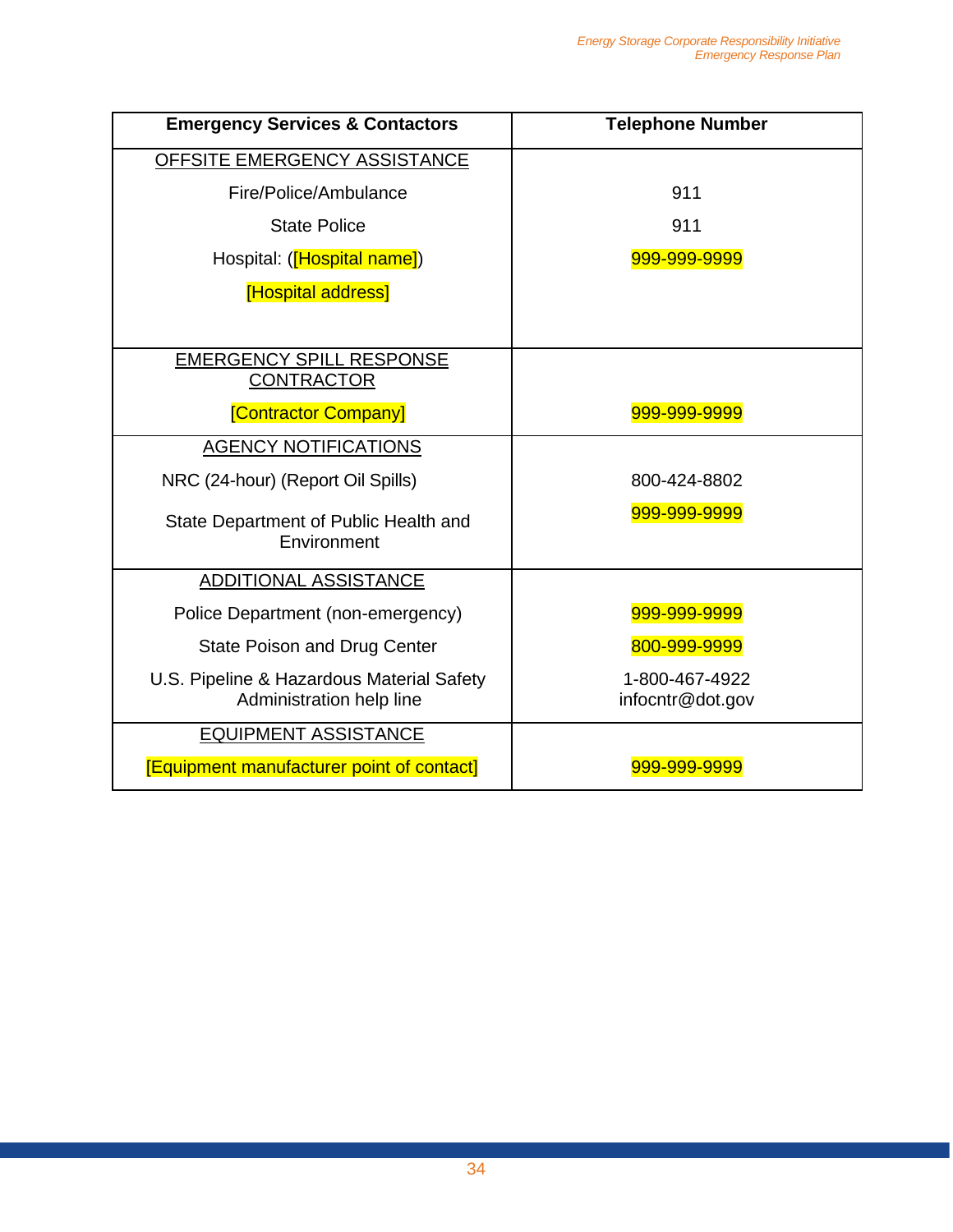#### <span id="page-34-0"></span>Appendix 5: Incident Report Form

#### **HAZARDOUS MATERIALS INCIDENT REPORT**

*INITIAL CONTACT INFORMATION*

#### (Check one): **NEPORTED/ACTUAL INCIDENT NET** DRILL/EXERCISE

1. Date/Time of Notification: Report received by: 2. Reported by (name & phone number or radio call signs):

3. Company/agency and position (if applicable):

- 4. Incident address/descriptive location:
- 5. Agencies at the scene:
- 6. Known damage/casualties (do not provide names over unsecured communications):

#### **CHEMICAL INFORMATION**

| 7. Nature of emergency: (check all that apply)<br>Leak Explosion Spill Fire Derailment Other                                                                      |
|-------------------------------------------------------------------------------------------------------------------------------------------------------------------|
|                                                                                                                                                                   |
|                                                                                                                                                                   |
|                                                                                                                                                                   |
| 8. Name of material(s) released/placard number(s): _____________________________                                                                                  |
| 9. Release of materials:<br>Laster Massended The Scontinuing. Estimated release rate & duration:                                                                  |
| 10. Estimated amount of material which has been released: University Materian<br>11. Estimated amount of material which may be released: ________________________ |
|                                                                                                                                                                   |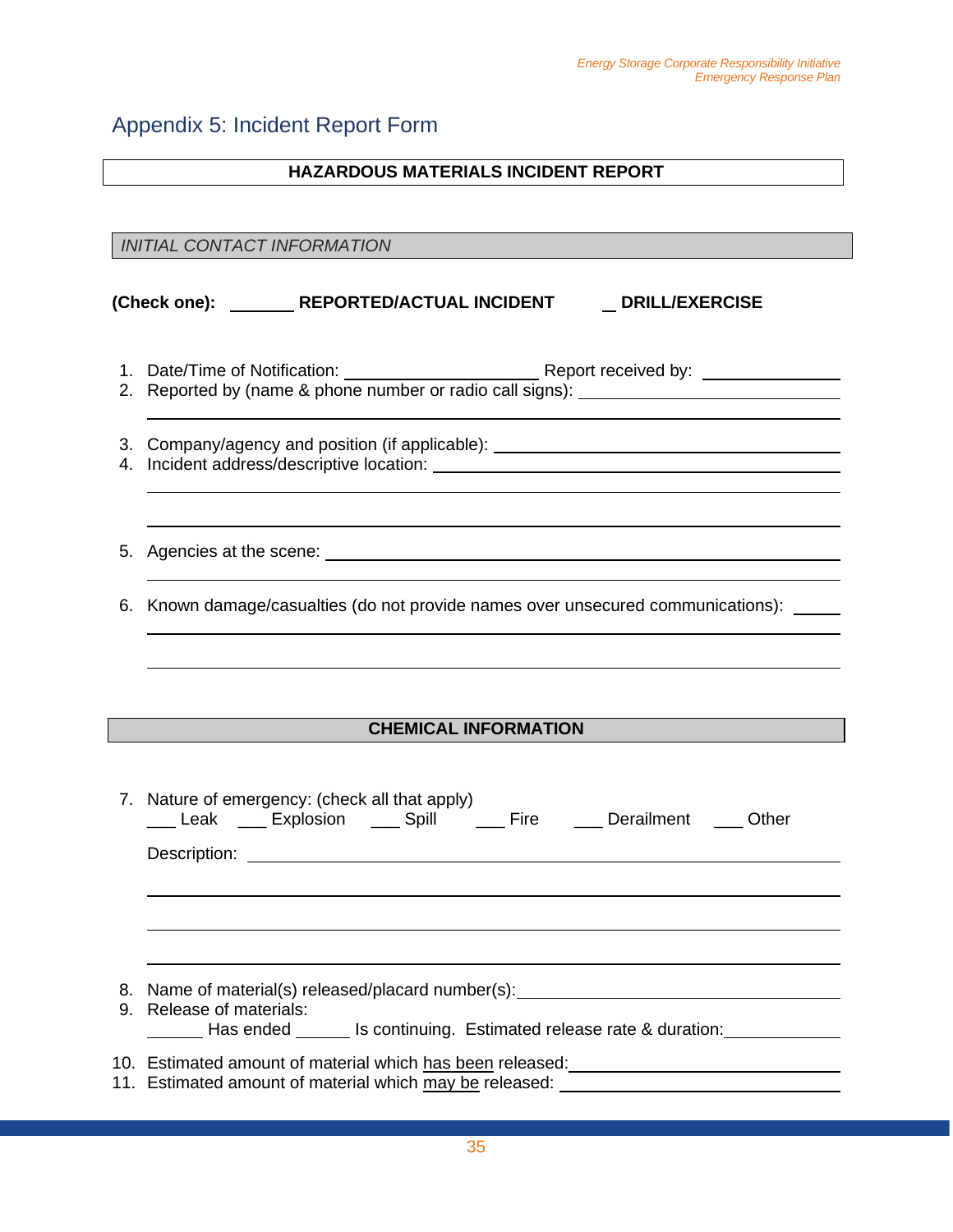#### *Energy Storage Corporate Responsibility Initiative Emergency Response Plan*

| 12. Media into which the release occurred: __________ air _________ ground ________<br>water                                                                                                                                        |
|-------------------------------------------------------------------------------------------------------------------------------------------------------------------------------------------------------------------------------------|
| 13. Plume characteristics:                                                                                                                                                                                                          |
| a. Direction (Compass direction of plume): c. Color: ___________________________                                                                                                                                                    |
|                                                                                                                                                                                                                                     |
| 14. Characteristics of material (color, smell, liquid, gaseous, solid, etc) _______________________                                                                                                                                 |
| 16. Apparently responsible party or parties: ___________________________________                                                                                                                                                    |
|                                                                                                                                                                                                                                     |
|                                                                                                                                                                                                                                     |
| Note: THIS INCIDENT REPORT IS ONLY AN EXAMPLE. IT CONTAINS SOME OF THE INFORMATION REQUIRED TO REPORT                                                                                                                               |
| AN INCIDENT TO THE SERC. Go to www.ecy.wa.gov/epcra to obtain a reporting form for businesses to submit to the SERC.<br>This form can be used at an incident, if applicable.                                                        |
| <b>ENVIRONMENTAL CONDITIONS</b>                                                                                                                                                                                                     |
| 17. Current weather conditions at incident site:                                                                                                                                                                                    |
| Wind From: Wind Speed (mph): Temperature (F): __________________________________                                                                                                                                                    |
| Humidity (%): _________________Precipitation: ___________________________________                                                                                                                                                   |
| 18. Forecast:                                                                                                                                                                                                                       |
| 19. Terrain conditions: <u>contained</u> and conditions of the contact of the conditions of the conditions of the conditions of the conditions of the conditions of the conditions of the conditions of the conditions of the condi |
| <b>HAZARD INFORMATION</b>                                                                                                                                                                                                           |
| (From ERP, MSDS, CHEMTREC, or facility)                                                                                                                                                                                             |
| 20. Potential hazards: 20. Potential hazards:                                                                                                                                                                                       |
|                                                                                                                                                                                                                                     |
| 21. Potential health effects:                                                                                                                                                                                                       |
|                                                                                                                                                                                                                                     |
|                                                                                                                                                                                                                                     |
| 23. Recommended evacuation distance:                                                                                                                                                                                                |
|                                                                                                                                                                                                                                     |
|                                                                                                                                                                                                                                     |
| <b>IMPACT DATA</b>                                                                                                                                                                                                                  |
| 24. Estimated areas/ populations at risk:<br>24. Estimated areas/ populations at risk:<br>24. Estimated areas/ populations at risk:                                                                                                 |
|                                                                                                                                                                                                                                     |
| 25. Special facilities at risk:                                                                                                                                                                                                     |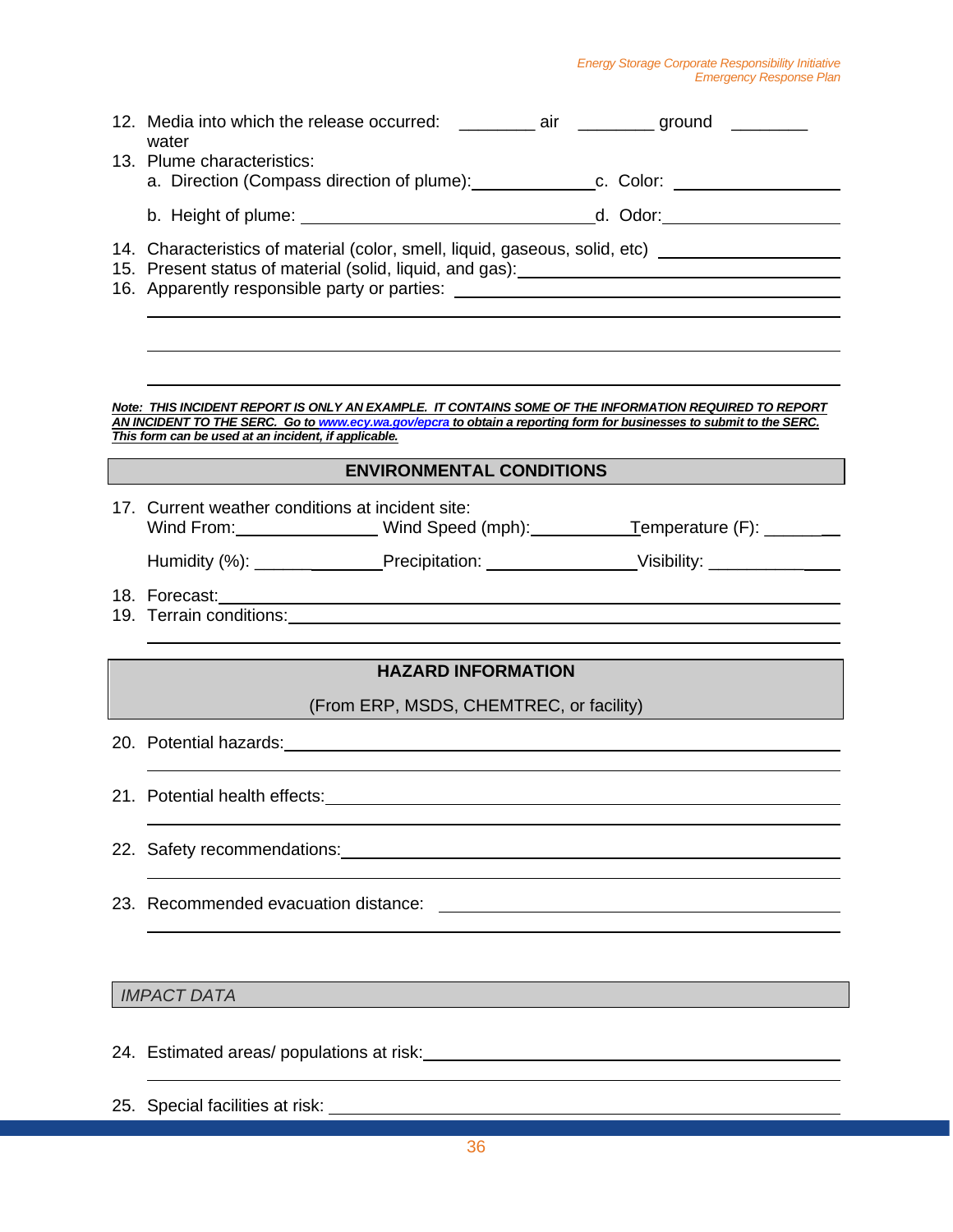26. Other facilities with HAZMAT in area of incident:

#### **PROTECTIVE ACTION DECISIONS**

27. Tools used for formulating protective actions

|  | a. Recommendations by facility operator/responsible party |  |  |  |
|--|-----------------------------------------------------------|--|--|--|
|--|-----------------------------------------------------------|--|--|--|

- \_\_\_\_\_\_\_\_ b. *Emergency Response Plan*
- \_\_\_\_\_\_\_\_ c. Material Safety Data Sheet
- \_\_\_\_\_\_\_\_ d. Recommendations by CHEMTREC
- \_\_\_\_\_\_\_\_ e. Results of incident modeling (CAMEO or similar software)
- **example 1. Other:** <u>**example 1. Other:**</u>
- 28. Protective action recommendations: \_\_\_\_ Evacuation \_\_\_\_Shelter-In-Place \_\_\_\_Combination \_\_\_\_No Action \_\_\_\_ Other

Time Actions Implemented

29. Evacuation Routes Recommended:

#### **EXTERNAL NOTIFICATIONS EXTERNAL NOTIFICATIONS**

|                              | 30. Notification made to:<br>National Response Center (Federal Spill Reporting) | 1-800-424-8802 |  |  |
|------------------------------|---------------------------------------------------------------------------------|----------------|--|--|
|                              | <b>CHEMTREC (Hazardous Materials Information)</b>                               | 1-800-424-9300 |  |  |
|                              | <b>State Emergency Response Commission</b>                                      |                |  |  |
| SERC written follow-up forms |                                                                                 |                |  |  |
|                              | 31. Other Information:                                                          |                |  |  |

*Source: Washington State Emergency Response Commission. Local Emergency Planning Committee (LEPC) Hazardous Materials Emergency Response Plan TEMPLATE. September 2011[. http://www.ecy.wa.gov/epcra](http://www.ecy.wa.gov/epcra)*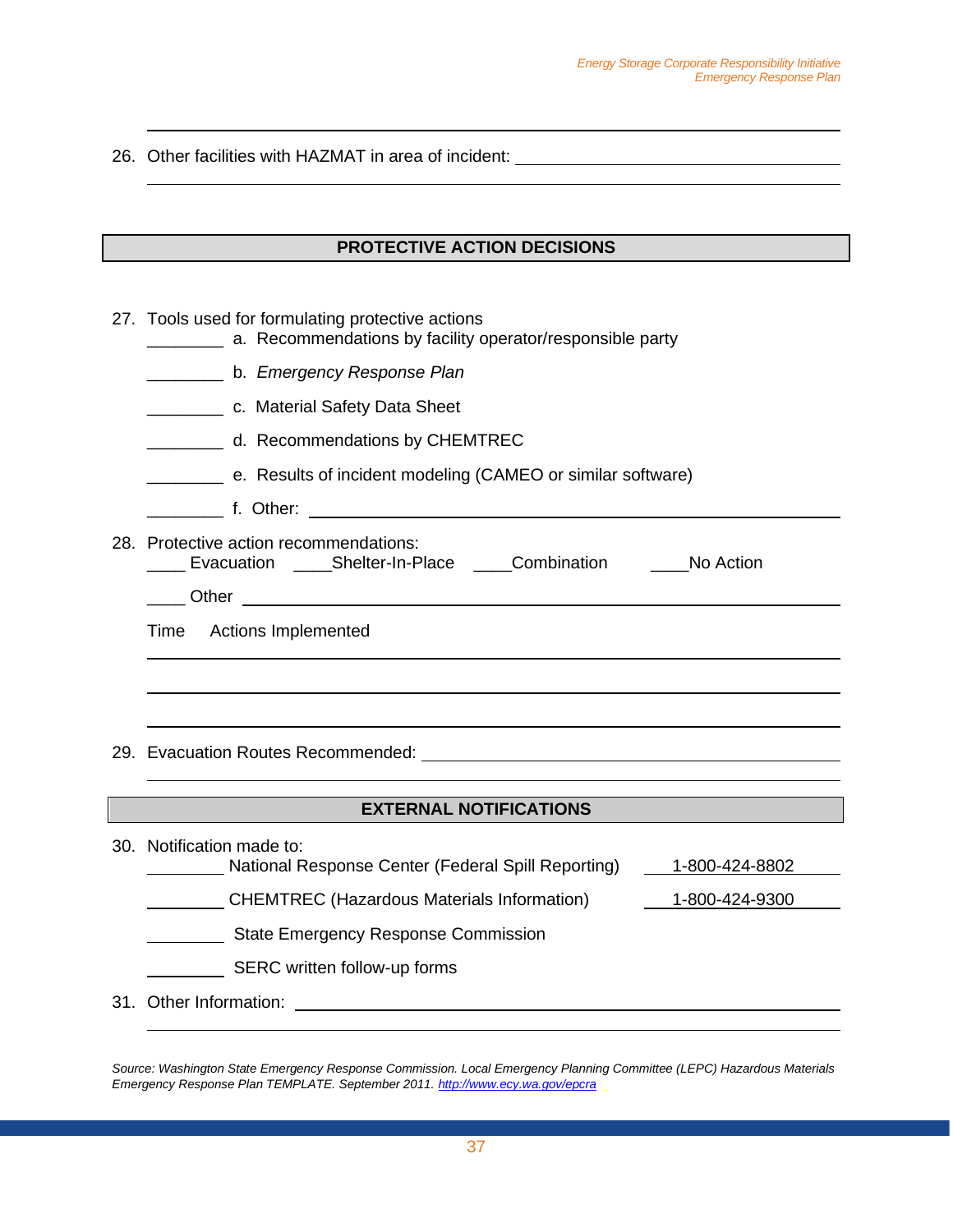## <span id="page-37-0"></span>Appendix 6: Bomb Threat Report

| *** KEEP CALLER ON THE LINE AS LONG AS POSSIBLE! *** |                                                                                                                                                                                                                                      |  |  |  |
|------------------------------------------------------|--------------------------------------------------------------------------------------------------------------------------------------------------------------------------------------------------------------------------------------|--|--|--|
| <b>Exact words of caller:</b>                        |                                                                                                                                                                                                                                      |  |  |  |
|                                                      |                                                                                                                                                                                                                                      |  |  |  |
|                                                      |                                                                                                                                                                                                                                      |  |  |  |
|                                                      | Questions to ask the caller:                                                                                                                                                                                                         |  |  |  |
| 1.                                                   |                                                                                                                                                                                                                                      |  |  |  |
| 2.                                                   |                                                                                                                                                                                                                                      |  |  |  |
| 3.                                                   |                                                                                                                                                                                                                                      |  |  |  |
| 4.                                                   |                                                                                                                                                                                                                                      |  |  |  |
| 5.                                                   |                                                                                                                                                                                                                                      |  |  |  |
| 6.                                                   |                                                                                                                                                                                                                                      |  |  |  |
|                                                      | 7. What is your name? <u>example and the set of the set of the set of the set of the set of the set of the set of the set of the set of the set of the set of the set of the set of the set of the set of the set of the set of </u> |  |  |  |
|                                                      | Try to determine the following                                                                                                                                                                                                       |  |  |  |
| <b>IDENTITY:</b>                                     | female<br>• adult<br>• juvenile (age? ______)<br>male                                                                                                                                                                                |  |  |  |
| VOICE:                                               | • high-pitched<br>• loud<br>$\bullet$ deep<br>$\bullet$ raspy<br>• pleasant                                                                                                                                                          |  |  |  |
|                                                      | disguised                                                                                                                                                                                                                            |  |  |  |
| ACCENT:                                              | not local<br>• foreign<br>local                                                                                                                                                                                                      |  |  |  |
| RACE:                                                | Caucasian<br>Hispanic<br><b>Black</b><br>Asian                                                                                                                                                                                       |  |  |  |
|                                                      | Other:                                                                                                                                                                                                                               |  |  |  |
| SPEECH:                                              | • illiterate<br>• educated<br>$\bullet$ average<br>• obscene                                                                                                                                                                         |  |  |  |
|                                                      | Other: ___________                                                                                                                                                                                                                   |  |  |  |
| MANNER:                                              | • rational • irrational<br>$\bullet$ calm<br>• angry<br>• coherent                                                                                                                                                                   |  |  |  |
|                                                      | • self-righteous • laughing • intoxicated<br>incoherent<br>• deliberate                                                                                                                                                              |  |  |  |
| <b>BACKGROUND NOISES:</b>                            |                                                                                                                                                                                                                                      |  |  |  |
|                                                      | office machines • factory machines • bedlam • trains<br>• quiet                                                                                                                                                                      |  |  |  |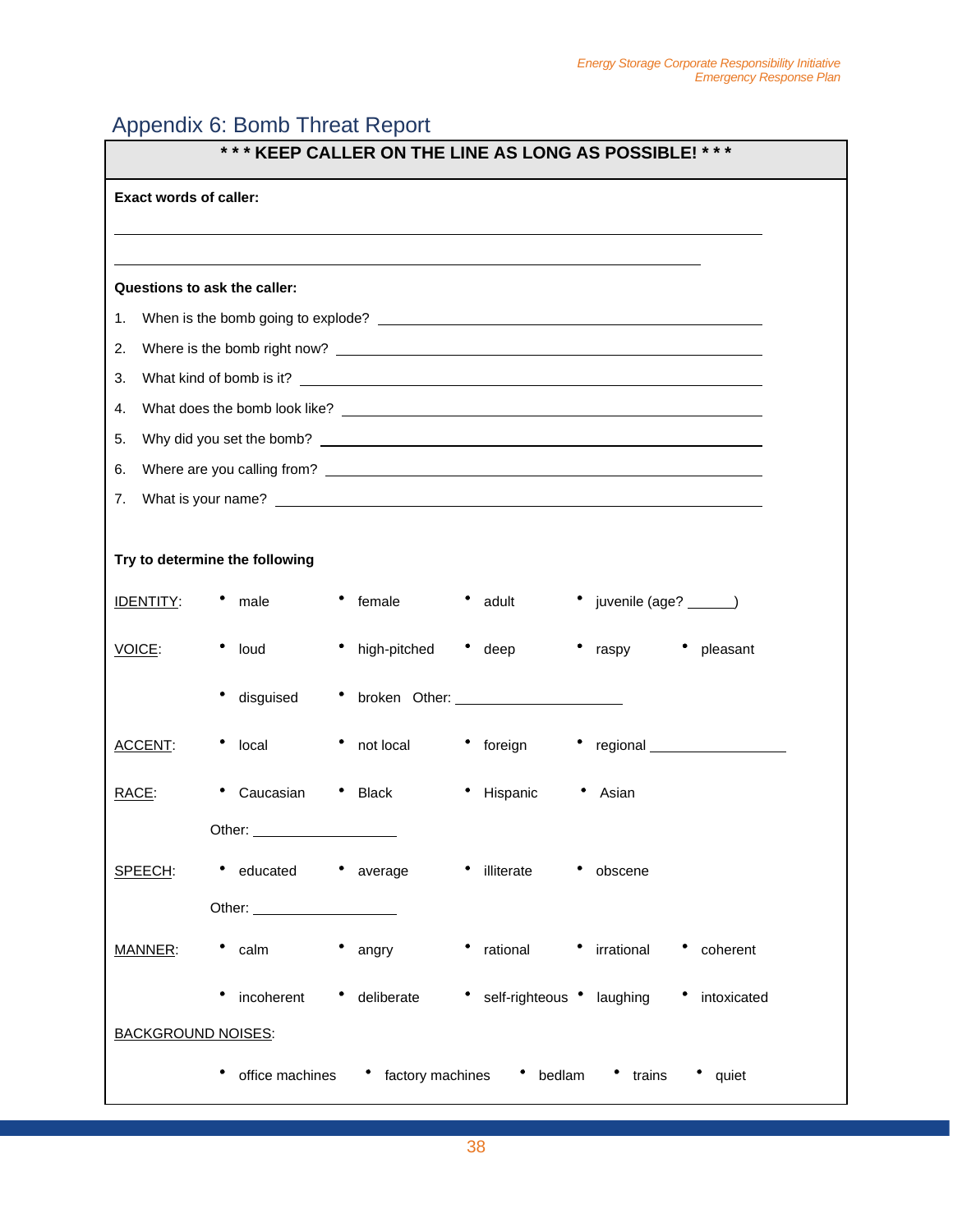|                                                                               | voices | mixed sounds<br>٠                                             | airplanes | • music | traffic         |  |
|-------------------------------------------------------------------------------|--------|---------------------------------------------------------------|-----------|---------|-----------------|--|
|                                                                               | party  | Other: ______________________                                 |           |         |                 |  |
|                                                                               |        |                                                               |           |         |                 |  |
| Additional Information:<br><u> 1989 - John Stein, Amerikaansk politiker (</u> |        |                                                               |           |         |                 |  |
|                                                                               |        |                                                               |           |         |                 |  |
| Date                                                                          |        | Time: $\frac{1}{2}$ = $\frac{1}{2}$ = $\frac{1}{2}$ a.m./p.m. |           |         | Received by: __ |  |
|                                                                               |        |                                                               |           |         |                 |  |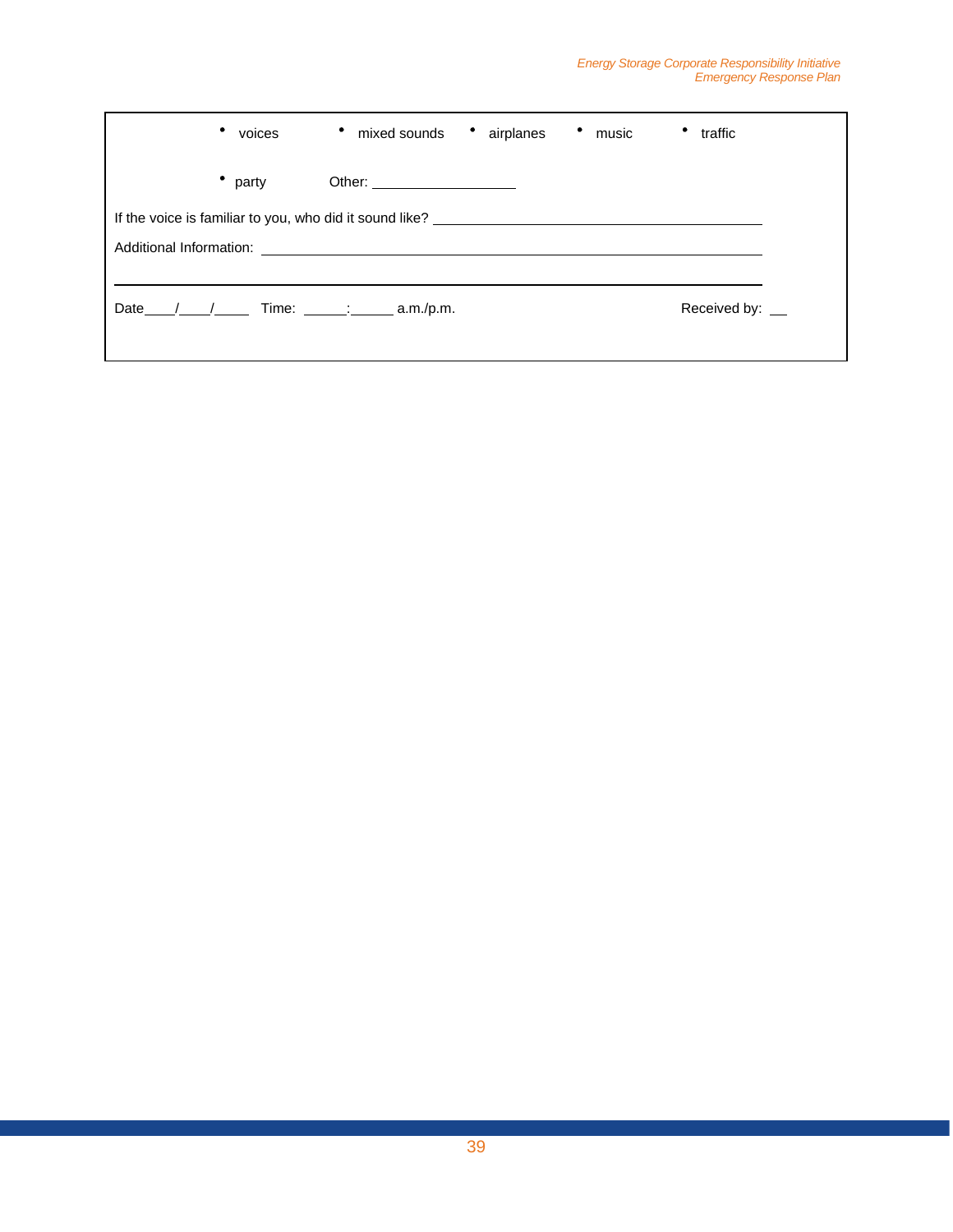# <span id="page-39-0"></span>Appendix 7: Bomb Threat Checklist

|                            | <b>Mail Threat:</b>                                                                            |  |  |  |  |
|----------------------------|------------------------------------------------------------------------------------------------|--|--|--|--|
| 1.                         | Handle documents as little as possible to preserve fingerprints.                               |  |  |  |  |
| 2.                         | Hand deliver immediately to O&M Manager.                                                       |  |  |  |  |
| <b>Phone Threat:</b>       |                                                                                                |  |  |  |  |
| 1.                         | Complete Bomb Threat Form.                                                                     |  |  |  |  |
| 2.                         | Deliver completed form to O&M Manager.                                                         |  |  |  |  |
| 3.                         | Notify Supervisor immediately.                                                                 |  |  |  |  |
| <b>O&amp;M Manager:</b>    |                                                                                                |  |  |  |  |
| 1.                         | Gather all information regarding threat.                                                       |  |  |  |  |
| 2.                         | Decide upon course of action.                                                                  |  |  |  |  |
|                            | 3. Coordinate searches with proper authorities.                                                |  |  |  |  |
| <b>Suspicious Objects:</b> |                                                                                                |  |  |  |  |
| 1 <sub>1</sub>             | DO NOT TOUCH OR ATTEMPT TO MOVE!                                                               |  |  |  |  |
|                            | 2. Notify Police-911.                                                                          |  |  |  |  |
| <b>Evacuation:</b>         |                                                                                                |  |  |  |  |
| 1.                         | Announce over public address system, give location where to assemble. Do not use the<br>radio. |  |  |  |  |
|                            | 2. Enlist volunteers to remain and shut down site.                                             |  |  |  |  |
| Re-entry:                  |                                                                                                |  |  |  |  |
| 1.                         | Determined based on:                                                                           |  |  |  |  |
|                            | a. "All-clear" given by bomb disposal unit.                                                    |  |  |  |  |
|                            | b. O&M Manager's judgment that danger is passed.                                               |  |  |  |  |
| 2.                         | Full report prepared.                                                                          |  |  |  |  |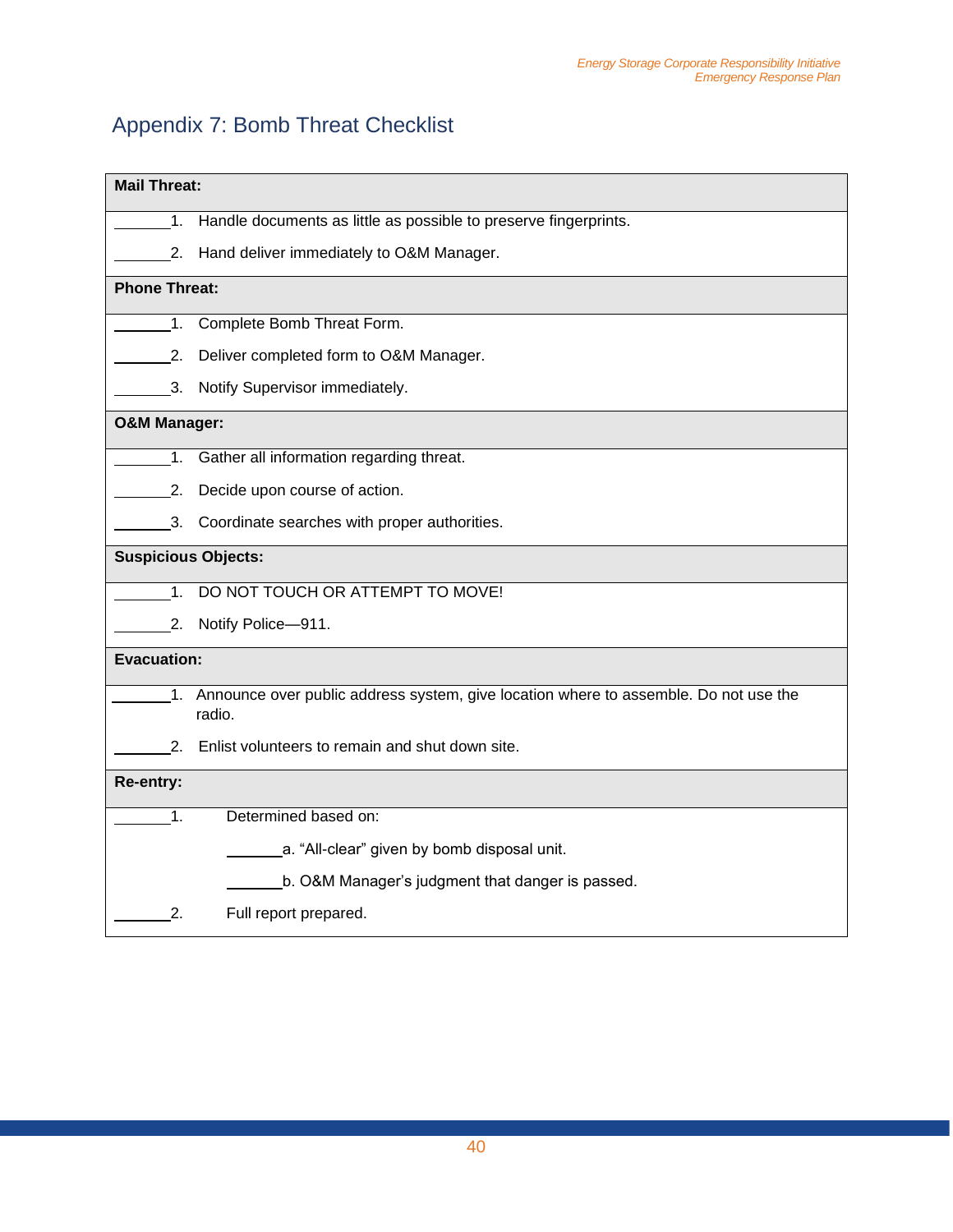# <span id="page-40-0"></span>Appendix 8: Chemical/Biological Agent Threat Report

| *** KEEP CALLER ON THE LINE AS LONG AS POSSIBLE*** |                                |                   |                    |                                                                                                                                                                                                                                     |  |  |
|----------------------------------------------------|--------------------------------|-------------------|--------------------|-------------------------------------------------------------------------------------------------------------------------------------------------------------------------------------------------------------------------------------|--|--|
| <b>Exact words of caller:</b>                      |                                |                   |                    |                                                                                                                                                                                                                                     |  |  |
|                                                    |                                |                   |                    |                                                                                                                                                                                                                                     |  |  |
|                                                    |                                |                   |                    |                                                                                                                                                                                                                                     |  |  |
|                                                    | Questions to ask the caller:   |                   |                    |                                                                                                                                                                                                                                     |  |  |
| 1.                                                 |                                |                   |                    |                                                                                                                                                                                                                                     |  |  |
| 2.                                                 |                                |                   |                    |                                                                                                                                                                                                                                     |  |  |
| 3.                                                 |                                |                   | (date)             | (time)                                                                                                                                                                                                                              |  |  |
|                                                    |                                | (Building)        | (Floor)            | (Room)                                                                                                                                                                                                                              |  |  |
| 4.                                                 |                                | Who put it there? |                    |                                                                                                                                                                                                                                     |  |  |
| 5.                                                 |                                |                   |                    |                                                                                                                                                                                                                                     |  |  |
| 6.                                                 |                                |                   |                    |                                                                                                                                                                                                                                     |  |  |
| 7.                                                 |                                |                   |                    | What will trigger it? <b>What will trigger</b> it?                                                                                                                                                                                  |  |  |
| 8.                                                 |                                |                   |                    |                                                                                                                                                                                                                                     |  |  |
| 9.                                                 |                                |                   |                    |                                                                                                                                                                                                                                     |  |  |
|                                                    |                                |                   |                    |                                                                                                                                                                                                                                     |  |  |
|                                                    |                                |                   |                    | 11. What is your telephone number and address? _________________________________                                                                                                                                                    |  |  |
|                                                    |                                |                   |                    |                                                                                                                                                                                                                                     |  |  |
|                                                    | Try to determine the following |                   |                    |                                                                                                                                                                                                                                     |  |  |
| <u>IDENTITY:</u>                                   | male                           | • female          | $\bullet$<br>adult | • juvenile (age? ______)                                                                                                                                                                                                            |  |  |
| VOICE:                                             | • loud                         | • high-pitched    | • deep             | • pleasant<br>raspy                                                                                                                                                                                                                 |  |  |
|                                                    | • disguised                    | • broken          |                    | Other: <u>University</u> Charles Charles Charles Charles Charles Charles Charles Charles Charles Charles Charles Charles Charles Charles Charles Charles Charles Charles Charles Charles Charles Charles Charles Charles Charles Ch |  |  |
| <b>ACCENT:</b>                                     | • local                        | • not local       | • foreign          | • regional: $\qquad \qquad$                                                                                                                                                                                                         |  |  |
| RACE:                                              | • Caucasian                    | * Black           | • Hispanic         | • Asian                                                                                                                                                                                                                             |  |  |
|                                                    |                                |                   |                    |                                                                                                                                                                                                                                     |  |  |
| SPEECH:                                            | • educated                     | • average         | • illiterate       | • obscene                                                                                                                                                                                                                           |  |  |
|                                                    | Other: _______________________ |                   |                    |                                                                                                                                                                                                                                     |  |  |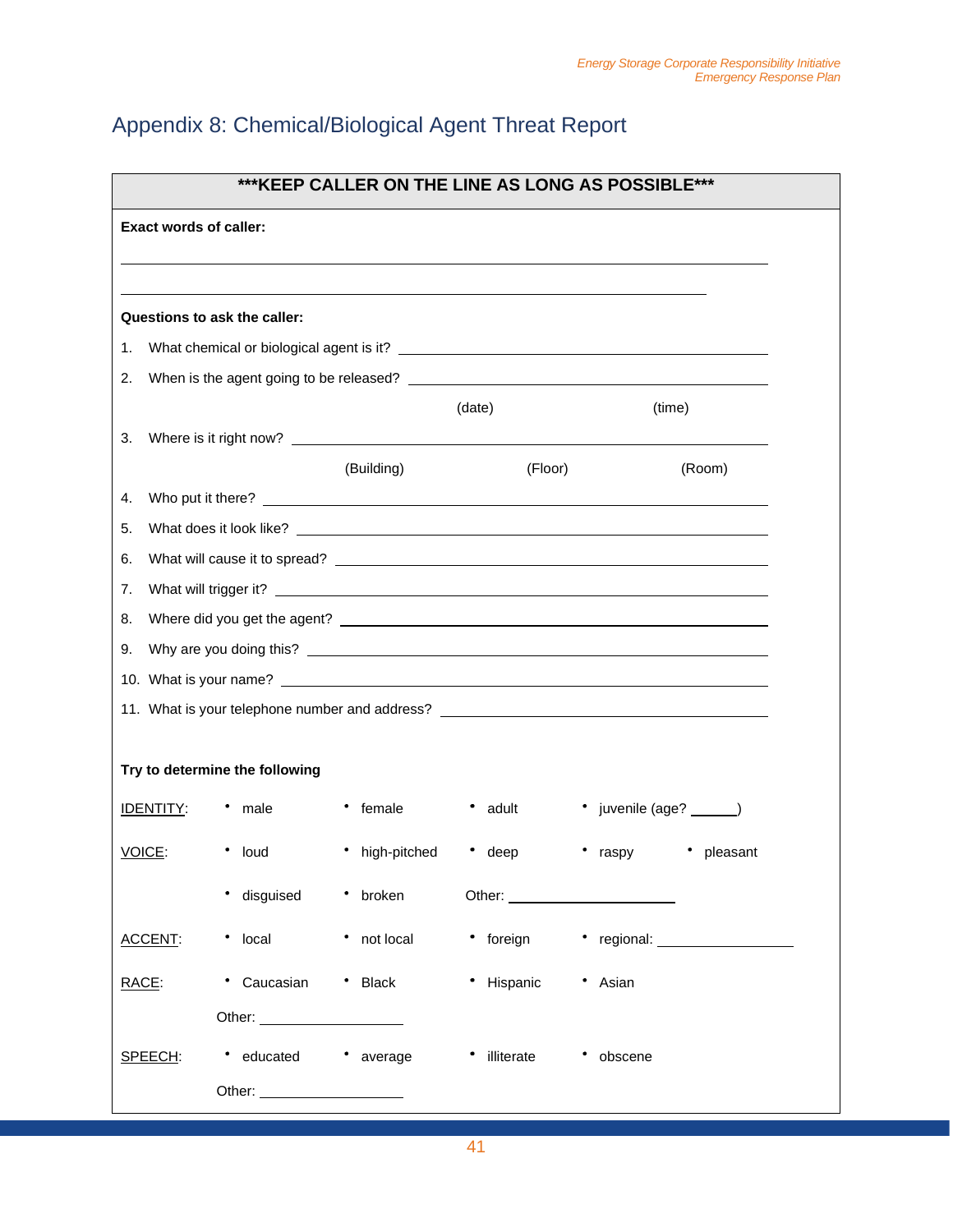| MANNER:                   | rational<br>• calm<br>angry                                                                                                                                                                                                    | <i>i</i> rrational<br>coherent |  |
|---------------------------|--------------------------------------------------------------------------------------------------------------------------------------------------------------------------------------------------------------------------------|--------------------------------|--|
|                           | incoherent<br>• deliberate<br>* self-righteous * laughing<br>٠                                                                                                                                                                 | intoxicated                    |  |
| <b>BACKGROUND NOISES:</b> |                                                                                                                                                                                                                                |                                |  |
|                           | office machines • factory machines • bedlam • trains<br>$\bullet$                                                                                                                                                              | • quiet                        |  |
|                           | • mixed sounds • airplanes • music<br>$\bullet$<br>voices                                                                                                                                                                      | * traffic                      |  |
|                           | • party<br>Other: <u>with the state of the state of the state of</u>                                                                                                                                                           |                                |  |
|                           |                                                                                                                                                                                                                                |                                |  |
|                           | Additional Information: Analysis of the contract of the contract of the contract of the contract of the contract of the contract of the contract of the contract of the contract of the contract of the contract of the contra |                                |  |
|                           |                                                                                                                                                                                                                                |                                |  |
|                           | Date $/$ / Time: $\qquad \qquad$ 2.m./p.m.                                                                                                                                                                                     | Received by: __                |  |
|                           |                                                                                                                                                                                                                                |                                |  |